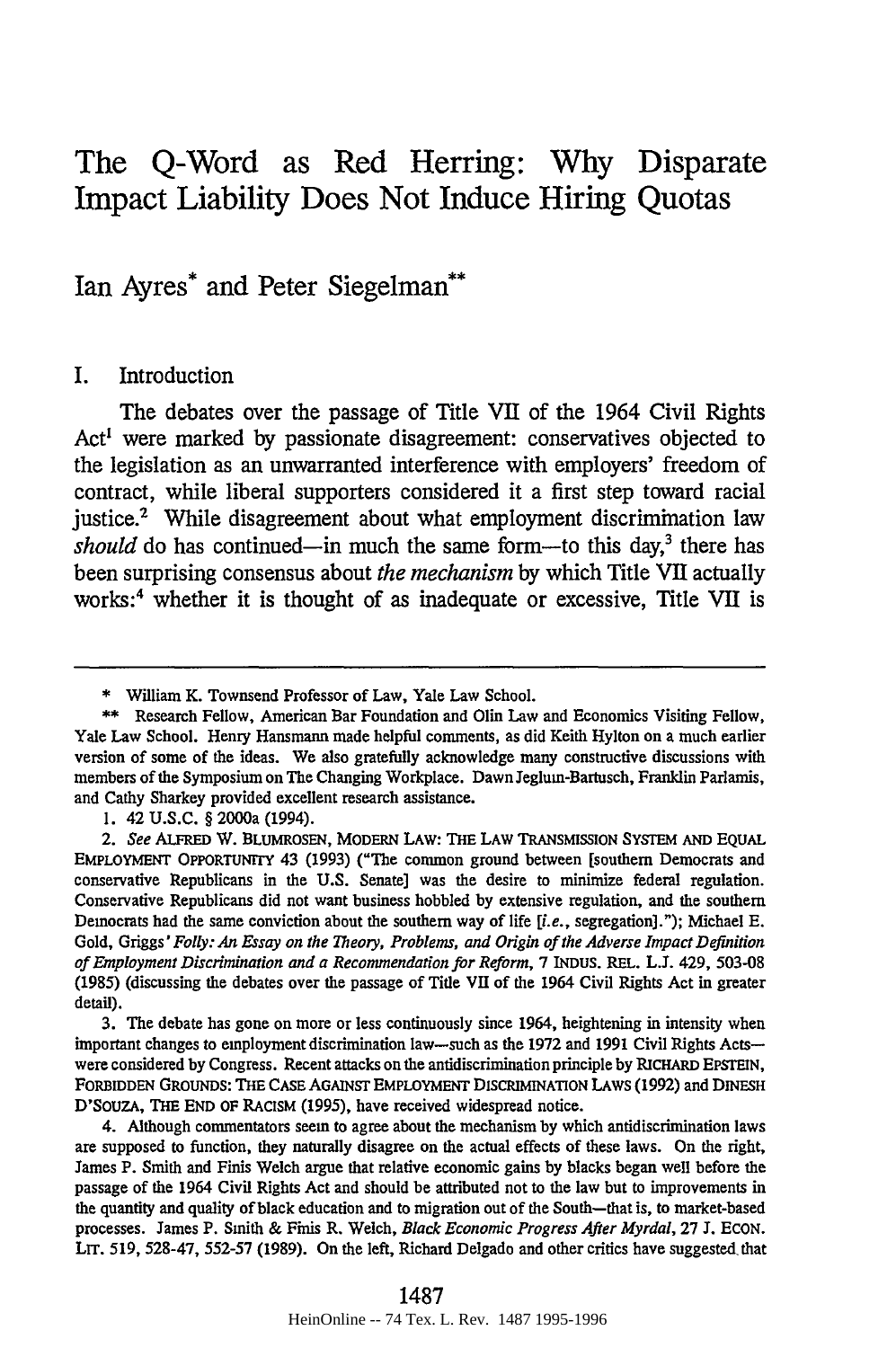usually presumed to promote the hiring of those it is designed to protect.<sup>5</sup> The logic underlying this presumption is simple: **by** making employers liable for failures to hire based on race (or other forbidden grounds), the law raises the price of such discriminatory activity and produces less of it than would occur if employers were left completely free to hire whomever they wished.<sup>6</sup>

As Donohue and Siegelman and others have recognized, however, there is a tension between protecting applicants against discrimination in hiring and protecting workers from discriminatory firing after they have been hired. $<sup>7</sup>$  Antidiscrimination law forbids both kinds of conduct, but the</sup> two prohibitions are inherently at odds. By making it harder to *fire* certain workers, employment discrimination law tends to make these workers less

*6. See, e.g.,* Donohue & Heckman, *supra* note 4, at 1638 (noting that employers commonly respond to the threat of Title VII litigation with some remedial action in favor of minority workers); William Landes, *The Economics of FairEmploymentLaws,* 76 J. POL. ECON. 507, 509 (1968) ("[T1he passage of a fair employment law adds an expected cost to firms and unions that are violating either the segregation or wage differential provision of the law, and induces a substitution away from discriminatory behavior."); Stephen A. Plass, *Arbitrating, Waiving and Deferring Title VII Claims,* BROOK. L. REV. 779, 825 (1992) (discussing the impact of arbitration on "the deterrence functions of antidiscrimination laws"); Michael Selmi, *Testing for-Equality: Merit Efficiency, and the Affirmative Action Debate,* 42 UCLA L. REv. 1251, 1298 (1995) ("The threat of lawsuits and potential liability for damages are intended to deter employers from engaging in discriminatory behavior.").

7. John J. Donohue Ill & Peter Siegelman, *The Changing Nature of Employment Discrimination Litigation,* 43 **STAN.** L. **REV.** 983, 1015-21, 1023-32 (1991). To our knowledge, Richard Posner was the first to suggest the tradeoff between hiring and firing protection in the discrimination context, although he did not explore it in depth. *See* Richard A. Posner, *The Efficiency and the Efficacy of Title VII*, 136 U. PA. L. REV. 513, 519 (1987) (suggesting that Title VII makes the hiring of black workers more costly, but that the law has an even greater impact on the cost of firing black workers). Some of the story seems to have been developed independently by Mayer Freed and Daniel Polsby in the context of just cause firing protection. Mayer G. Freed & Daniel D. Polsby, *Just Cause for Termination Rules and Economic Efficiency,* 38 EMORY L.J. 1097, 1101-02 (1989) (suggesting that tenure protection, a purchasable guarantee of job security in the absence of just cause, would allow employers to offer lower salaries). The effects of firing costs on hiring behavior have been given considerable attention in the economics literature under the rubric of dynamic labor demand. For a comprehensive recent survey, see DANIEL **S.** HAMERMESH, LABOR DEMAND 205-329 (1993).

the laws are little more than symbolic expressions of disapproval that make it easier for society to ignore the pervasiveness of discrimination. *See* Richard Delgado, *Recasting the American Race Problem,* **79 CAL.** L. REv. **1389,** 1397 **(1991)** (suggesting that the gains of the black middle class in the wake of antidiscrimination legislation "may have ... contributed to white complacency and tokenism"). For a balanced empirical assessment, see John J. Donohue In & James Heckman, *Continuous Versus Episodic Change: The Impact of Civil Rights Policy on the Economic Status of Blacks,* **29** J. **ECON.** LIT. 1603-43 (1991) (suggesting that antidiscrimination laws have some effect, although less than they did when Title V11 was first passed).

<sup>5.</sup> **The** notion of whom antidiscrimination law is designed to protect has broadened considerably with the passage of time. While the original laws were clearly designed especially with African-Americans in mind, the reach of the antidiscrimination principle now includes women, the disabled, older workers, and others. *See, e.g.,* Americans with Disabilities Act of 1990, 42 **U.S.C.** § 12101 (1994); Age Discrimination in Employment Act of 1967, 29 **U.S.C.** § 621 (1994). We concentrate on race discrimination in this Paper, although some of our insights could easily be extended to discrimination based on other attributes.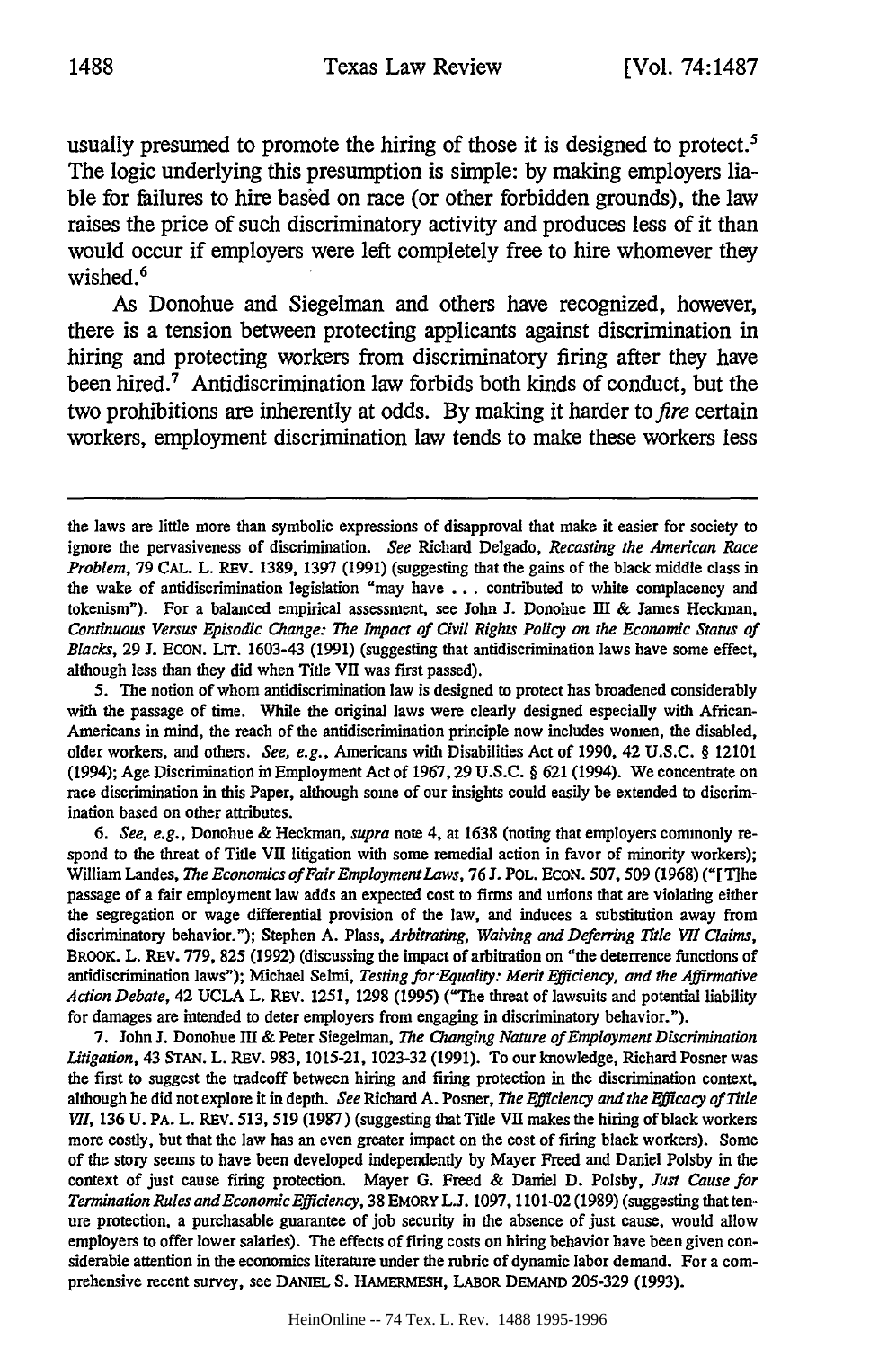While the tradeoff between "disparate treatment" hiring and firing protection has already been described,<sup>8</sup> this article extends the analysis to the effects of "disparate impact" liability.<sup>9</sup> Our major conclusion can be put succinctly: far from producing hiring quotas that induce employers to discriminate in favor of minorities, disparate impact liability may actually induce hiring discrimination against minorities (and other protected groups). Whether or not its net effect on minority employment is negative, disparate impact firing liability almost certainly blunts the positive incentives to hire minorities that Title VII was originally supposed to create.

Our thesis contradicts the common wisdom that disparate impact liability induces employers to hire "excessive" numbers of minorities. This quota theory of disparate impact liability has a long and distinguished pedigree. The Reagan administration sought to restrict disparate impact liability because of "its pressure toward quotas;"<sup>10</sup> George Bush vetoed the 1990 Civil Rights Act because it was a "quota bill;"<sup>11</sup> and a plurality of the Supreme Court in *Watson y. Fort Worth Bank & Trust* has enshrined the quota theory in its parsing of Title **VII:**

Respondent and the United States are thus correct when they argue that extending disparate impact analysis to subjective employment practices has the potential to create a Hobson's choice for employers

<sup>8.</sup> *See* Donohue& Siegelman, *supra* note 7, at 1023-28; Posner, *supra* note 7, at 518-20.

**<sup>9.</sup>** Title **VII** jurisprudence has divided along two main paths. The first is traditional disparate treatment analysis, in which plaintiffs allege that an employer explicitly or deliberately used race or some other forbidden category in reaching an employment decision such as hiring, firing, or promotion. *E.g.,* Texas Dep't of Community Affairs v. Burdine, 450 **U.S.** 248 (1981); McDonnell Douglas Corp. v. Green, 411 **U.S.** 792 (1973). In a disparate impact claim, **by** contrast, plaintiffs challenge an employment practice that is not explicitly designed to disadvantagea protected group. A classic example might be a requirement that job applicants have a high school diploma, which disqualifies more blacks than whites, who have a higher graduation rate. E.g., Griggs v. Duke Power Co., 401 **U.S.** 424 (1971). Employers can avoid disparate impact liability if they can show that the challenged practice is justified by business necessity. *See* Teamsters v. United States, 431 **U.S.** 324, **336** n.15 (1977) (noting that disparate impact claims "involve employment practices that are facially neutral in their treatment of different groups but that in fact fall more harshly on one group than another and cannot be justified **by** business necessity").

**<sup>10.</sup> CHARLES FRIED, ORDER & LAW: ARGUING THE REAGAN REVOLUTION-A FIRSTHAND ACCOUNT 119 (1991).**

**<sup>11.</sup>** In vetoing the **1990** Civil Rights Act, President Bush claimed that the bill "employs a maze of **highly** legalistic language to introduce the destructive forces of quotas into our national employment system." Steven **A.** Holmes, *President Vetoes Bill on Job Rights; Showdown is Set,* N.Y. TIMES, Oct. **23, 1990,** at **Al.**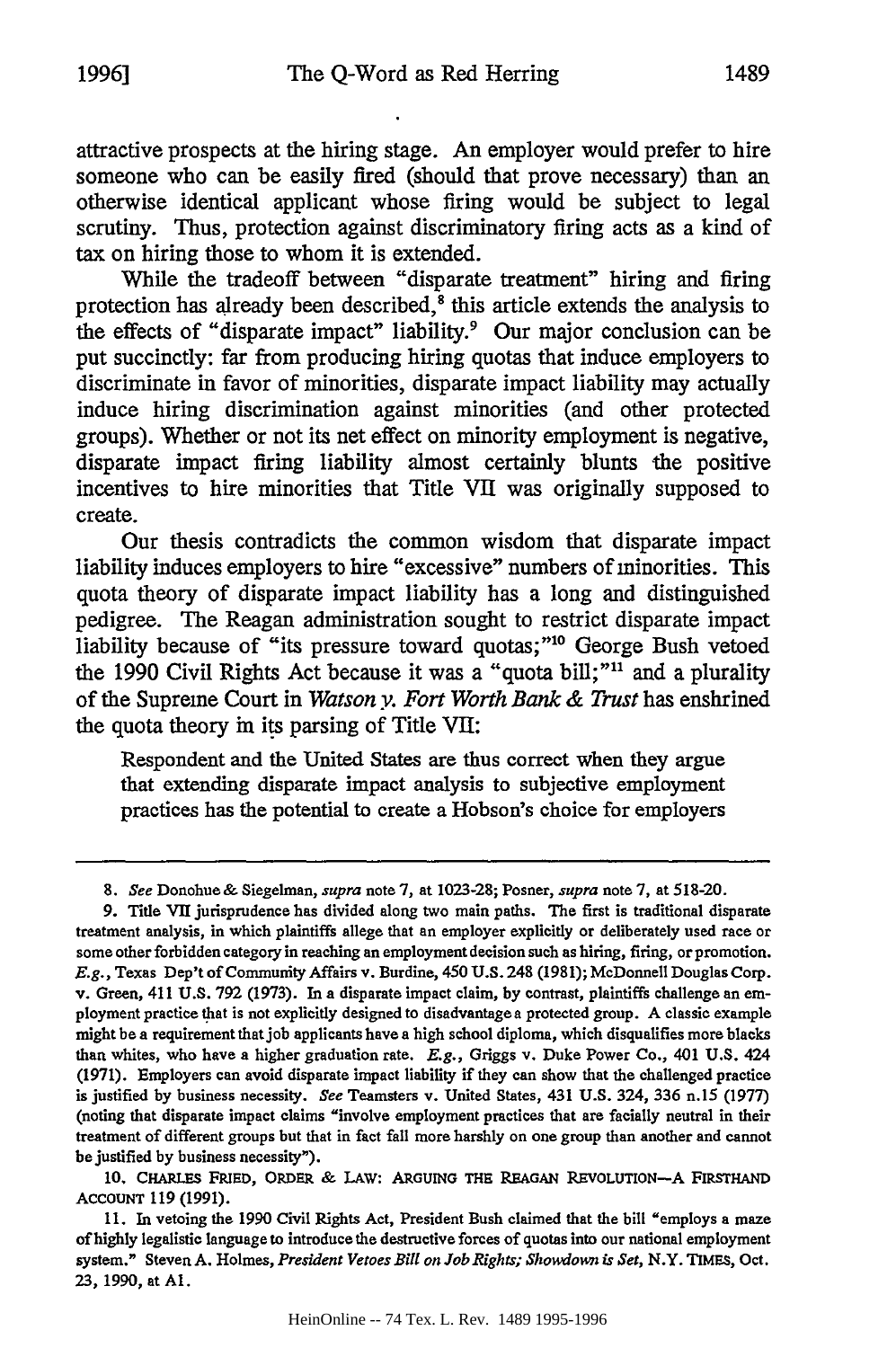and thus to lead in practice to perverse results. *If quotas and preferential treatment become the only cost-effective means of avoiding expensive litigation and potentially catastrophic liability, such measures will be widely adopted.<sup>2</sup>*

Our thesis is that commentators have erred by only considering the effects of disparate impact *hiring* liability. There are strong theoretical and empirical reasons to believe that disparate impact *firing* liability is likely to have a much greater impact on employer behavior, and that this effect, far from inducing hiring quotas in favor of minorities, may induce hiring discrimination against these traditionally disadvantaged groups.

Our argument is developed in three Parts. In Part II, we examine the evolution of disparate impact law and the kinds of incentives it provides employers. Since 1990, only about one out of four disparate impact decisions involves hiring,<sup>13</sup> and it is now considerably easier to establish a prima facie *firing* case than a *hiring* case. The reason is that the former requires only a simple comparison of the percentage of minorities fired with the percentage of minorities who are employed by the defendant. In contrast, plaintiffs seeking to establish disparate impact in hiring have a more difficult time establishing the relevant baseline because the Supreme Court has rejected the use of general population statistics and requires proof of the *qualified* applicant pool.<sup>14</sup> Accordingly, plaintiffs in disparate impact firing litigation can more easily prove a prima facie case and survive a defendant's summary judgment motion.

Part III explores how employers might behave if the stylized facts of Part II are indeed true. That is, assuming disparate impact in firing is scrutinized more closely than disparate impact in hiring, how are employers likely to respond? Specifically, this Part solves a simple model of probationary hiring, in which an employer screens heterogenous prospective employees, hires some for a probationary period, and retains only those whose actual productivities are above the (fixed) wage. If one makes the plausible assumption that black workers are more variable in their productivity on the job than are whites,<sup>15</sup> the model predicts that blacks will have higher firing rates in the absence of any law forbidding disparate impact in firing.

When disparate impact liability constrains the employer to fire the same proportion of whites and blacks, however, she will respond by *hiring*

<sup>12.</sup> Watson v. Fort Worth Bank **&** Trust, 487 **U.S. 977, 993 (1988)** (emphasis added).

**<sup>13.</sup>** *See infra* at subpart I(B).

<sup>14.</sup> Wards Cove Packing Co. v. Atonio, 490 **U.S.** 642, **650-51 (1989)** ("It is such a comparisonbetween the racial composition of the qualified persons in the labor market **and** persons holding at-issue jobs-that generally forms the proper basis for the initial inquiry in a disparate-impact case.").

**<sup>15.</sup> For** the reasoning behind this assumption, see *infra* notes 41 and **42** and accompanying text.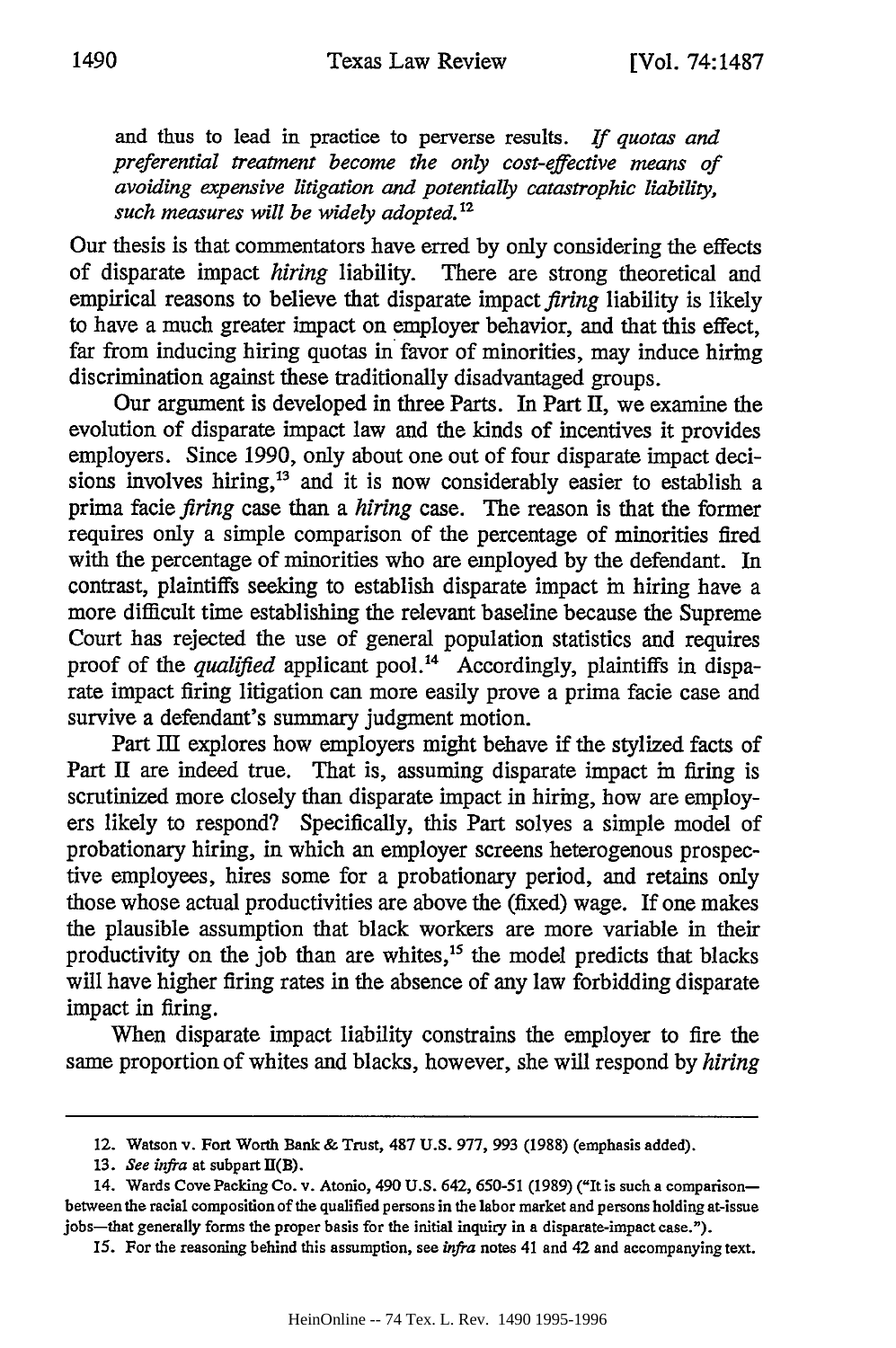fewer blacks and more whites than she otherwise would have.<sup>16</sup> By making it harder to fire protected workers, disparate impact liability discourages probationary employment generally, and might even lead employers to deliberately discriminate against protected workers at the hiring stage. In this model, disparate impact liability does produce a quota effect, but unlike the traditional theories, disparate impact liability induces a firing quota with an inverse (anti-minority) quota at the hiring stage.

Our basic insight can also be put in other terms: probationary employment offers employers the equivalent of a financial option on the workers they hire. An employer's downside risk is limited because an applicant who is hired and then turns out to produce less than the wage can be discharged quickly, limiting losses to the probationary period. A worker who is revealed to have high productivity can be retained for an additional period, at the same fixed wage. This means that employer profits are an increasing function of the variability of worker marginal product, because variability increases upside potential without proportionately increasing downside risk. Employers therefore have a preference for risk: given two workers of equal expected productivity, a profit-maximizing employer will prefer the one whose productivity is more variable. This suggests that probationary hiring is especially likely to work to the advantage of black applicants, about whom employers may have more uncertainty.

Part IV of the Paper explores some normative implications of our analysis. We suggest a range of policies that illuminate the tradeoff between hiring and firing liability. None of our policy alternatives furthers all the goals underlying disparate impact liability. Nevertheless, we highlight some important factors that argue in favor of one or another of the policies we describe.

#### II. The Evolution of Disparate Impact Litigation

## *A. The Increasing Difficulty of Establishing a Disparate Impact in Hiring*

Early disparate impact cases had two important characteristics. They were predominantly challenges to hiring practices, and they focused on relatively objective practices such as "aptitude" tests, height or weight requirements, drug testing, criminal record checks, or high school graduation requirements.'

**<sup>16.</sup> Of** course, the employer *alsofires* fewer blacks (and more whites), and we will demonstrate that disparate impact liability **may increase** the expected black wage bill-even **as** it **reduces** the amount of entry level probationary hiring.

**<sup>17.</sup>** New York City Transit Auth. v. Beazer, 440 **U.S. 568, 582-87 (1979)** (concluding that the transit authority's drug testing policy **was** job-related); Albemarle **Paper Co.** v. Moody, 422 **U.S.** 405, 425-26 **(1975)** (disallowing non-job-related aptitudetesting); Griggs v. DukePower Co., 401 **U.S.** 424, **433-36 (1971)** (striking down **a** high school graduation requirement **for** the hiring of manual laborers).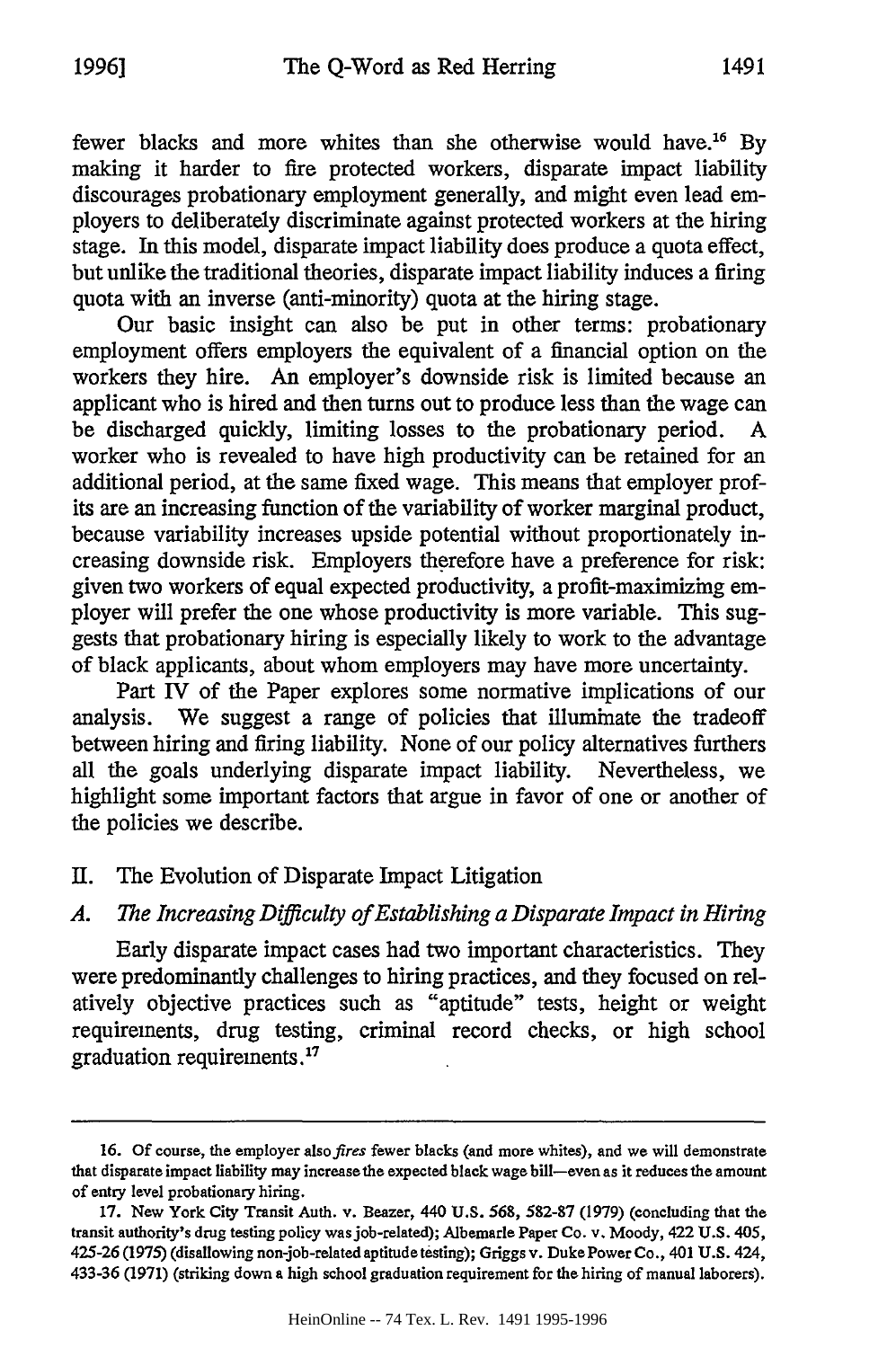Over time, however, plaintiffs had increasing difficulty establishing prima facie evidence of disparate impact in hiring for two reasons. First, employers had an incentive to respond to the early hiring cases **by** abandoning testing and other objective practices in favor of subjective hiring standards that are less likely to give rise to disparate impact liability.<sup>18</sup> Second, courts toughened the requirement for establishing the relevant baseline against which disparities are to be assessed. Plaintiffs could no longer use the proportion of minorities or women in the general population as a benchmark. Instead of pointing to a simple population statistic, the Supreme Court in *Hazelwood* and subsequent opinions required plaintiffs to calculate the racial composition of "the *qualified* **...** population in the relevant labor market"<sup>19</sup> or the "otherwise-qualified applicants."<sup>20</sup>

In several respects, there are striking parallels between the evolution of disparate treatment and disparate impact law and the responses to each. $2I$  As Donohue and Siegelman have shown, early disparate treatment cases were virtually all allegations of hiring discrimination. $^{22}$  Relatively quickly, however, employers stopped engaging in obviously discriminatory hiring practices; either they continued to discriminate but covered their tracks, or they actually cleaned up their act. In the absence of an obvious motive or a relevant comparison group, potential plaintiffs have a difficult time recognizing that disparate treatment in hiring has occurred, let alone convincing a court of that fact. Disparate treatment firing cases, however, typically do offer plaintiffs a relevant and accessible comparison groupother workers at the same firm who were not fired.

For an extended discussion, see Mark Kelman, *Concepts of Discrimination in "General Ability" Job Testing,* 104 HARV. L. REV. 1157 (1991).

**<sup>18.</sup>** Even though subjective disparate impact claims are cognizable, Watson v. Fort Worth Bank & Trust, 487 U.S. 977, 989-91 (1988), plaintiffs have an easier time establishing a prima facie case when they can point to a specific obstacle such as a test or employment requirement that is generating the disparity. This is because the Supreme Court requires plaintiffs to point to *aparticular* employment practice which produces a disparate impact. *See* Ramona L. Paetzold & Steven L. Willbom, *Deconstructing Disparate Impact: A View of the Model Through New Lenses,* 74 N.C. L. REV. 325, 346 (1996).

<sup>19.</sup> Hazelwood Sch. Dist. v. United States, 433 U.S. 299, 308 (1977) (emphasis added). This was a disparate treatment case, but the same principles apply to disparate impact suits.

*<sup>20.</sup> Beazer,* 440 U.S. at 585; Wards Cove Packing Co. v. Atonio, 490 U.S. 642, 651 (1989).

<sup>21.</sup> Tightening the standards for defining the relevant population baseline increasingly blurs the distinction between disparate impact and disparate treatment. In the extreme case, a disparate impact plaintiff would have to show that minorities were disproportionately represented in the class of *equally qualified,* but rejected candidates, where a showing of "equally qualified" would require a *McDonnell Douglas-like* proof that the fired minorities were better qualified than the retained whites. In this extreme case, if the plaintiff could not meet this burden, the defendant would argue that there was not disproportionate firing, because minorities were a larger percentage of the most unproductive workers.

<sup>22.</sup> Donohue & Siegelman, *supra* note 7, at 1015-16 (documenting a dramatic reversal over the last 30 years from a predominance of hiring charges to an overwhelming majority of termination charges).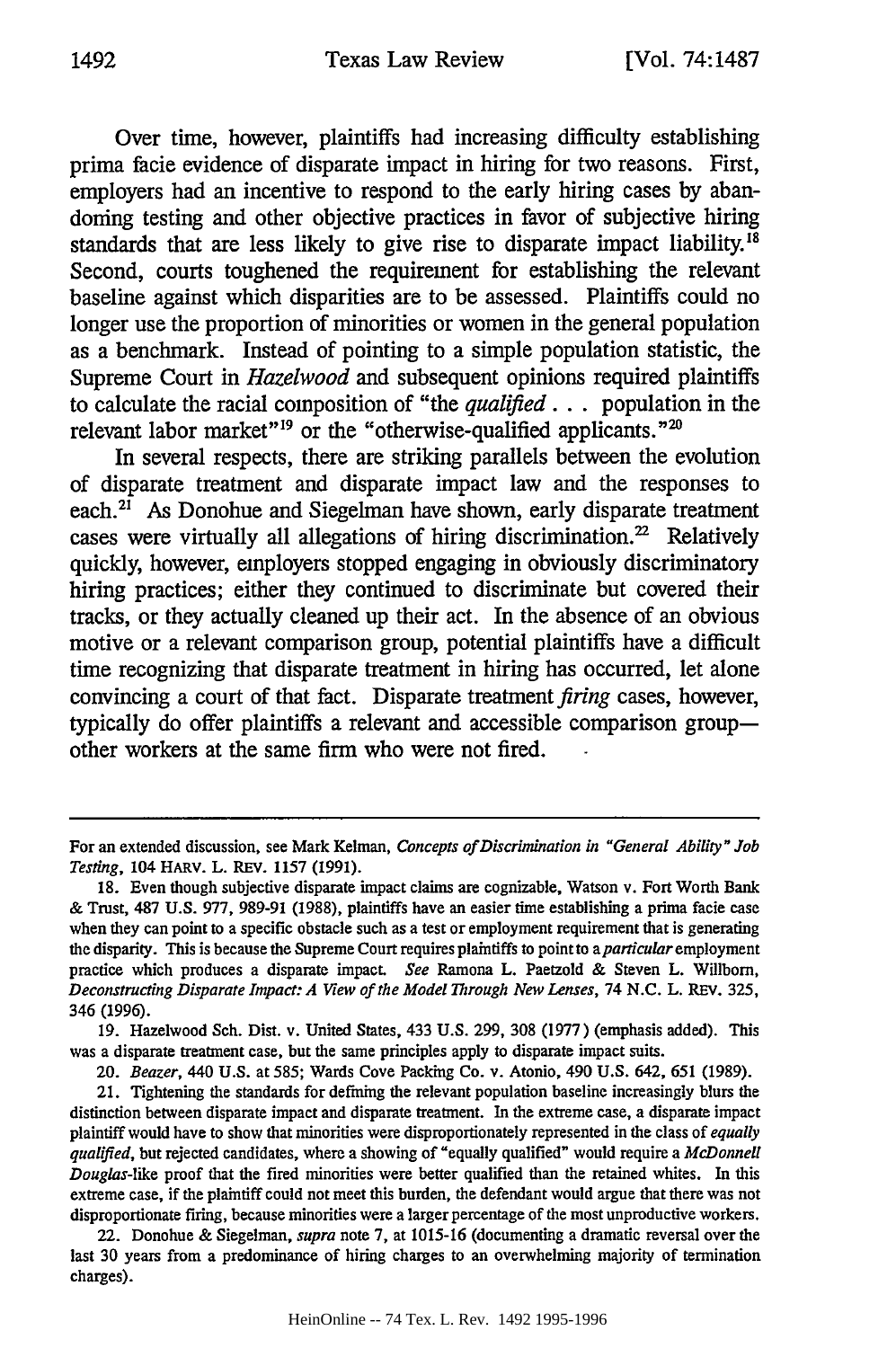Much the same story can be told about disparate impact. In the early *post-Griggs* era, plaintiffs had a relatively easy time mounting disparate impact challenges to objective hiring practices such as tests and high school graduation requirements. Over time, employers responded to the threat of liability with defensive measures that made it harder for plaintiffs to devise a disparate impact hiring suit that could survive a motion for summary judgment. For example, it is relatively easy to substitute a subjective interview for an aptitude test at the hiring stage. Employers also have considerable latitude in defining the "qualified applicant pool" in such a way that the alleged hiring disparity disappears.

Given the current state of the law, however, it appears to be much harder for employers to avoid disparate impact in discharging workers.<sup>24</sup> The racial composition of hired workers forms a clear baseline against which disparities in firing rates can easily be compared. An employer whose workforce is five percent black but whose fired workers are ten percent black is thus likely to be an easy target for a disparate impact suit.<sup>25</sup> This disparity constitutes powerful prima facie evidence that will almost certainly survive a summary judgment motion **by** the defendant. **By** contrast, an employer whose flow of newly hired workers is ten percent black in an area where the population is fifteen percent black can always argue that the "relevant" population (those who are qualified for and interested in the **job** under scrutiny) has a different racial composition from the overall population.

In sum, just as with the history of disparate treatment, it has become increasingly difficult for plaintiffs to prove a prima facie case of disparate impact in hiring. $26$  To the extent that employers today face a threat of

26. Disparate impact and disparate treatment cases do differ in some important ways. Plaintiffs who are fired for specific acts of i(alleged) misbehavior are more likely to bring disparate treatmen

<sup>23.</sup> Griggs v. Duke Power Co., 401 U.S. 424,433-36 (1971) (striking down a high school graduation requirement for the hiring of manual laborers because it had a disparate impact on blacks).

<sup>24.</sup> Discharges might come *en masse,* as during a reduction in force, a plant closing, or a reedssion-induced layoff. Alternatively, a series of individual-specific discharges can have a cumulative disparate impact, even if race were not a factor in any of them.

<sup>25.</sup> *See, e.g.,* Council 31 v. Ward, No. 87-C0356, 1995 U.S. Dist. LEXIS 3040, at \*1-2 (N.D. Ill. Feb. 28, 1995) (considering black workers' allegation of a disparate impact after a reduction in force at a state agency). Even for firings by a single employer, however, there are still important questions about what constitutes the appropriate baseline. Is it the full-time workforce, or are part-time workers included? Should all jobs be included, or only some? Which of the employer locations (plants) should be included? And so on.

Under current law, an employer cannot avoid liability at the firing stage by her behavior at the hiring stage. Consider an employer hiring from a pool that is 10% black, and suppose that her newly hired workers and overall workforce are both 20% black. If the flow of fired workers over some period is 30% black, plaintiffs will have a prima facie case of disparate impact in firing. An employer who hires disproportionate numbers of blacks cannot use this "bottom line" defense against a charge of disparate impact in firing. Connecticut v. Teal, 457 U.S. 440, 451 (1982). If any part of the employer's personnel practices has a disparate impact, considered on its own, then the whole employment regime is subject to disparate impact liability.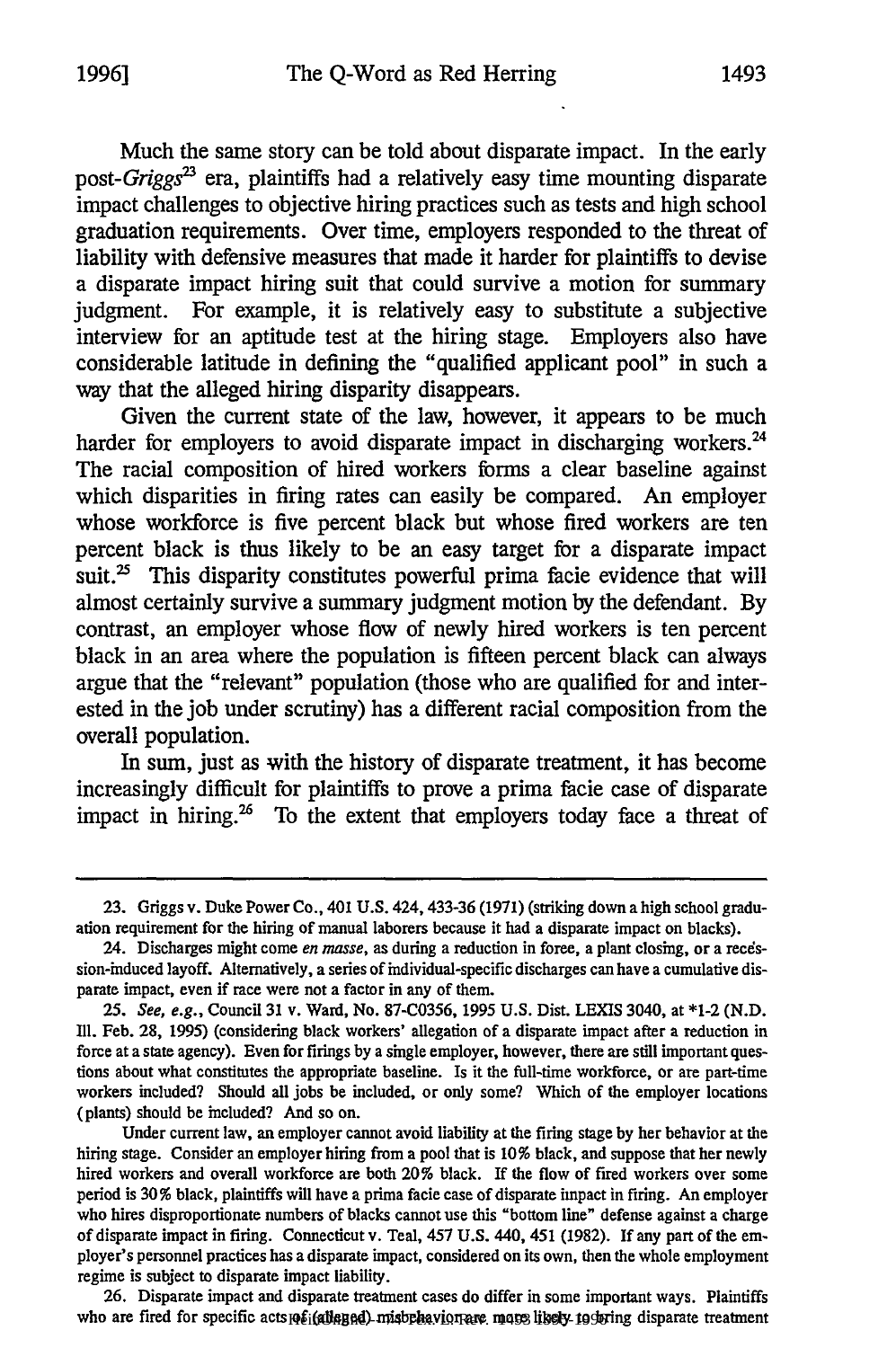disparate impact liability, it will not be for failing to hire a quota of minorities, but rather for firing a disproportionate number of those they have already hired.

# *B. The Changing Nature of Disparate Impact Litigation: An Empirical Assessment*

This subpart attempts to quantify the number of disparate impact hiring and firing cases brought in federal courts between 1971 and 1995.<sup>2</sup> If our analysis of the changing doctrine and circumstances is correct, we would expect to see a shift in the composition of suits over time similar to that observed **by** Donohue and Siegelman in the disparate treatment context: hiring suits should fall and firing suits should increase.

Figure **1** plots the share of hiring and firing cases among all disparate impact cases **by** year. These shares bounce around over time, so the figure shows the data in smoothed form **by** plotting three-year moving averages. The figure demonstrates that the relative importance of hiring cases among all disparate impact cases has fallen substantially since the early 1970s; **by** contrast, the proportion of firing cases has increased over this period. Although the total number of cases in any given year is relatively small, the overall trends are as predicted. The bottom line is that disparate impact firing cases have outnumbered hiring cases in every year since **1986,** and since **1990,** there have been almost three firing cases for every hiring case filed.

suits. They have a psychological investment in clearing their names and an obvious reference group (their retained coworkers) against which their own conduct can be compared to detect discrimination on the part of the employer. The typical disparate *impact* firing suit seems more likely to be brought by a group of workers, perhaps involving a plant closing, layoff, or other multiworker action by the employer. Detecting disparities in firing (or hiring) rates is also different from detecting a bad motive by the employer. The former inherently requires that plaintiffs or their attorneys look to aggregate hiring or firing statistics, which are not available to potential plaintiffs in the ordinary course of events.

<sup>27.</sup> Our sample was generated from the Westlaw **DCT** (federal district court) database using the following search request: "78I(B) & 'DISPARATE IMPACT' 'DISPROPORTIONATE IMPACT' 'ADVERSE IMPACT' & DA(1971 1973 1975 1977 1979 1981 1983 1985 1987 1989 1991 1993 1995)." Under West's Key Number System, *78* is civil rights; *I* is rights protected and discrimination prohibited; and *B* is employment practices.

This search produced 409 documents (as of **12/7/95);** not all of them were disparate impact cases, however. Any case in which a disparate impact claim was alleged, or where the court commented or ruled on a disparate impact claim, was included in our analysis. We excluded those, for example, which stated "this is not a disparate impact case," leaving us with 294 cases. The case year was coded as either the year in which the incident complained of occurred, or the year in which the case was filed.

Ideally, we would have liked to look at all filed cases, not just those that produced written opinions and showed up on WESTLAW. In the absence of a written opinion, however, it is not possible to distinguish disparate impact from disparate treatment claims except by going back to the original complaints. Such research is extremely costly because disparate impact cases are quite rare, and it would require a major effort to uncover enough such cases to determine if there is any trend in their composition. This and other methodological and interpretive problems are discussed at length below. *See infra* text following note 29. HeinOnline -- 74 Tex. L. Rev. 1494 1995-1996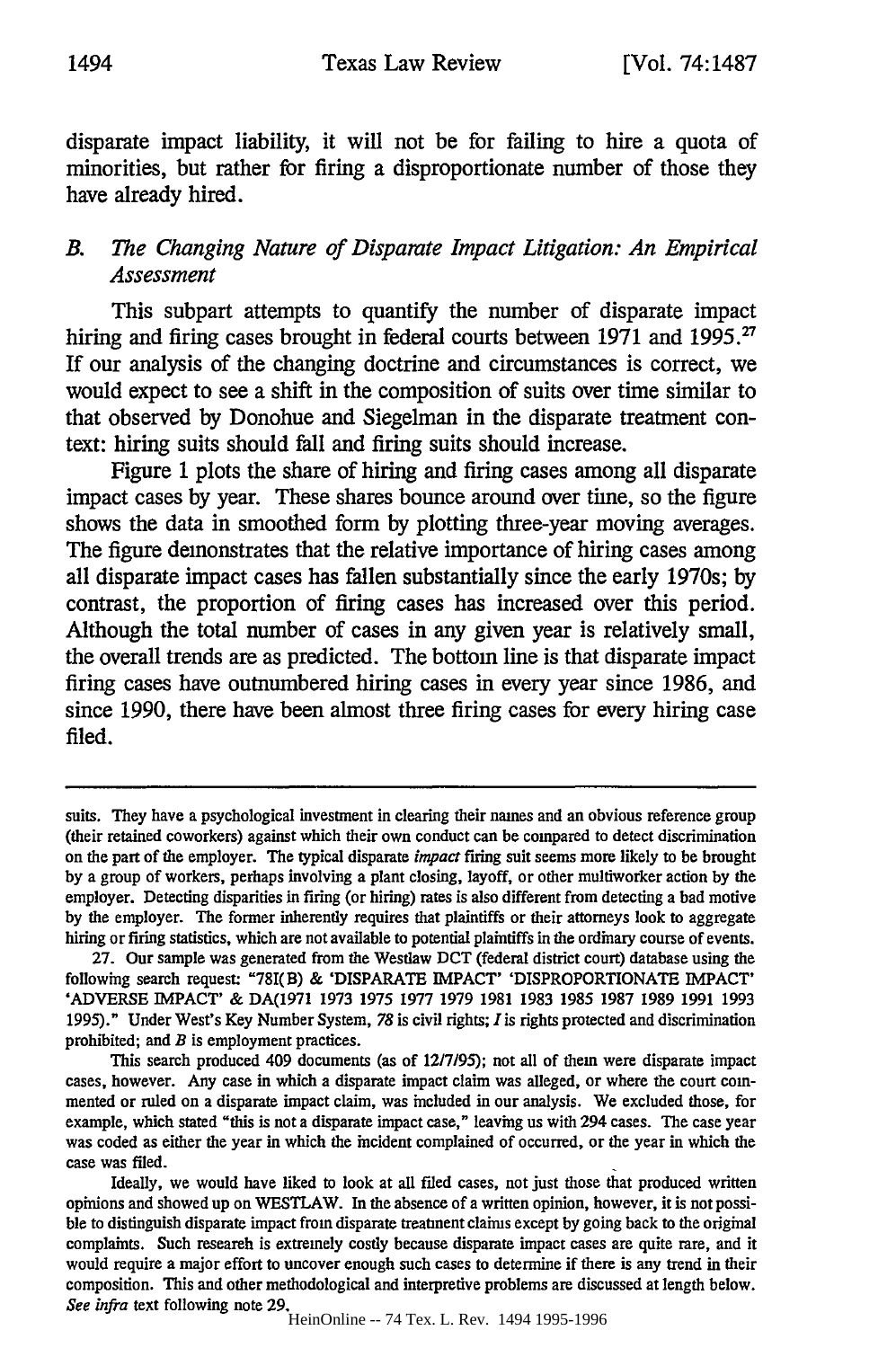## Figure **1:** Moving Average Shares of Hiring and Firing Opinions Among **All** Disparate Impact Opinions, **N=294**



Hiring Cases  $\equiv$  Firing Cases

To further substantiate our claim that firings produce the most important form of disparate impact liability, we also calculated the proportion of cases that plaintiffs won. (Winning was liberally defined to include any decision in which the plaintiff preserved a right to go forward with his or her case.<sup>28</sup>) Overall we found that plaintiffs succeeded in  $30.9\%$  of the disparate impact firing cases—which seems high enough to suggest that employers cannot simply ignore this increasingly important source of liability.<sup>29</sup>

**<sup>28.</sup>** This definition would include surviving a defendant's motion to dismiss.

**<sup>29.</sup>** Because our definition of plaintiff success is broader than that used in other empirical studies, we find a higher success rate. *Cf., e.g.*, Peter Siegelman & John J. Donohue III, The Selection of *Employment Discrimination Disputesfor Litigation: Using Business Cycle Effects to Test the Priest-Klein Hypothesis,* 24 J. **LEGAL STUD.** 427, 428, 434 fig. 1 (1995) (including as plaintiff wins only those cases that are "ultimately adjudicated" with judgment in favor of the plaintiff).

We also checked to see whether the plaintiff win rate in firing cases was falling over time. Given the relatively small number of cases and the substantial amount of noise, it was impossible to discern an obvious trend in the win rate. Plaintiffs won roughly **39%** of cases between 1970 and 1982,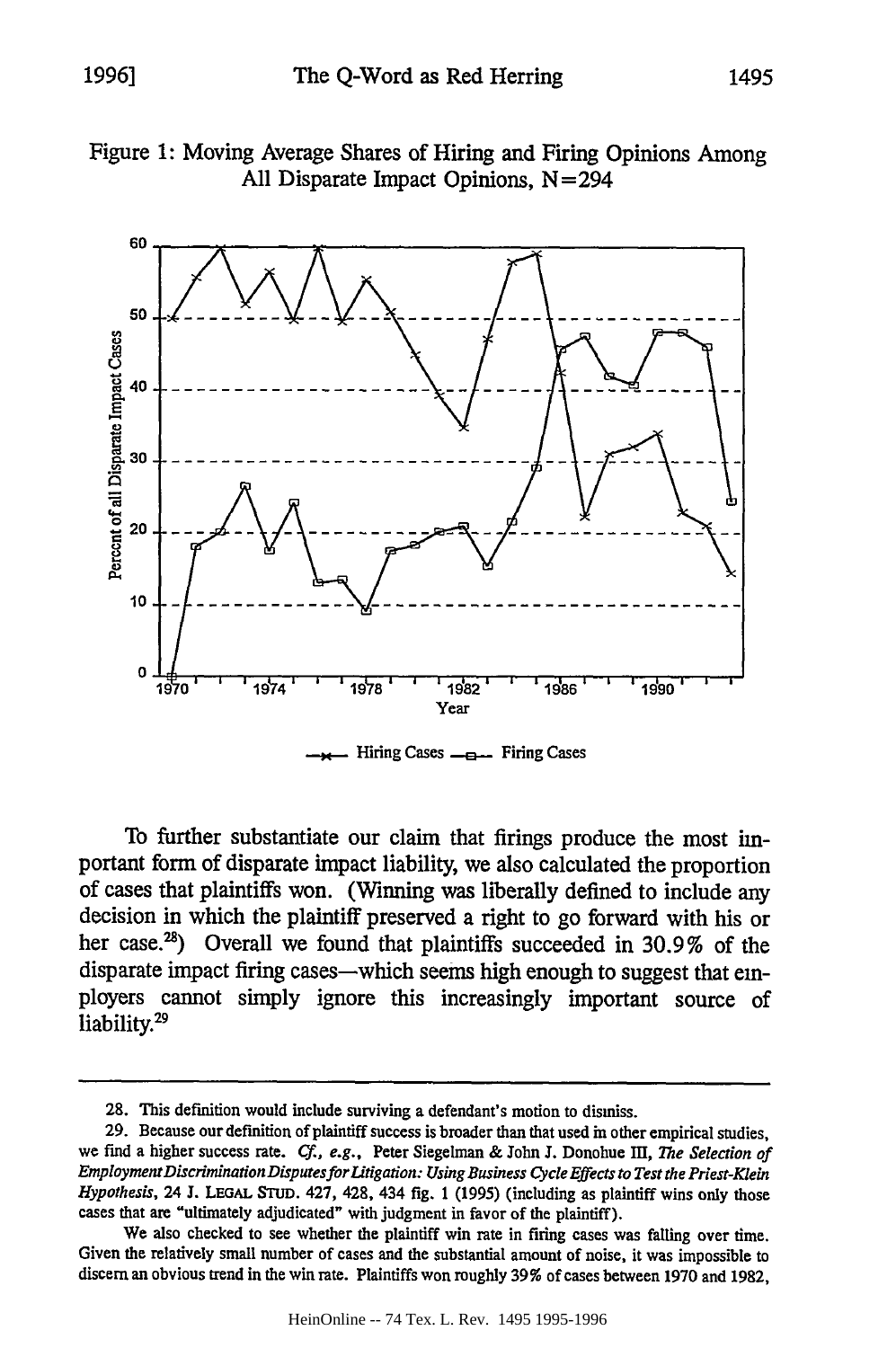While these results suggest that hiring liability is less of a threat to employers than firing liability, they should be treated with caution for four reasons. First, the data come from a selected sample: only those cases that generate a written opinion are eligible for inclusion in WESTLAW. And the decision to write an opinion is not random.<sup>30</sup> Non-random selection is only a problem when the selection criterion (whether or not to publish) is correlated with the variable(s) of interest (hiring versus firing case) as they evolve over time, however. There is no reason to think that hiring cases are differentially likely to generate written opinions over time in a way that could bias our results. Nevertheless, we also attempted to investigate the prevalence of hiring and firing disparate impact cases among unpublished cases, using a data set of some 1,200 unpublished employment discrimination cases collected by the American Bar Foundation.<sup>31</sup> Unfortunately, the 1,200-case sample contained only six identifiable disparate impact cases, so the data are essentially useless for these purposes.

A second caveat might be termed the "denominator problem." What employers care about is the probability of suit conditional on the practice being challenged. If firings are very common and hirings very rare, the mere fact that there are more firing than hiring suits is not very meaningful. Lacking data on the number of potential suit-generating incidents, it is hard to say anything concrete about how disparate impact liability actually affects employers. It is inconceivable that the total volume of new hiring has fallen substantially over the past twenty-five years, however, which implies that the number of disparate impact hiring suits *per person hired* has indeed fallen.

Third, the observed low proportion of hiring suits may be an endogenous artifact of the very quota effect that we argue is not present. Firms may have been so concerned about disparate impact hiring liability that they adopted minority hiring quotas to avoid it. While theoretically plausible, this explanation does not account for the high proportion of firing suits.<sup>32</sup> Moreover, the low participation rate of minorities in such

and roughly **30%** of those between 1983 and 1994. This suggests that win rates may be falling over time, but the win rate still seems high enough to warrant concern on the part of employers.

<sup>30.</sup> For an extensive discussion of the differences between published and unpublished employment discrimination cases, see Peter Siegelman & John J. Donohue Ill, *Studying the Iceberg From Its Tip: A Comparison of Published and Unpublished Employment Discrimination Cases,.24* LAW & SOC'Y REV. 1133 (1990).

<sup>31.</sup> The cases were coded from the original complaints and other documents and were sampled randomly from all filed employment discrimination cases in seven cities (New York, Philadelphia, Atlanta, New Orleans, San Francisco, and Chicago). For a fuller description of the data, which are available for public use, see Siegelman & Donohue, *supra* note 30.

<sup>32.</sup> If firing grows faster than hiring, and if all other factors (such as the labor force participation rate) remain equal, then we would expect to see an increase in unemployment. Even if the overall volume of firing has increased, the denominator effect cannot account for the high proportion of firing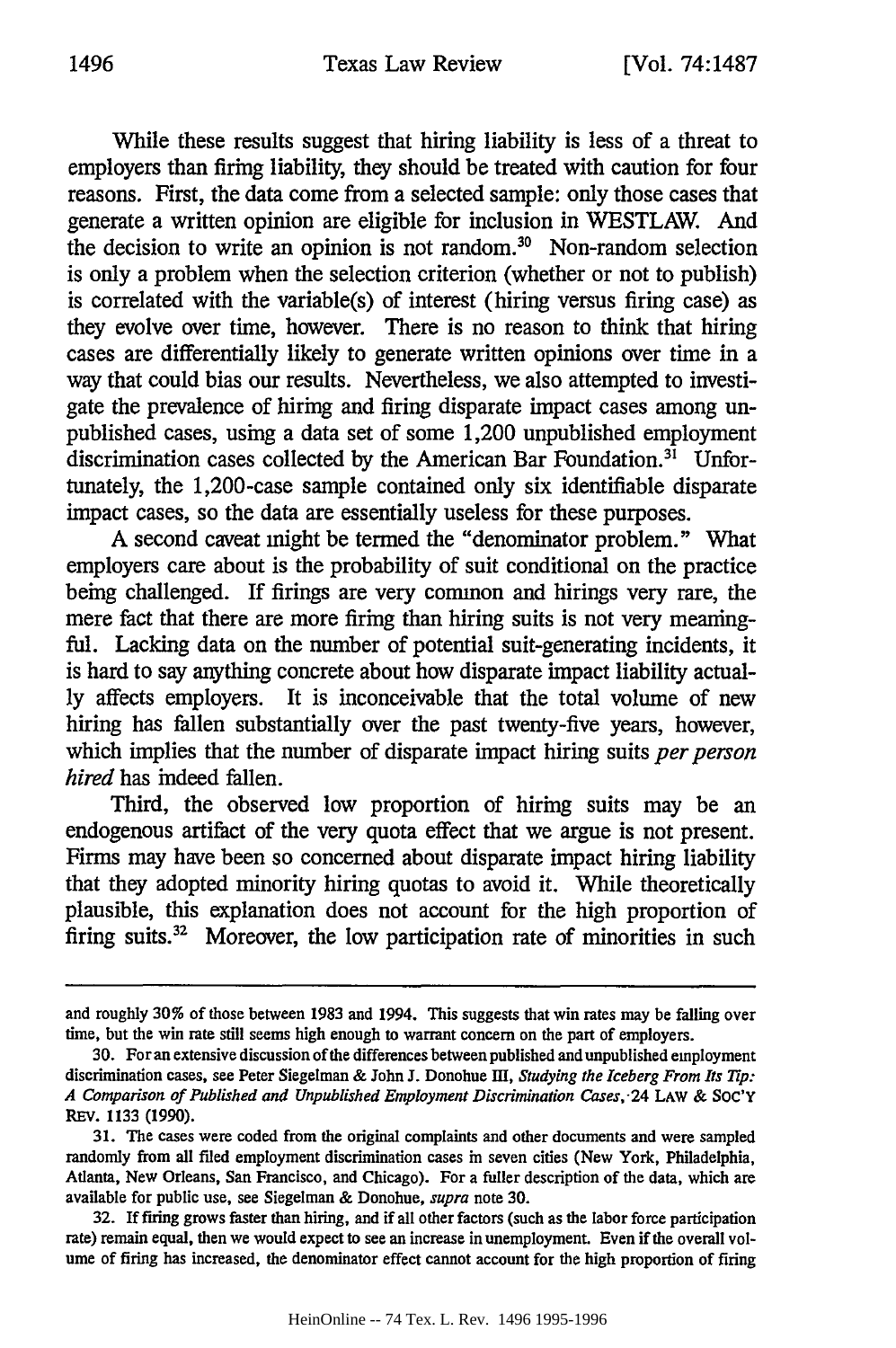a large number of job classifications is inconsistent with any widespread quota effect.<sup>33</sup>

Finally, there are problems of weighting. Most disparate treatment suits are brought by individuals, and from an employer's point of view are roughly similar in their effect on overall profits: we can be fairly sure that the effect on employers is roughly proportional to the number of suits filed. Disparate impact suits are much more heterogeneous, however. They may be brought by individuals or plaintiff classes of varying sizes to challenge a wide variety of practices and generate substantial or minimal litigation expenses. The raw number of suits filed is therefore not as good an indicator of the importance of disparate impact to employers as it would be for disparate treatment suits.

#### *C. Conclusion*

As with disparate treatment, early disparate impact suits were largely easy-to-win hiring cases. Once the disparate impact principle was articulated, an almost mechanical application was sufficient to strike down a whole host of hiring practices. These certain losses gave employers an incentive to change their hiring practices in a variety of ways to avoid such liability. Avoiding liability for disparate impact in firing, however, is more difficult because of the baseline and subjectivity problems we discussed earlier.

The empirical evidence, limited though it is, does support our thesis. Disparate impact hiring cases have become less common over time relative to others, while disparate impact firing cases have become more frequent, in a strong parallel with the evolution of disparate treatment cases. As a result, disparate impact firing suits are now more numerous than hiring suits by a substantial margin.

Our conclusion is that rational employers have more to fear from racial disparities in firing than in hiring. Although an irrational fear of hiring liability could still force employers to react by hiring quotas of minorities,<sup>34</sup> we attribute rational expectations to employers (at least in the

suits unless we assume that employers respond to (the fear of) hiring liability **by** adopting quotas while maintaining practices that would also give rise to disparate impact liability. This requires employers to be misinformed or irrational. While both are of course possible, neither is likely over the long run.

**<sup>33.</sup>** For evidence of the low minority participation rate, see James **E.** Jones, *The Genesis and Present Status of Affrmative Action in Employment,* 70 IOWA L. REv. 901, 917 (1985) (tabulating data of the occupational distribution and penetration rates of nonwhite and female workers in various job classifications).

<sup>34.</sup> There is evidence that during the debates around the 1991 Civil Rights Act (and in recent debates after the *Adarand* decision), at least some larger businesses lobbied for continuation of their ability to engage in affirmative action, perhaps as a way to retain hiring quotas that exempted them from disparate impact (hiring) liability. *See, e.g.,* Fred Barnes, *White House Watch: Last Laugh,* NEW **REPUBLIC, Dec.** 16, **1991,** at 9, **10** (saying of a particular provision in the **1991** Civil Rights Act that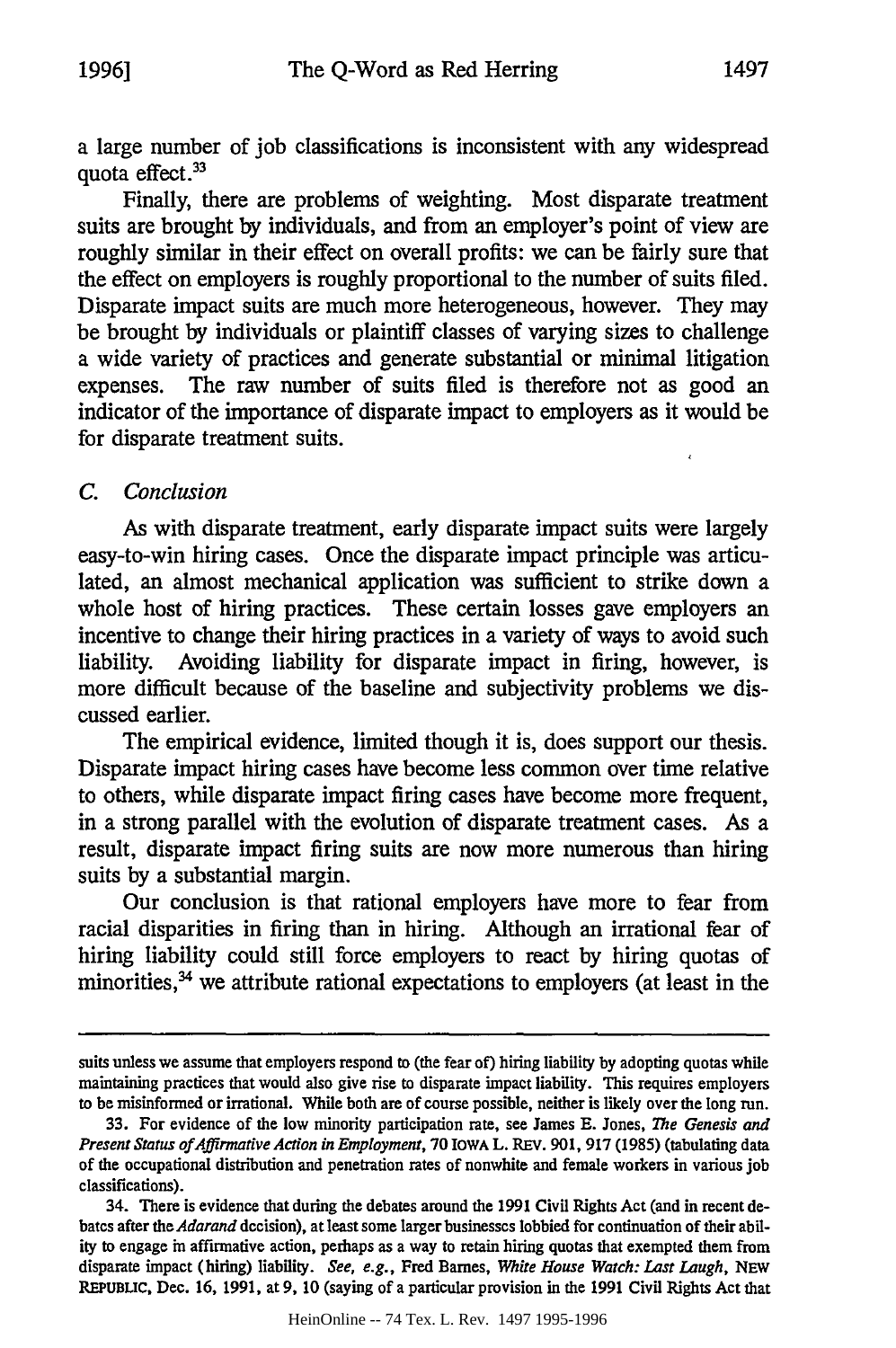long run).<sup>35</sup> Accordingly, the next Part models disparate impact liability as a constraint on employers' ability to fire workers.

## III. The Effects of Disparate Impact Firing Liability in a Simple Probationary Employment Model

## *A. An Overiew of the Model*

The actors in our model are a risk-neutral employer and two groups of workers of different races (black and white) with heterogeneous productivities. An extensive form representation of the timing of events in the model is depicted in Figure 2. In period zero, before the game starts, "Nature" *(N)* determines each worker's productivity. In the first period, the employer *(E)* forms an estimate of each applicant's productivity, compares it to the wage--which is fixed for all workers-and decides which applicants to hire.<sup>36</sup> In the second period, the employer  $(E)$  learns the true value of the worker's productivity, and either fires the worker or retains her for an additional period at the constant wage. By assumption, there are no costs to monitoring worker productivity, and there is no discounting. Workers are assumed to have no alternative occupation (except unemployment at a wage of zero), which means that the employer's offers will always be accepted. $37$  The model thus depicts a stylized form of probationary employment, in which the worker is retained or fired depending on her productivity during an initial screening period. While we have chosen this model to highlight the influence of disparate impact liability on probationary employment, our general conclusion-that disparate impact firing liability could induce discrimination against minorities in hiringwould einerge from any labor demand model.<sup>38</sup>

37. While this assumption may seem controversial, the wage paid by the probationary employer can be interpreted without loss of generality as being simply a premium over the workers' next best wage opportunity.

<sup>&</sup>quot;business lobbyists opposed it. They thought it might make corporate affirmative action programs... illegal").

**<sup>35.</sup> If** anything, employers seem to have an irrationally exaggerated fear of (wrongful discharge) *firing* liability. *See* Lauren B. Edelman et al., *Professional Construction of Law: The Inflated Threat of Wrongful Discharge,* 26 LAW **&** Soc'Y REv. 47 (1992).

<sup>36.</sup> The fixed-wage assumption may strike some readers as odd, but it is necessary in any model that is capable of predicting that some workers will be fired. In a world with completely flexible wages, an employer would simply lower the wage for any worker until it was no greater than her contribution to his profits (marginal revenue product), at which point he would always be willing to retain her for an additional period. For a clear discussion of the importance of the "suppression of renegotiation" in employment contracts, see Robert **E.** Hall, *Lost Jobs, [1995]* 1 **BROOMINOS PAPERS ON ECON.** AcTIvITY 221 (1995).

**<sup>38.</sup>** *See HAMERMESH, supra* note 7, at 302 (noting that *"both hiring and layoff costs* impose a wedge between a potential new hire's marginal product and wage rate," thus reducing hiring (emphasis in original)).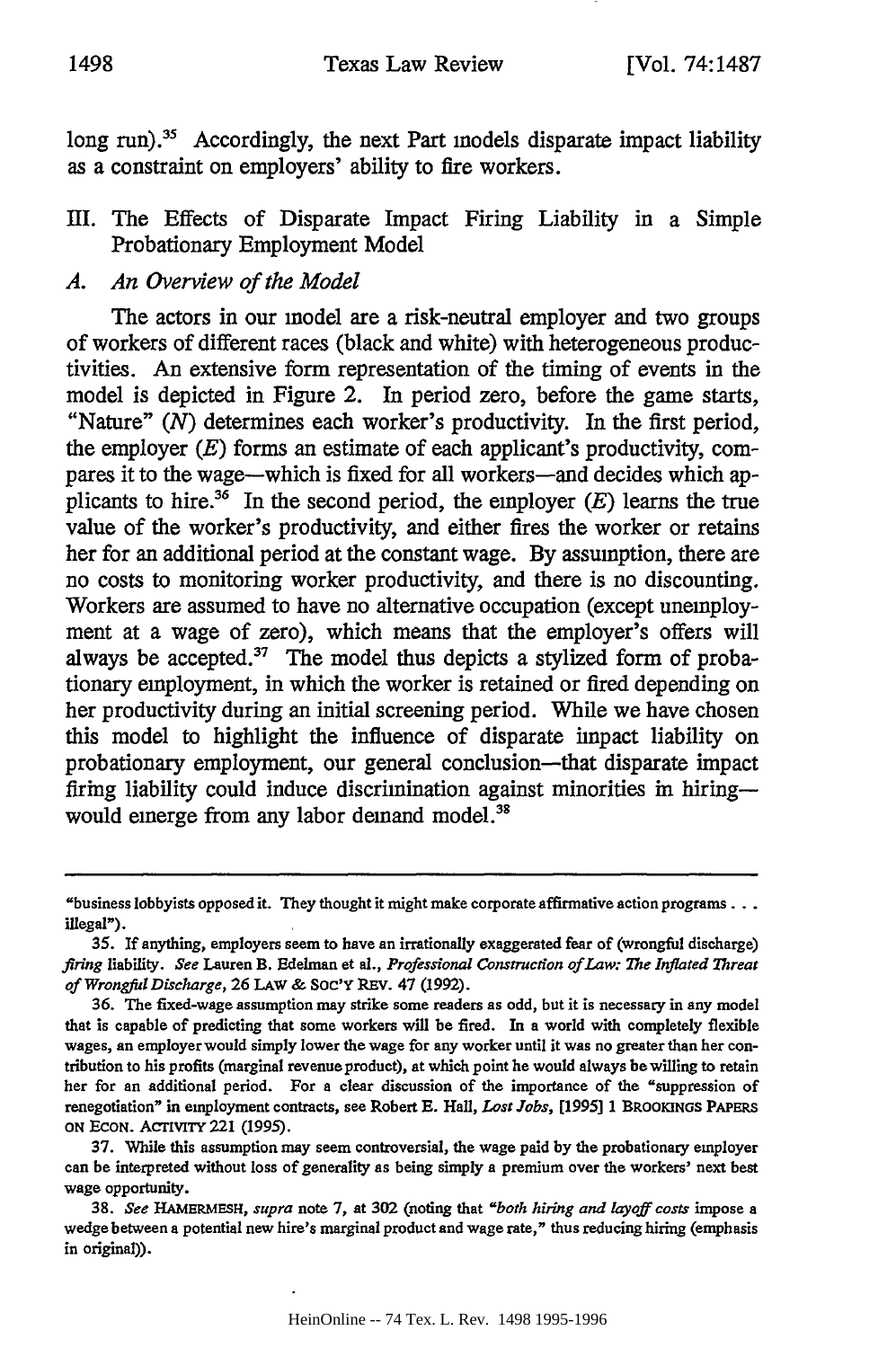## Figure **2:** Game Tree for Probationary Hiring Model (Employer's, Worker's Payoffs)



In our model, a worker's productivity on the job is the sum of two components, a known marginal productivity, *MP,* and an uncertain element  $\epsilon$ . *MP* is observable to both the applicant and employer before hiring;  $\epsilon$  is, however, not known by either player unless the worker is actually hired. However, the employer *can* observe the absolute value of e before a hiring decision is made.<sup>39</sup> In other words, the decision to hire is made on the basis of  $MP + |\epsilon|$ , while the decision to fire or retain is made on the basis of  $MP + \epsilon$ , where the realized value of  $\epsilon$  is equally likely to be  $\pm |\epsilon|$ . This highly stylized characterization of uncertainty means that only the sign of  $\epsilon$  is unknown before the worker is hired. As there is an equal probability *(PR)* of  $\epsilon$  being positive or negative  $(PR(\epsilon = + |\epsilon|))$  =  $PR(\epsilon = - |\epsilon|) = \frac{1}{2}$ , it follows that the expected value *(E)* of  $\epsilon$  is zero  $(E(\epsilon) = 0)$  and that the expected value of *MP* will be unchanged  $(E(MP + \epsilon) = MP)$ . In this stylized example, we also assume equal numbers of black and white applicants.

We assume separate and independent distributions for both  $MP$  and  $\epsilon$ , for blacks and for whites. In order to simplify both exposition and calculation, all parameters are taken to follow uniform distributions. Specifically, the observable marginal productivity component of whites is distributed uniformly over a range from 0 to 100, and that of blacks over a range from 0 to 75. Whites'  $|\epsilon|$  varies uniformly between 0 and 5, and that of blacks between 0 and 6%.  $(MP_w \sim U[0, 100], MP_b \sim U[0, 75],$  $|\epsilon_{w}|$  ~ U[0,5], and  $|\epsilon_{b}|$  ~ U[0,20/3], where w and b subscripts refer to

<sup>39.</sup> For completeness, we assume that the employee knows everything the employer does as soon as the employer knows it. But nothing in our model turns on the employee's knowledge because the employer makes all the decisions.

There are other models of probationary employment in which an information asymmetry between workers and employers plays a crucial role. For example, Eng Seng Loh hypothesizes that workers know their own productivity and propensity to quit better than employers do. Eng Seng Loh, *Employment Probation as a Sorting Mechanism,* 47 **INDUS.** & LAB. REL. REv. 471, 485 (1994). Employers who need better workers offer higher wages and a probationary period, inducing applicants to self-select. The model is tested and confirmed using data from a nationwide employer survey.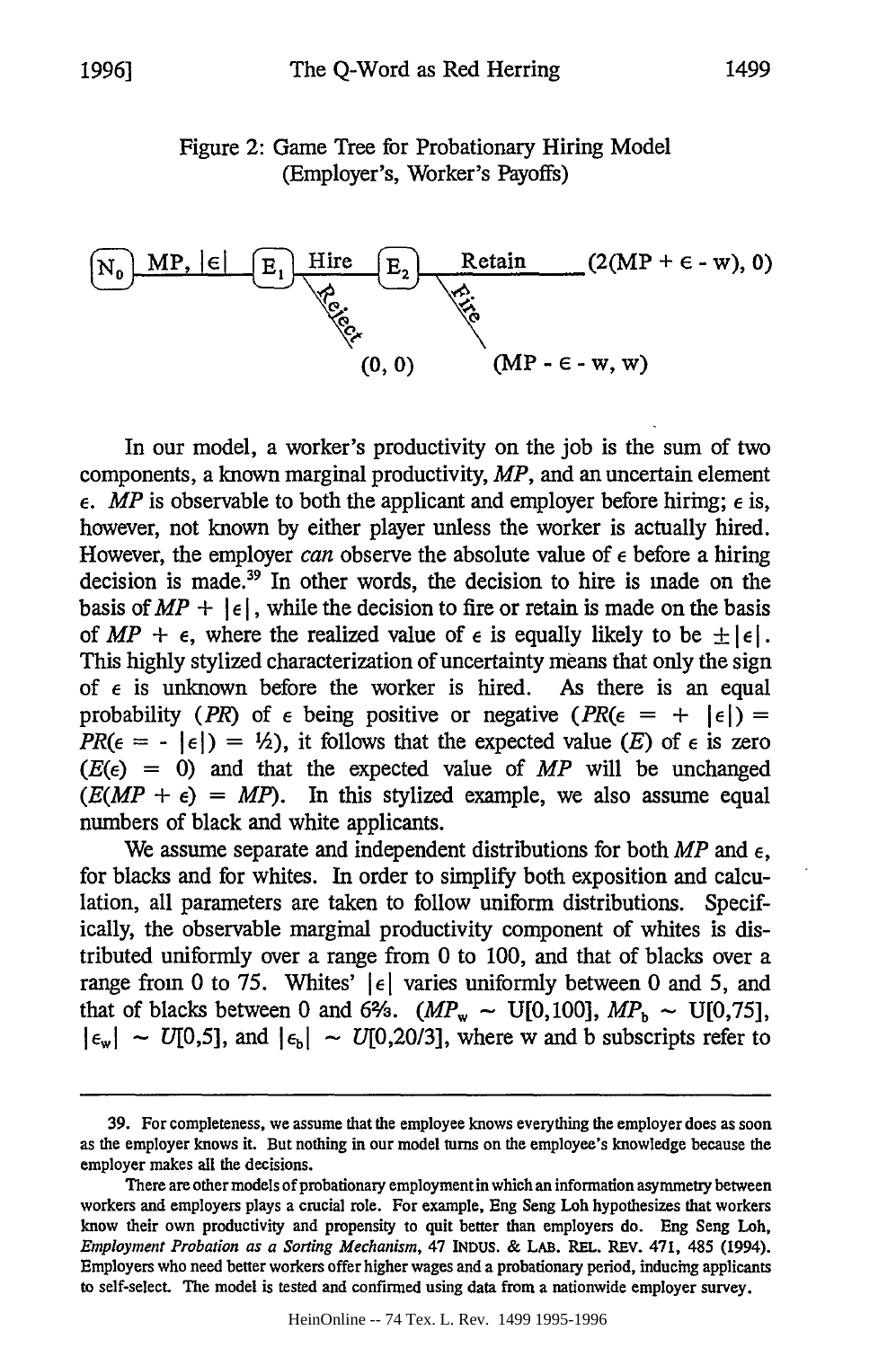whites and blacks, respectively.) Blacks therefore come from a population with lower mean productivity and greater uncertainty than whites.<sup>40</sup> Our assumption that black applicants have a lower mean productivity is controversial<sup>41</sup> but not strictly necessary because a greater variance in  $\epsilon$  is, by itself, sufficient to generate higher black firing rates. This greater black variance might plausibly be explained by two factors: First, affirmative action in education means that any given level of achievement is a less precise signal for blacks than it is for whites. Second, since most employers are likely to be white, they may be unfamiliar with the relationship between qualifications and performance for minority job applicants.

# *B. Solving the Model: The Unconstrained Case*

A solution to the employer's problem takes the form of two optimal decision rules specifying which workers to hire, and of those hired, which to fire. To derive such a solution, we use the standard technique of solving backwards. In the last period, the employer must decide which workers to retain and which to fire in order to maximize his profits. Since the decision to fire or retain takes place after the first period, there is no longer any uncertainty about  $\epsilon$ . We can therefore express the employer's profit  $(\pi)$  from any given worker *i* at a given wage *w* as:

 $\pi_i = (MP_i + \epsilon_i) - W$ .

Clearly, the employer should keep all workers for whom  $\pi > 0$  (or  $MP + \epsilon > w$ , and fire the rest.<sup>43</sup> Knowing this optimal second-period firing policy, which applicants should the employer decide to hire in the first period? Consider an applicant with an observable MP and  $\left| \epsilon \right|$ ; the employer knows that if hired, this applicant is equally likely to have a productivity of  $MP + |\epsilon|$  or  $MP - |\epsilon|$ . It is obvious that anyone for whom  $MP + |\epsilon| < w$  should never be hired, since even in the best case, such an applicant will produce less than she costs the employer. Similarly,

41. One legacy of past and continuing discrimination is that minority job applicants may have had impaired opportunities to acquire human capital and hence have a lower expected mean productivity.

<sup>40.</sup> The amount of information that employers learn about applicants after they have been hired (as opposed to the information available before hiring) can be measured **by** the relative sizes of the expected values of  $|\epsilon|$  and *MP*. For whites, this value is  $[(5-0)/2]/[(100-0)/2] = 5\%$ . For blacks, it is  $[(20/3-0)/2]/[(75-0)/2] = 8.8\%$ . Black productivities are thus more uncertain than whites, in that an employer learns more about the average black worker than about the average white worker after hiring.

<sup>42.</sup> For a survey and analysis of employer attitudes towards race, see Joleen Kirschennan & Katherine M. Neckerman, *"We'dLove to Hire Them, But... ': The Meaning of Race for Employers,* in THE **URBAN** UNDERCLASS 203, 231 (Christopher Jencks & Paul **E.** Peterson eds., 1991) (finding that white employers rely heavily on stereotypes in assessing the qualifications of black applicants and use a variety of heuristics-of unknown reliability-to distinguish between "good" and "bad" applicants).

<sup>43.</sup> Any profit or loss incurred in the first period is regarded as a sunk cost by the second period, and thus does not enter into the employer's second period calculations.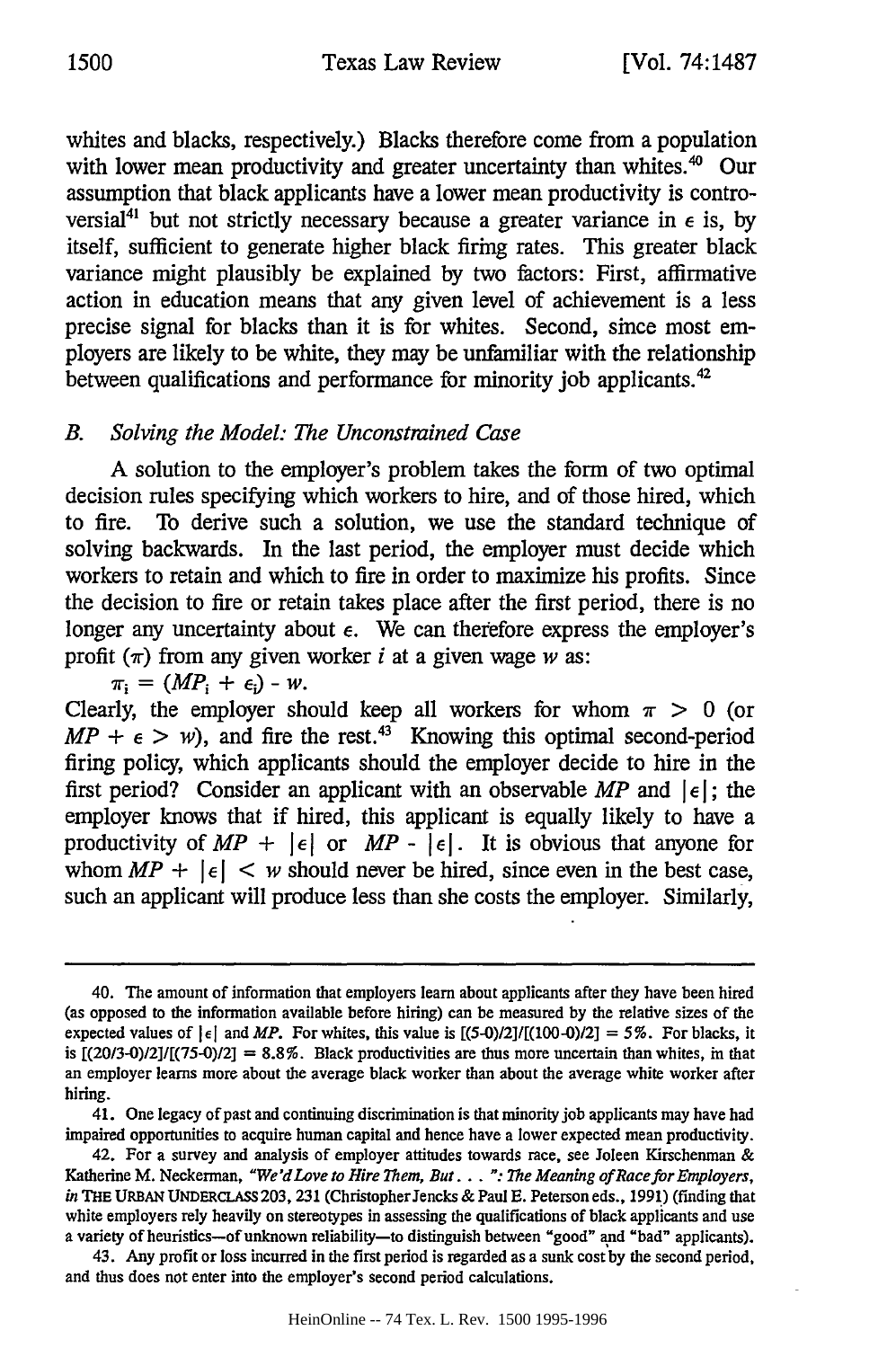any applicant for whom  $MP - |\epsilon| > w$  should obviously be hired-even in the worst case, this applicant will earn the employer a positive profit, and can be retained for the second period. For those applicants with intermediate values of  $(MP + |\epsilon|)$ , the employer's decision is somewhat more complicated. If, after hiring, the worker turns out to have a positive realization of e, then the employer will earn positive profits and will want to keep the worker for an additional period. If the worker turns out to have a negative realization of  $\epsilon$ , however, the employer will earn negative profits, but only for one period, as the worker can be terminated at the end of the probationary period. It is this ability to fire after the first period if the worker turns out to have an unfavorable realization of  $\epsilon$  (and to retain the worker for an additional period if  $\epsilon$  turns out to be positive) that drives the probationary hiring decision.

The optimal first period hiring rule can thus be derived by simply noting that the employer should hire all applicants with a positive expected profit, given optimal firing behavior in the second period.<sup>44</sup> The employer has the option of firing employees who turn out to have low productivities ( $\epsilon$  < 0); this means the employer should hire anyone if the expected profit from two good periods (if  $\epsilon > 0$ ) is greater than the expected loss from one bad period (if  $\epsilon$  < 0). In algebraic terms, this translates into hiring anyone for whom  $MP_i > w - |\epsilon_i| / 3^{45}$  For example, this rule implies that with a fixed wage of 50, the employer should be willing to hire an applicant with  $MP = 48$  and  $|\epsilon| = 7$ . Even though this applicant has a one-period expected output (48) that is less than the wage, the employer would expect to earn half a dollar profit from such an employee, because the employer has an equal (50%) chance of a single-period loss of (48 - 7 - 50) = -9 and a two-period gain of [2 **x** (48 + 7 - *50)] =* 10.

Figure 3 depicts our analysis graphically. As derived above, the hiring line has a slope of -1⁄3. It represents those combinations of  $\epsilon$  and MP

Substituting in the appropriate values yields:

 $E(\pi_i) = 1/2 \times 2 \times [MP_i + |\epsilon_i| - w] + 1/2 \times 1 \times [MP_i - |\epsilon_i| - w].$ After some simple algebra, we then have:

 $E(\pi_i) = 3/2[MP_i + |\epsilon_i|/3 - w].$ 

Hence,  $E(\pi_i)$  will be positive whenever  $MP_i > \{\epsilon | 73 - w_i\}$ .<br>
HeinOnline --74 Tex. L. Rev. 1501 1995-1996

<sup>44.</sup> Note the important difference between optimal and naive behavior. The naive profit maximization rule would be to hire those for whom  $E(MP + |\epsilon|) > w$ ; this is equivalent to  $MP >$ *w*, since  $E(|e|) = 0$ . The distinction between optimal and naive behavior highlights the option value of probationary employment, an idea we discuss further below. This insight has by now been utilized in a variety of economic contexts. *See, e.g.,* Bradford Cornell, *The Incentive to Sue: An Option-Pricing Approach,* 19 J. LEGAL **STUD.** 173 (1990); Robert S. Pindyck, *Irreversibility, Uncertainty, and Investment,* 29 J. ECON. Lrr. 1110, 1113-42 (1991); Martin L. Weitzman, *Sequential R&D Strategy for Synfuels,* 12 BELL J. ECON. 574, 582-88 (1981).

<sup>45.</sup> Letting "Good" denote the condition  $\epsilon > 0$ , and "Bad" the condition  $\epsilon < 0$ , we can write the employer's two-period expected profits for applicant *i* as:

 $E(\pi_1(MP_i, | \epsilon_i |, w)) = PR(Good) \times (Length of Employment if Good) \times (Profit per period if Good) +$  $PR(Bad) \times (Length of Employment if Bad) \times (Profit per period if Bad).$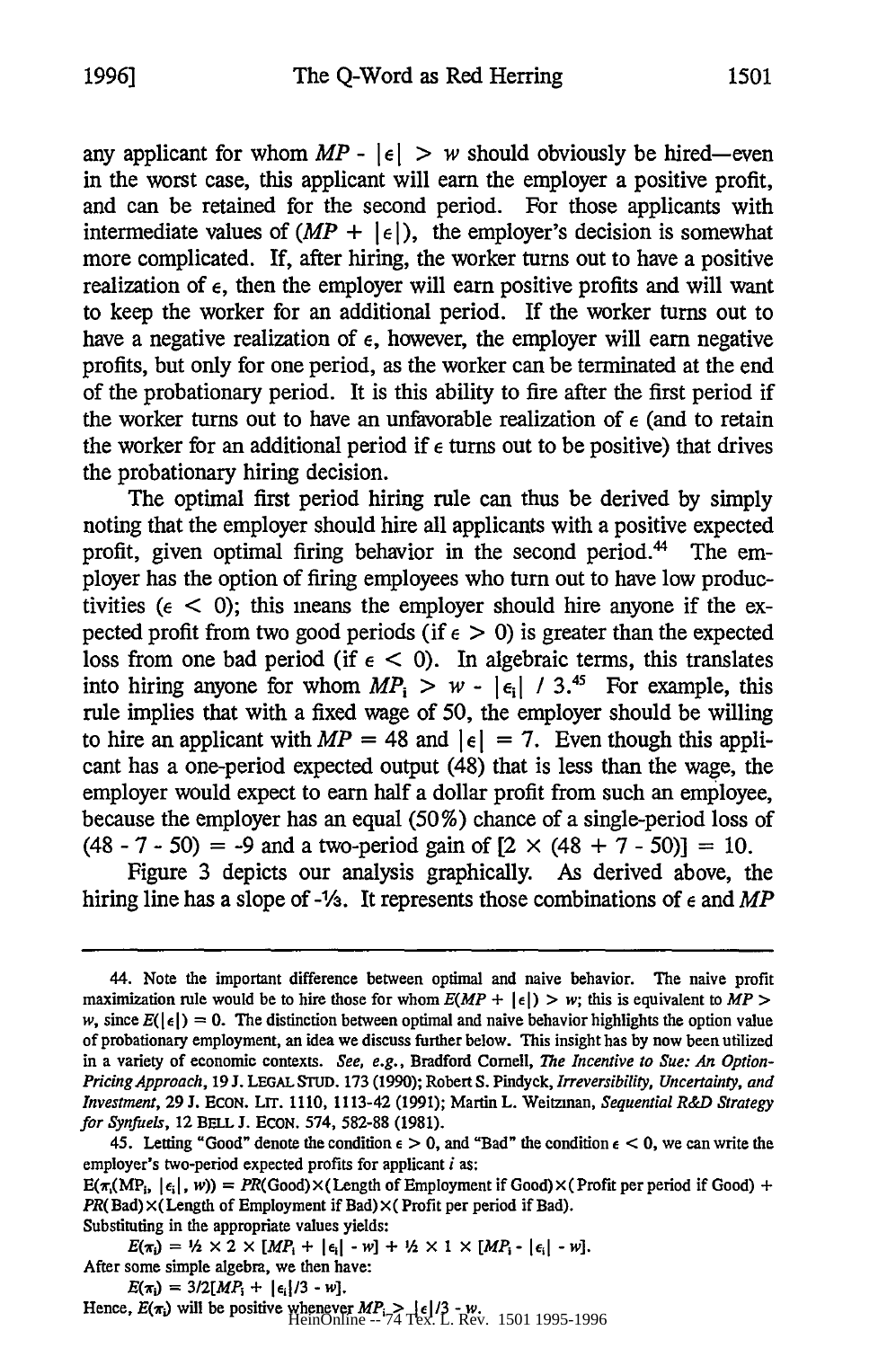for which the employer can expect to earn zero profits under optimal behavior. Applicants with  $(MP, |\epsilon|)$  combinations below the line are not hired, while those above the line are.





The probationary line divides those initially hired into two groups:<sup>46</sup> employees above the line will have such high *MPs* that they will be retained (rehired in the second period) even if their  $\epsilon$  turns out to be negative-we refer to these as the "Set" workers; those below this line are the true probationary hires, because they will be fired after the first period if the employer learns that their  $\epsilon$  is negative.

Table 1 presents a numerical illustration of the model for the hypothetical parameter values listed earlier. The Table describes equilibria both with and without the disparate impact firing constraint.<sup>47</sup> For the moment, we focus on the unconstrained equilibrium in column 1.

<sup>46.</sup> The line has a slope of 1 and an intercept of  $w = 50$  because this represents the group of employees that the employer would be just willing to rehire even if the realized value of **e** is negative. For example, an employee with  $MP = 60$  and  $|\epsilon| = 10$  would still produce a non-negative profit (60 - 10 - 50) even if there is an unfavorable realization of  $\epsilon$ .

<sup>47.</sup> *See infra* subpart 1II(C).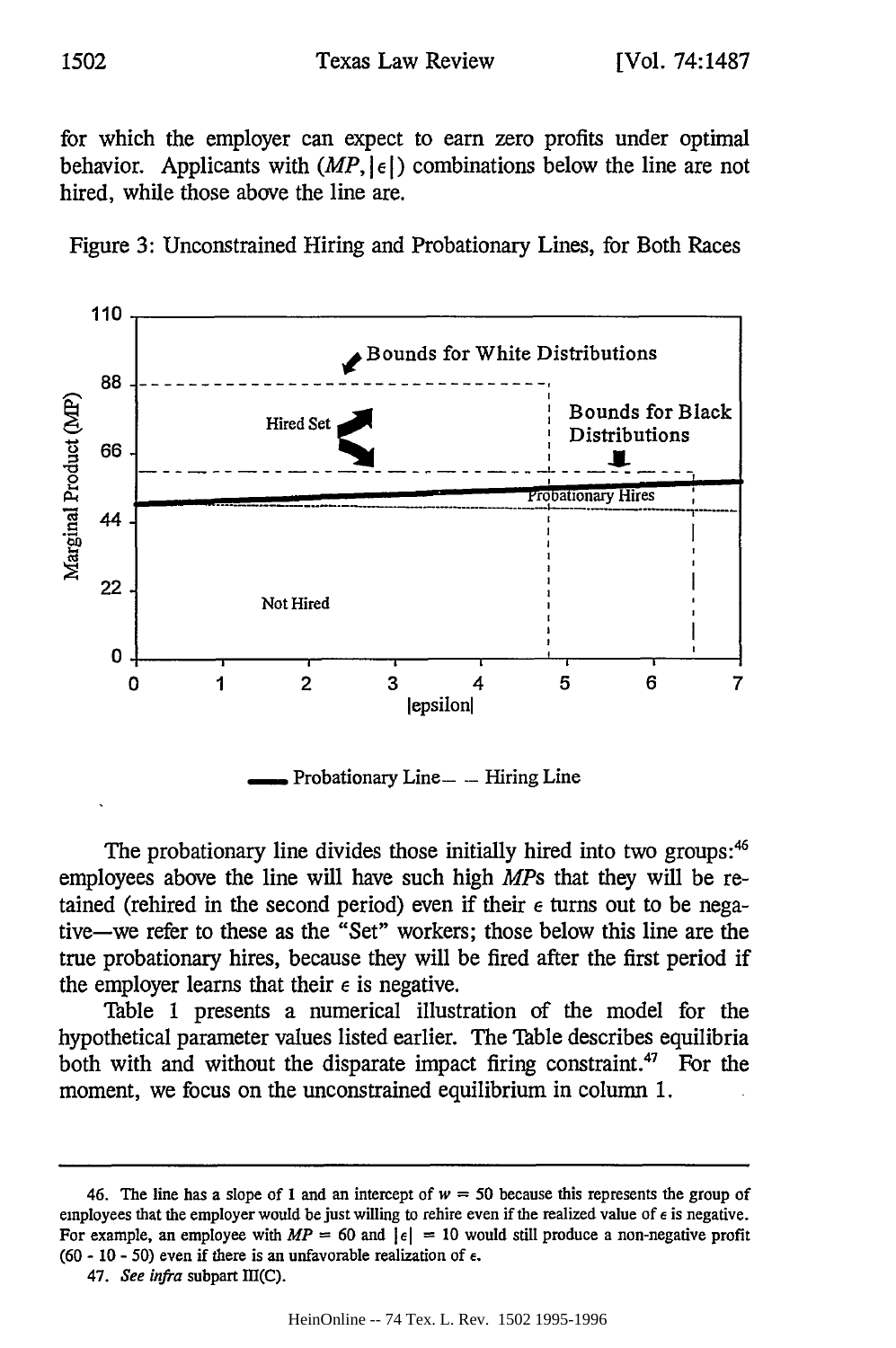| runng and runng Decisions                                                                                                                                                                                                                         |                                              |                                                                                                 |
|---------------------------------------------------------------------------------------------------------------------------------------------------------------------------------------------------------------------------------------------------|----------------------------------------------|-------------------------------------------------------------------------------------------------|
|                                                                                                                                                                                                                                                   | Unconstrained<br>Employer<br><b>Behavior</b> | Employer<br><b>Behavior</b><br>Constrained<br>By Disparate<br><b>Impact Firing</b><br>Liability |
| % of White Applicants who are Hired                                                                                                                                                                                                               | 50.83%                                       | 51.29%                                                                                          |
| % of White who are Hired-Set                                                                                                                                                                                                                      | 47.50%                                       | 46.50%                                                                                          |
| % of White who are Hired-Probation                                                                                                                                                                                                                | 3.33%                                        | 4.39%                                                                                           |
| % of White who are Hired-Doomed                                                                                                                                                                                                                   | 0.00%                                        | 0.39%                                                                                           |
| % of Black Applicants who are Hired                                                                                                                                                                                                               | 34.81%                                       | 34.23%                                                                                          |
| % of Black who are Hired-Set                                                                                                                                                                                                                      | 28.89%                                       | 30.77%                                                                                          |
| % of Black who are Hired-Probation                                                                                                                                                                                                                | 5.93%                                        | 3.46%                                                                                           |
| % of Black who are Hired-Doomed                                                                                                                                                                                                                   | 0.00%                                        | 0.00%                                                                                           |
| % of Hired who are Black                                                                                                                                                                                                                          | 40.65%                                       | 40.03%                                                                                          |
| % of Fired who are Black                                                                                                                                                                                                                          | 64.00%                                       | 40.03%                                                                                          |
| % of Hired Whites who are fired                                                                                                                                                                                                                   | $3.28\%$                                     | 5.05%                                                                                           |
| % of Hired Blacks who are fired                                                                                                                                                                                                                   | 8.51%                                        | 5.05%                                                                                           |
| Expected Periods of Employment for Whites*                                                                                                                                                                                                        | 1.0000                                       | 0.9998                                                                                          |
| Expected Periods of Employment for Blacks <sup>*</sup>                                                                                                                                                                                            | 0.6667                                       | 0.6673                                                                                          |
| Expected Wage Bill For Whites*                                                                                                                                                                                                                    | 50                                           | 49.9875                                                                                         |
| Expected Wage Bill For Blacks <sup>*</sup>                                                                                                                                                                                                        | 33.3375                                      | 33.365                                                                                          |
| <b>Expected Employer Profits</b>                                                                                                                                                                                                                  | 33.427                                       | 33.4127                                                                                         |
| Hired-Set $=$ Hires with a 100% probability of being retained<br>Hired-Probation $=$ Hires with a 50% probability of being retained<br>Hired-Doomed $=$ Hires with a 0% probability of being retained<br>* Includes applicants who are not hired. |                                              |                                                                                                 |
|                                                                                                                                                                                                                                                   |                                              |                                                                                                 |

Table 1: The Effect of Disparate Impact Firing Liability on Employer Hiring and Firing Decisions

Given our assumption that whites' productivity has a lower variance and a higher mean, white applicants are more likely to be hired initially: although the labor force is 50% black, the hired workforce is only 40.6% black. Among those fired, however, blacks constitute a disproportionately large share, amounting to 64%. The reason for this disparity lies in the greater uncertainty surrounding black productivities. Since the typical black worker has a higher value of  $\left| \epsilon \right|$ , she is more likely to be hired on probation, and hence more likely to be fired.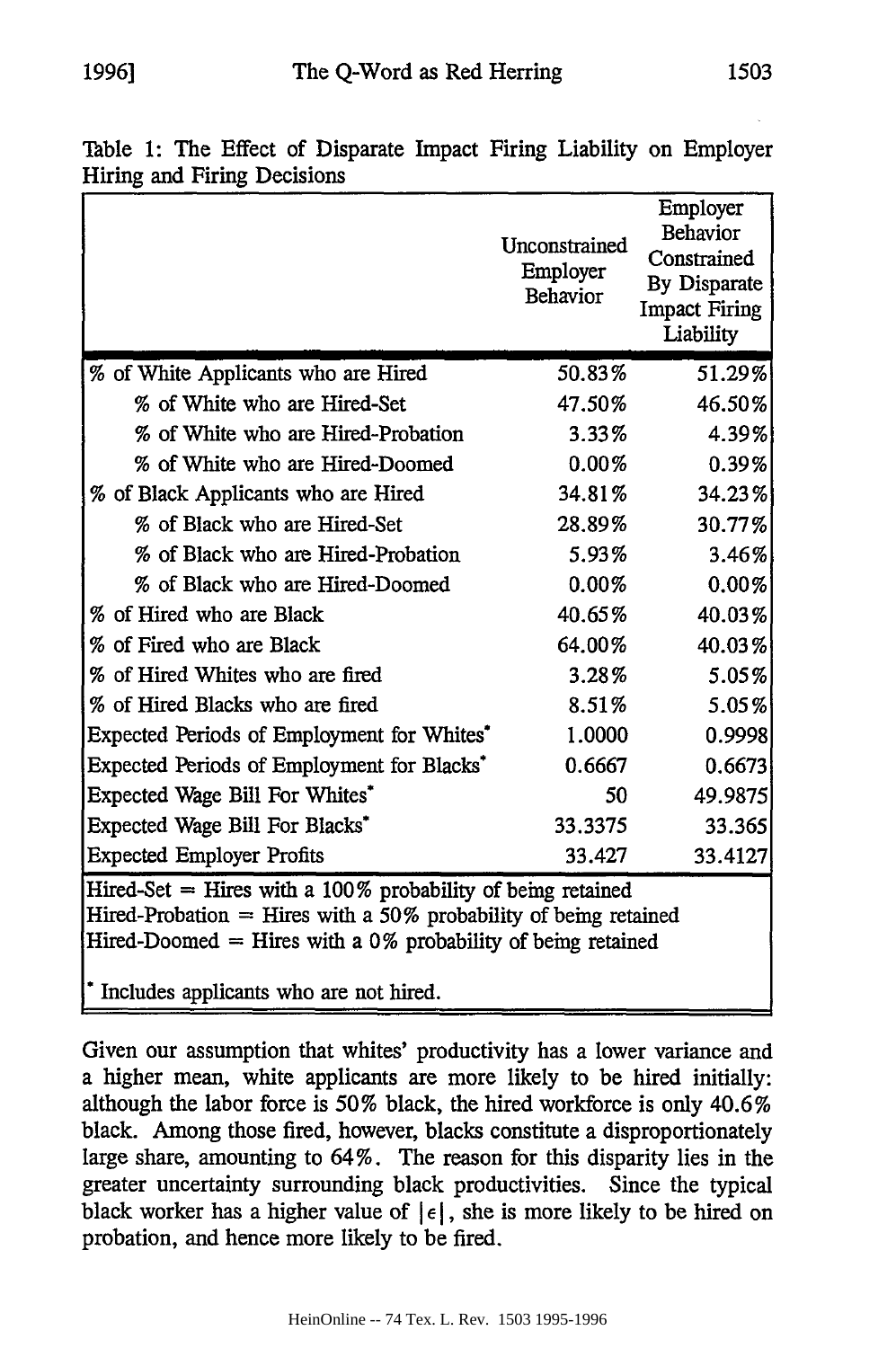# *C. Solving the Model: The Constrained Case*

Until now, we have modeled behavior as if it were not subject to any employment discrimination law. For reasons discussed earlier, we propose that disparate impact liability can best be thought of as a constraint on employer firing behavior that nevertheless leaves the employer considerable leeway in making hiring decisions.<sup>48</sup> To highlight the effects of disparate impact firing liability, we model disparate impact law as a restriction whose only effect is to forbid employers from disproportionately firing their minority workers. That is, if an employer's workforce is  $X\%$  black, then her fired workers must also be no more than  $X\%$  black.<sup>49</sup> Put in the simplest possible terms, we are assuming that disparate impact liability requires employers to adopt minority firing quotas. The unconstrained equilibrium in our numeric example violates this mandate, because blacks made up 40.7% of the initial workforce, but **64%** of those fired. Our goal in this subpart is to explore how rational employers would respond to the imposition of such a firing quota.

To abstract away from problems of enforcement, we assume the law to be absolutely binding and examine how an employer would go about complying with the legal constraint.<sup>50</sup> The mathematics of this problem turn out to be complicated, without being particularly interesting. We therefore relegate the details to the Appendix and provide only a simple exposition here.5' Figures 4 and **5** graph the optimal (profit-maximizing)

<sup>48.</sup> As Daniel Hamermesh points out, *any* restriction on employers' flexibility to adjust their labor force will generate a reduction in labor demand at the hiring stage. **HAMERMESH,** *supra* note **7,** at **329-** 30. While our model looks different from the standard description of dynamic labor demand, we chose this specific model so that we could explicitly consider probationary employment, a widespread practice that, we argue, is likely to be of special benefit to minorities. By analogy, the same kind of model could also apply to a firm considering whether to open a plant in an inner-city enterprise zone (where the expected costs are lower but more variable) or in the predominantly white Iowa countryside. An Iowa plant can be closed without fear of disparate impact liability, whereas one in an enterprise zone cannot; this works to the disadvantage of the enterprise zone. We are grateful to Henry Hansmann for this suggestion.

<sup>49.</sup> Since the racial makeup of the current workforce is a stock measure and the fired workers are a flow (per unit of time), the constraint, to be realistic, should also specify the unit of time over which the racial firing rates must be equal. We finesse this problem in our simple two-period model. The absence of *any* constraint at all on hiring is an extreme assumption which we make purely to simplify the exposition. Our results would not change qualitatively if employers faced some mild hiring constraint in addition to the strict firing constraint we hypothesize.

**<sup>50.</sup>** Because we are interested in long-run behavior, we ignore the intermediate case in which an employer with an existing workforce must decide how many of each type of workers to fire. The Appendix demonstrates that this intermediate case-in which the employer's labor force is already given and the only flexibility comes in adjusting firing rates-yields (I) greater adjustments in firing, and (2) lower profits than are obtained if the employer is allowed to adjust both hiring and firing decisions simultaneously, as seems reasonable.

*<sup>51.</sup>* If small numbers of applicants are being hired, then a profit-maximizing firm may face a complicated integer optimization problem. To simplify the analysis, therefore, we assume that the firm hires sufficiently large numbers of black and white applicants so that the integer problem does not arise.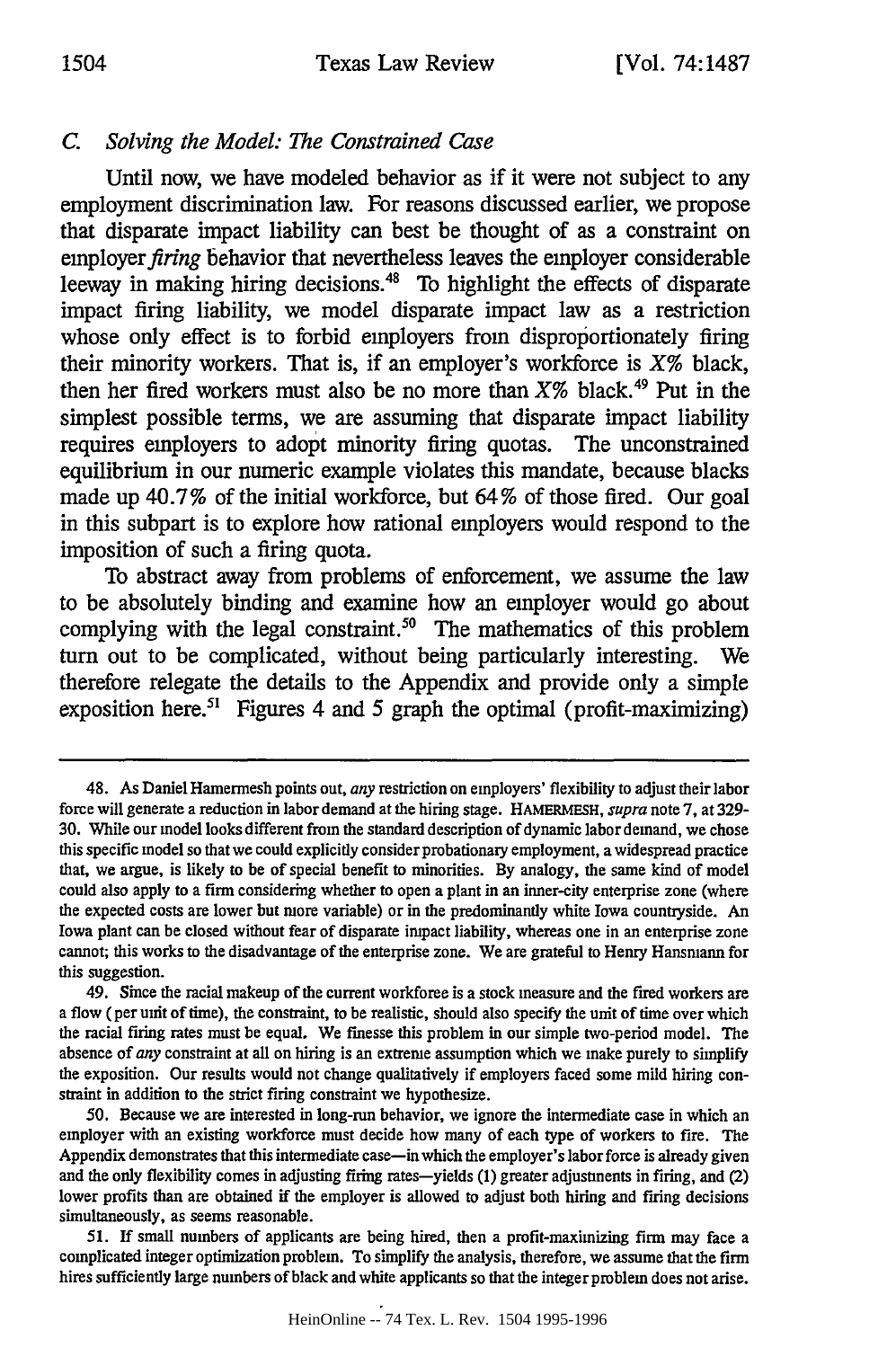hiring and firing rules for blacks and whites, subject to the constraint that the employer must fire the same percentage of blacks and whites.

These figures show that an employer constrained by disparate impact firing liability will change her hiring and firing rules for both types of workers. To comply with the equal firing rates mandate, the employer expands her probationary hiring of whites while decreasing her probationary hiring of blacks.

Figure 4: Constrained & Unconstrained Probation Hiring Lines, for Blacks



Figure 4 shows that probationary firing for blacks decreases in two ways: First, the employer *shifts up her hiring line,* which means that she will hire fewer blacks in the first place. Probationary hiring is generally valuable to employers because they have the option of firing employees who turn out to have low productivity. But the civil rights constraint reduces the employer's ability to exercise this option, so that some black employees who would have been hireable in a world without disparate impact firing liability are no longer worth hiring. The civil rights constraint has a second effect as well. Employers will also respond to the law by shifting down their probationary line. This increases the set of black workers who will be retained even if their **e** turns out to be negative. To comply with the law, employers are even willing to retain some employees whose known productivity is less than the wage, because retaining these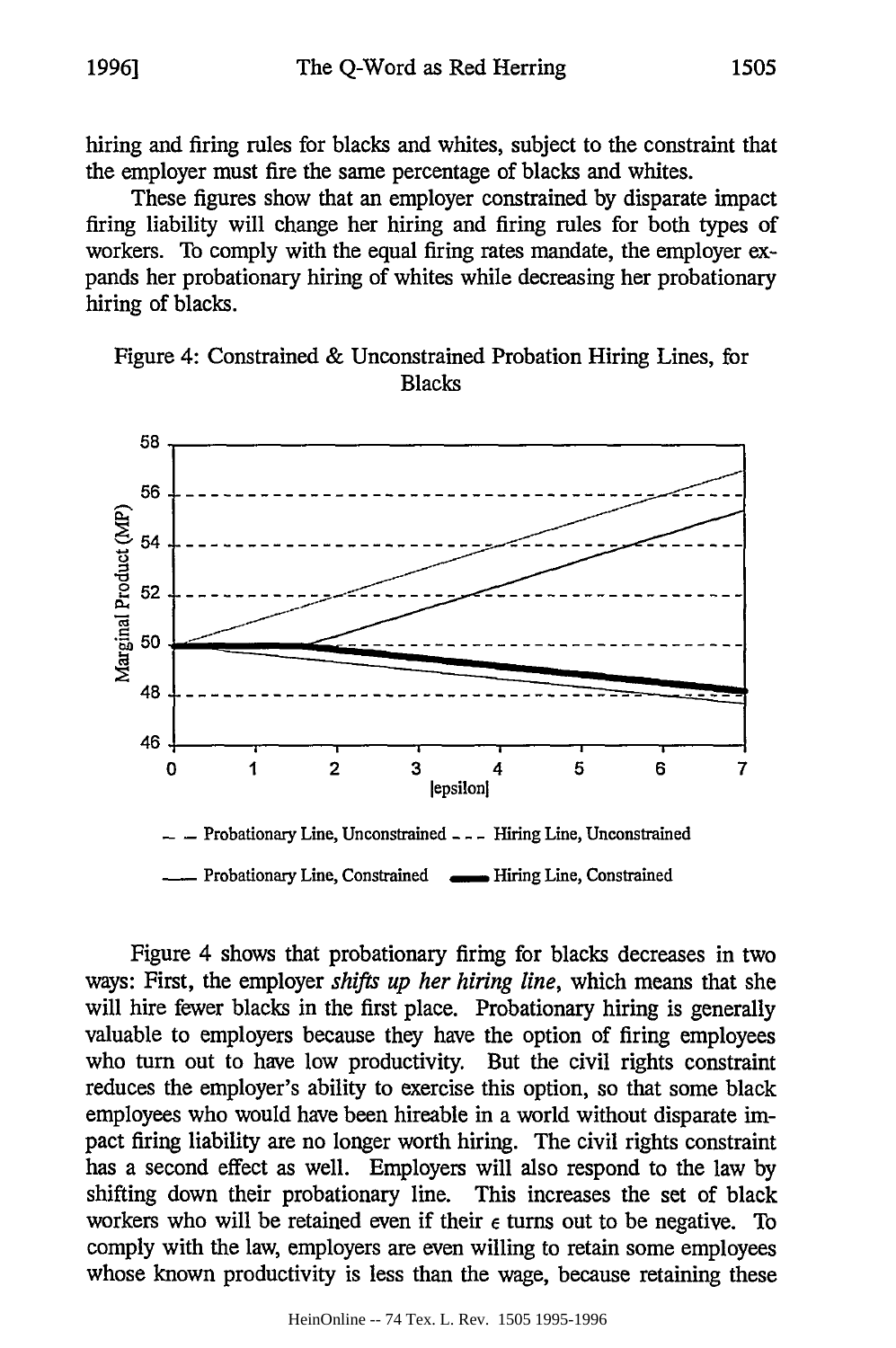employees will allow the firm to fire even less productive blacks and to retain more productive whites.





Figure 5 shows how firms change their hiring and firing decisions to increase the probationary hiring of whites. Initially, the firm lowers its hiring line to increase the number of white workers who are hired on probation. But the firm also changes its firing rules to comply with the civil rights constraint. The firm raises the probationary line, which increases the number of white employees who will be fired if their  $\epsilon$  turns out to be negative. Figure 5 also shows that the constraint creates a new class of workers: the firm will hire some white workers merely so that they can be fired to help satisfy the civil rights constraint, even if these workers turn out have positive  $\epsilon$ s. Figure 5 and Table 1 refer to these workers as the "Doomed" because they have zero probability of being retained. Hiring whites who are certain to be fired helps satisfy the disparate impact constraint by raising the white firing rate, $52$  and thus gives the firm more

**<sup>52.</sup>** As a matter of algebra, as long as fewer whites are fired than are hired, hiring a white worker and then firing him will necessarily increase the white firing rate.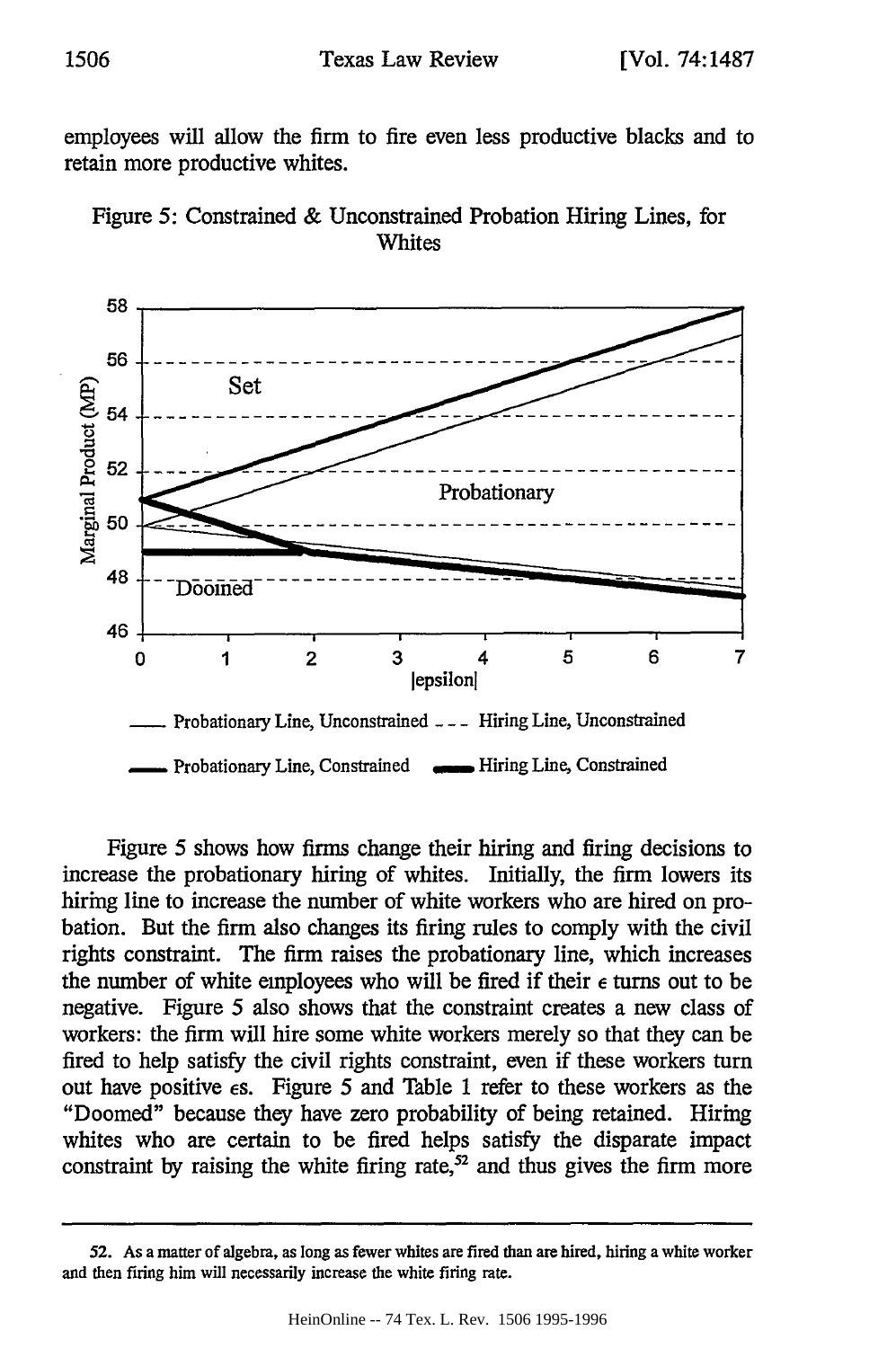discretion to fire more unproductive black workers. All of these changes mean that the firm will be willing to fire white workers who turn out to have a known productivity higher than the wage,<sup>53</sup> because firing these white workers will allow the firm to fire more unproductive black workers and to retain even more productive white workers.

As noted earlier, Table 1 provides a numeric comparison of the constrained and unconstrained results for blacks and whites. The civil rights constraint forces the probability of being fired for blacks to equal the probability of being fired for whites (both are 5.05%), which implies that blacks make up the same proportion of hires as they do of fires (both are 40.03%). As expected, the civil rights constraint lowers the firm's expected profits (from 33.427 to 33.413).

What are the effects on black and white workers? The central result of the model is that disparate impact firing liability can induce disparate treatment against blacks in hiring. Firms responded to the constraint by hiring fewer blacks and by hiring more whites. The disparate shifts in the hiring lines in Figures 4 and 5 mean that similarly situated applicants will be treated differently because of their race. Specifically, blacks will be worse off at the hiring stage. But the model also suggests that disparate impact firing liability induces disparate treatment in *favor* of blacks in retention.

The changes in the firm's hiring and firing decisions mean that some blacks will benefit from the constraint while others will suffer. As shown in Table 1, the civil rights constraint reduces the proportion of black applicants who will be hired (from 34.81% to 34.23 %), but those who are hired have a slightly higher probability of being retained for two periods. In general, it is impossible to know which effect dominates: in our example, the firing constraint increases the expected number of periods that an average black applicant will be employed (from 0.6667 to 0.6673), but for other parameter values the disemployment effect could outweigh the retention effect.

The constraint also has varying effects on white welfare. Somewhat surprisingly, disparate impact firing liability helps some white applicants by causing them to be hired when they would not be in the unconstrained equilibrium. It disadvantages other whites by increasing the probability that they will be fired. These effects are seen in Table 1: the constraint increases the percentage of white applicants who are hired (from 50.83% to 51.29%), but reduces marginally their expected length of employment (from 1.0000 to 0.9998 periods).

**<sup>53.</sup>** This possibility can be seen graphically in Figure 5 from the fact that the "Doomed" region includes an employee with  $MP = 51$  and  $\epsilon = 0$ . Since the wage is 50, this is a worker who will clearly yield positive profits for two periods, if retained.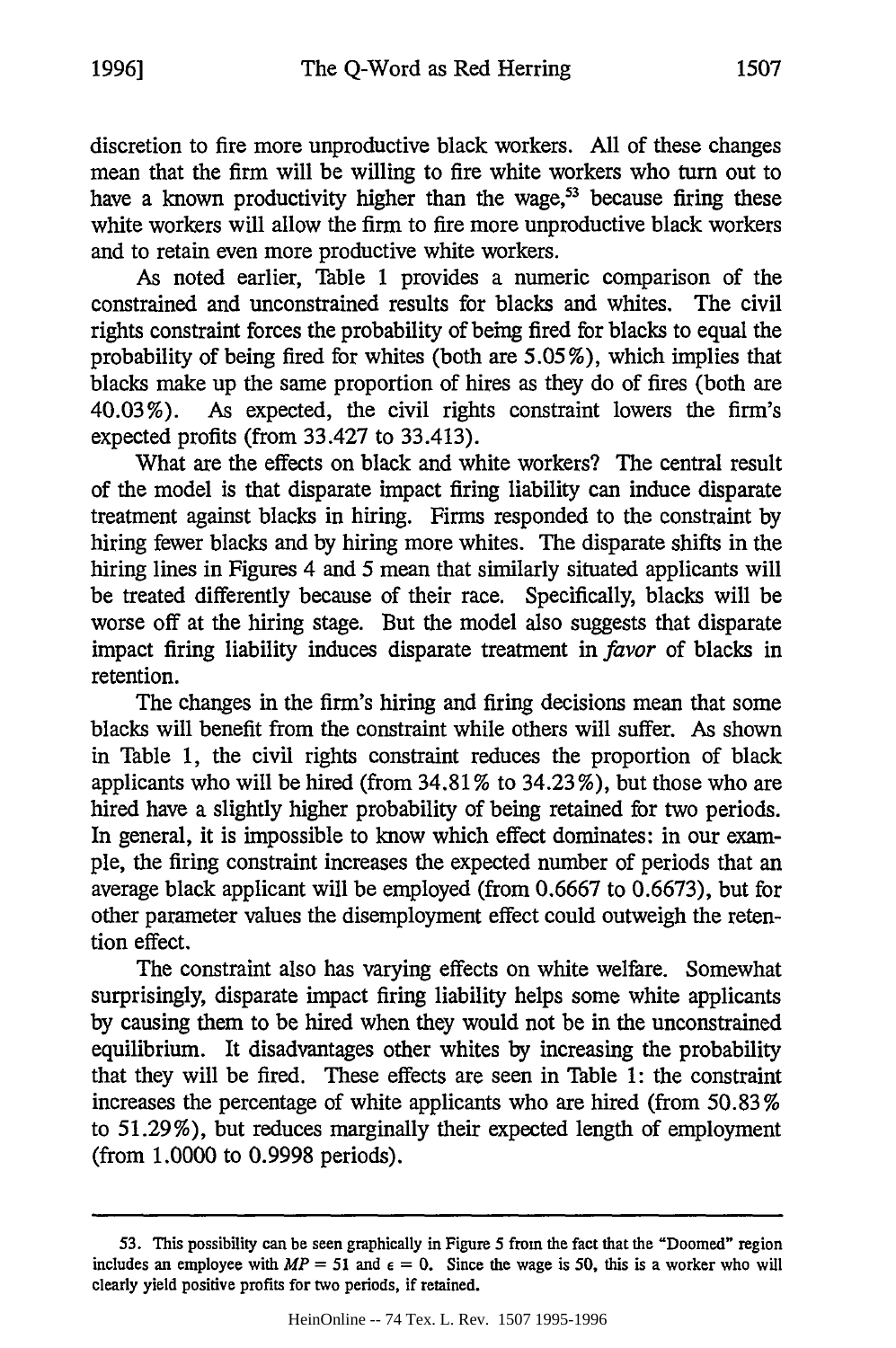#### *D. Some Cautions and Additional Evidence*

*1. Empirical Evidence on Firing Rates.-The* model analyzed above predicts a relatively small effect of firing liability on the hiring decision. For example, imposition of the equal firing rates constraint lowers the proportion of blacks hired by only about  $1.7\%$  (from  $34.81\%$  to  $34.23\%$ ).<sup>54</sup> Thus, it is reasonable to ask whether disparate impact firing liability is actually a serious problem for employers. It is impossible to answer this question directly, but we suggest that the answer is "yes," for four reasons.

First, the magnitude of all of the effects in our model depends 'crucially on the highly unrealistic simplifying assumptions we made. We could have generated larger effects with different distributional and parametric assumptions.

Second, it is clear that if workers are only rarely fired, employers will not need to worry about firing liability at the time they make hiring decisions. But the best evidence suggests that a typical employer can expect to terminate roughly eight percent of her workforce each year in a manner that might give rise to disparate impact liability.<sup>55</sup>

Third, the evidence from Europe--where there has been more substantial experience with job security laws-suggests that firing costs do influence hiring behavior. Daniel Hamermesh summarizes the body of work on this subject as follows:

Nearly all of the evidence shows that employment responds more rapidly to output or cost shocks in North America than elsewhere [Europe or Japan].

There are many easy explanations of why employment demand reacts more rapidly in North America than elsewhere. The lack of restrictive laws and penalties against rapid dismissals is a common explanation **....** 56

<sup>54.</sup> Similarly, in their "back-of-the-envelope" calculations, Donohue and Siegelman suggested that the hiring effect of disparate treatment firing liability should be quite small. *See* Donohue & Siegelman, *supra* note 7, at 1024, 1023-28 (proposing that "antidiscrimination laws may actually provide employers with a (small) net disincentive to hire women and minorities").

<sup>55.</sup> Gross turnover in the labor market is exaggerated because there are lots of very short term jobs. Ignoring these, Hall estimates that about 8-10% of workers separate from their employers each quarter: about 2-2.5% are quits and 2-2.5% are temporary layoffs. "Probably around 4 percent of workers Iosejobs permanently each quarter. Something like half of these permanent, involuntary losses are sufficiently burdensome that a worker will identify the experience retrospectively as a displacement." Hall, *supra* note 36, at 236, 235-36.

<sup>56.</sup> HAMERMESH, *supra* note 7, at 273 (footnote omitted). One exception to this general body of work is Giuseppe Bertola and Samuel Bentolila, who find small effects of firing regulation on hiring in their elaborate dynamic model of employment with hiring and firing costs. Using "realistic parameters" to calibrate their model, they find that "firing costs do not have large effects on *hiring* decisions, nor do high firing costs reduce the *average* level of employment, . . . these results [are explained] by the role of discounting and labor attrition in the firm's dynamic optimization problem."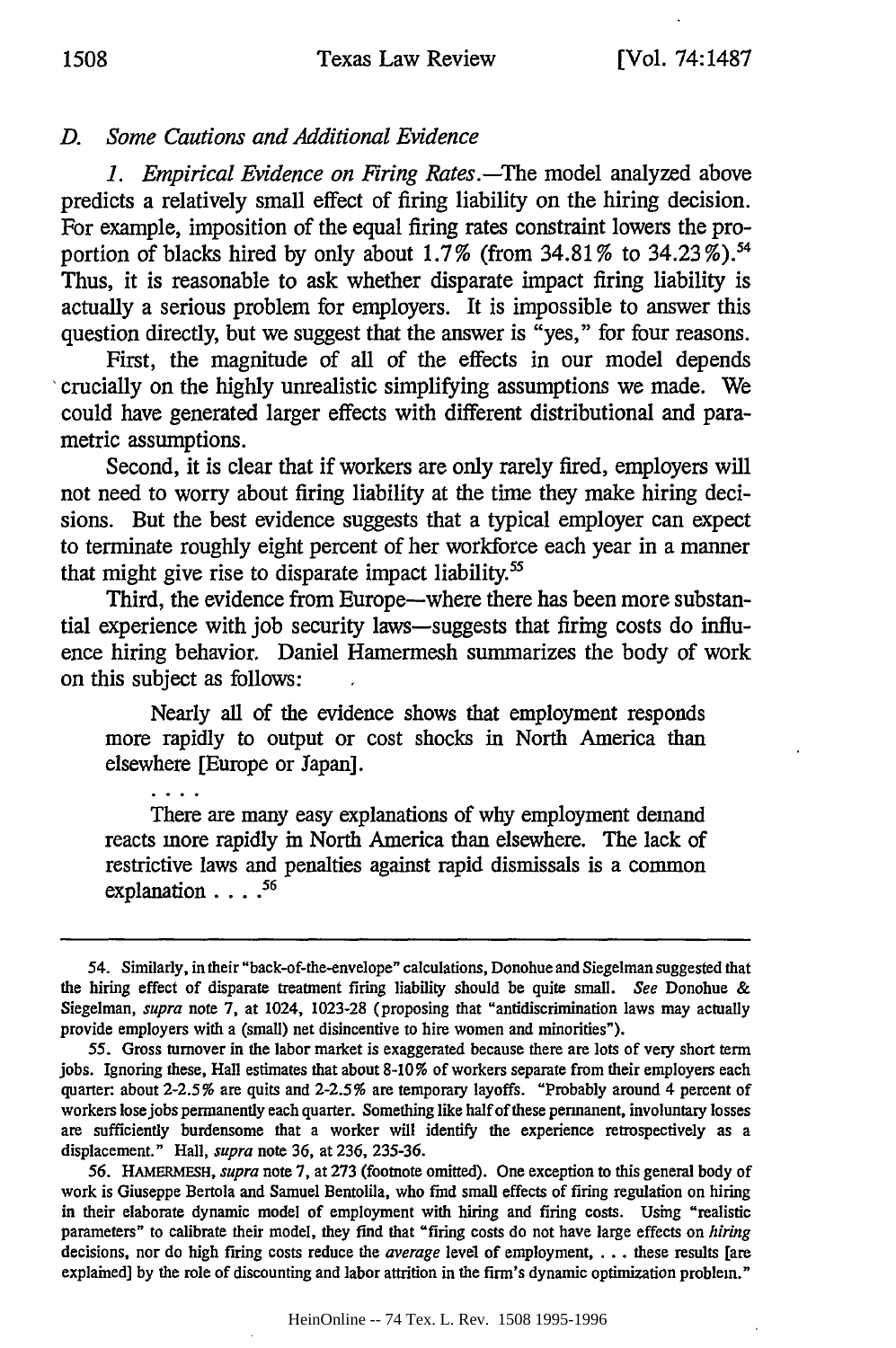Finally, probationary employment regimes such as the one we describe-in which applicants are hired, evaluated for a relatively brief period, and discharged if their productivities turn out to be lower than the wage-appear to be quite common. Evidence on the prevalence of probationary employment comes from two studies. Harry Holzer uses data from a large Employment Opportunity Pilot Program (EOPP) survey.<sup>57</sup> He finds that sixty-four percent of the **firms** surveyed used probationary employment.<sup>58</sup> Groshen and Loh used the EOPP and two other data sets.<sup>59</sup> They find that seventy-two percent of firms in the EOPP sample had a "formal" probationary period.<sup>60</sup> Surveys by the Conference Board and the Federal Reserve Bank of Cleveland find seventy-six and sixty percent, respectively, of firms using probationary hiring.<sup>6</sup>

The possibility of future firing thus seems large enough to cast a shadow on the hiring decision, although the exact size of this effect is an empirical question. We are confident that disparate impact liability is more likely to constrain employers' firing decisions than their hiring decisionshence our conclusion that firing quotas are much more likely than hiring quotas. But there remains a possibility that neither type of legal liability is salient enough to change employer behavior. While our analysis of the law and of the available evidence suggests that disparate impact firing liability is more salient than hiring liability, the threat of firing liability

HeinOnline -- 74 Tex. L. Rev. 1509 1995-1996

Samuel Bentolila & Giuseppe Bertola, *Firing Costs and Labour Demand: How Bad is Eurosclerosis?,* 57 REV. ECON. **STUD.** 381, 381-82 (1990) (emphasis in original). However, the discounting and voluntary turnover assumptions of this model seem less appropriate when studying probationary employment.

<sup>57.</sup> Harry J. Holzer, *Hiring Procedures in the Firm: Their EconomicDeterminants and Outcomes, in* HUMAN RESOURCES **AND THE** PERFORMANCE OF **THE** FIRM 243,254, **257** tab. **1** (Morris M. Kleiner et al. eds., 1987).

<sup>58.</sup> *Id.* at 257 tab. 1. Among his other findings were that the prevalence of probationary employment varied across two-digit Standard Industrial Classification (SIC) codes, with construction and mining least likely to use it and manufacturing most likely. *Id.* at 262 tab. 3. Firms with more applicants per opening and more hours of on-the-job training were also more likely to employ probationary periods. Unions, education level, and wage levels were unrelated to the use of probationary employment. Overall, the explanatory power of Holzer's regressions were low: the R<sup>2</sup> was only 0.038. *Id.* 

<sup>59.</sup> Erica L. Groshen & Eng Seng Loh, *What Do We Know About Probationary Periods?, in* INDUSTRIAL RELATIONS RESEARCH ASSOCIATION SERIES: PROCEEDINGS OF THE FORTY-FIFTH ANNUAL MEETING **10** (John F. Burton, Jr. ed., **1993).**

*<sup>60.</sup> Id.* at 15 tab. 1. The difference between the two findings appears to be that Holzer weights firms by their employment, while Groshen and Loh do not. *Compare* Holzer, *supra* note 57, at 263 *with* Groshen & Loh, *supra,* at 15.

<sup>61.</sup> The authors point out a major problem with the survey data: firms with "infinite probation" for example, those in which workers are subject to dismissal at will-are indistinguishable in these data from those with no probation at all. Among their other findings are these:

Of those firms with probationary periods, the median length was about 10 weeks in the EOPP study and about 20 weeks in the Cleveland Fed study. Higher wages tend to be linked to longer probationary periods. Half of firms in the Fed study say that dismissal standards are lower during probation, and 84% say that the reason for probation is to identify and fire unsatisfactory workers. Larger firms seem *less* likely to use probationary periods. Groshen & Loh, *supra* note 59, at 15 (Table 1: Characteristics of Employment Probationary Periods in Three Data Sets).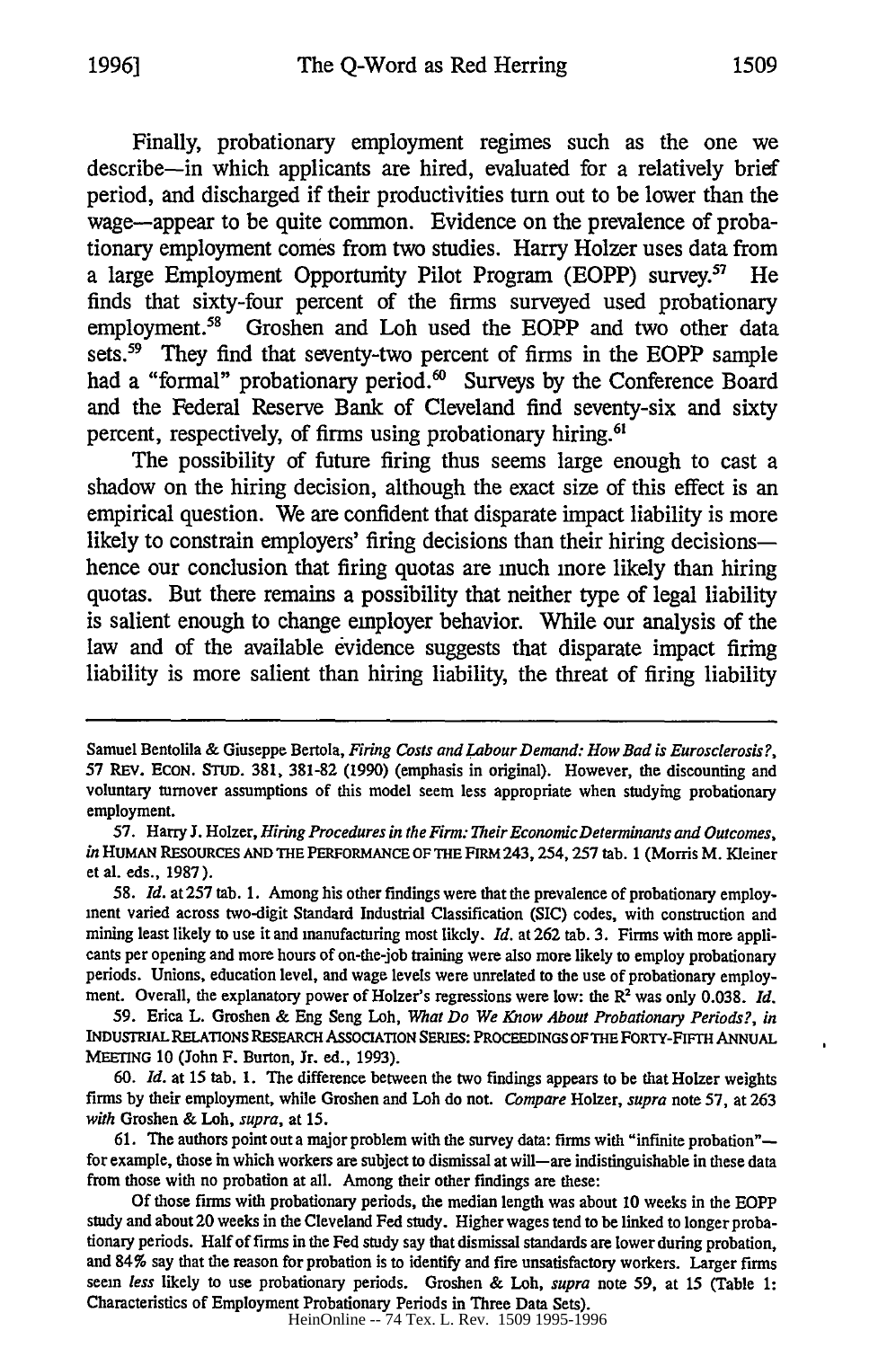may not be sufficient to induce the perverse hiring behavior outlined in our model.<sup>62</sup>

#### IV. Policy Recommendations

## *A. Firing Liability Does Not Further the Traditional Justifications for Disparate Impact*

Part **II** of this Paper suggested that, in practice, disparate impact liability tends to be invoked **by** plaintiffs largely to challenge employers' firing decisions. Part **III** demonstrated the plausible consequences of this pattern of enforcement: employers responding to a disparate impact firing constraint will fire fewer blacks (and more whites), but will also hire fewer blacks (and more whites) as well. This Part now takes up the difficult question of what, if anything, we ought to do about the situation we have just described.

We begin **by** inquiring about the theoretical justifications for disparate impact liability.<sup>63</sup> What is disparate impact law supposed to do; and if it works as we have just described it, how compatible is disparate impact with these objectives? The second half of this Part then takes up the question of how we might refocus the law of disparate impact so as to better achieve these goals.

**For** our purposes, it is convenient to think of two broad classes of justifications for disparate impact liability. The first sees it as a way of improving the economic opportunities of traditionally disadvantaged groups. The second sees it as a deterrent to disparate treatment, to be used as a supplement to the traditional attack on intentional discrimination when the latter is too difficult to prove.

**<sup>62.</sup>** While the data on firing patterns **by** race are extremely skimpy, we do have compelling evidence of disparate impact (and possibly disparate treatment) in the probationary employment practices of one large employer. Craig Zwerling and **Hillary** Silver examined the complete employment records of 2141 newly hired workers at the **U.S.** Postal Service in a large Eastern city over a three-year period. Craig Zwerling **&** Hillary Silver, *Race and Job Dismissals in a Federal Bureaucracy,* **57 AM. Soc. REV. 651, 653 (1992).** They found dramatically higher firing rates for blacks than for whites, controlling for a variety of worker characteristics. *Id.* at **657-58.** An outside consultant hired **by** the authors reviewed the personnel file of each of the fired workers (with the worker's race deleted), and concluded that all of the firings appeared to be "justified." *Id.* at **658.** This pattern is consistent with the kind of probationary employment regime we model-especially because the racial disparity gave rise to a disparate impact claim.

**<sup>63.</sup>** While some of these rationales may be more persuasive than others on jurisprudential grounds, we finesse such issues here. Thus, we ignore questions about which, if any, of the justifications best approximates the intent of Congress, or helps explain the disparate impact decisions of the Supreme Court, or is philosophically most sound. Our goal is simply to make suggestions of the form "if you believe X, then the appropriate thing to do is *Y."* For extended treatments of the philosophical underpinnings of disparate impact, see EPSrEIN, *supra* note **3,** at 182-241; **Larry** Alexander, *What Makes Wrongful Discrimination Wrong? Biases, Preferences, Stereotypes and Proxies,* 141 **U.** PA. L. REV. 149,212-16 **(1992);** Owen M. Fiss, *A Theory ofFairEmploymentLaws,* **38 U.** Ct. L. REV. **235,236-** 49, **281-313 (1971).**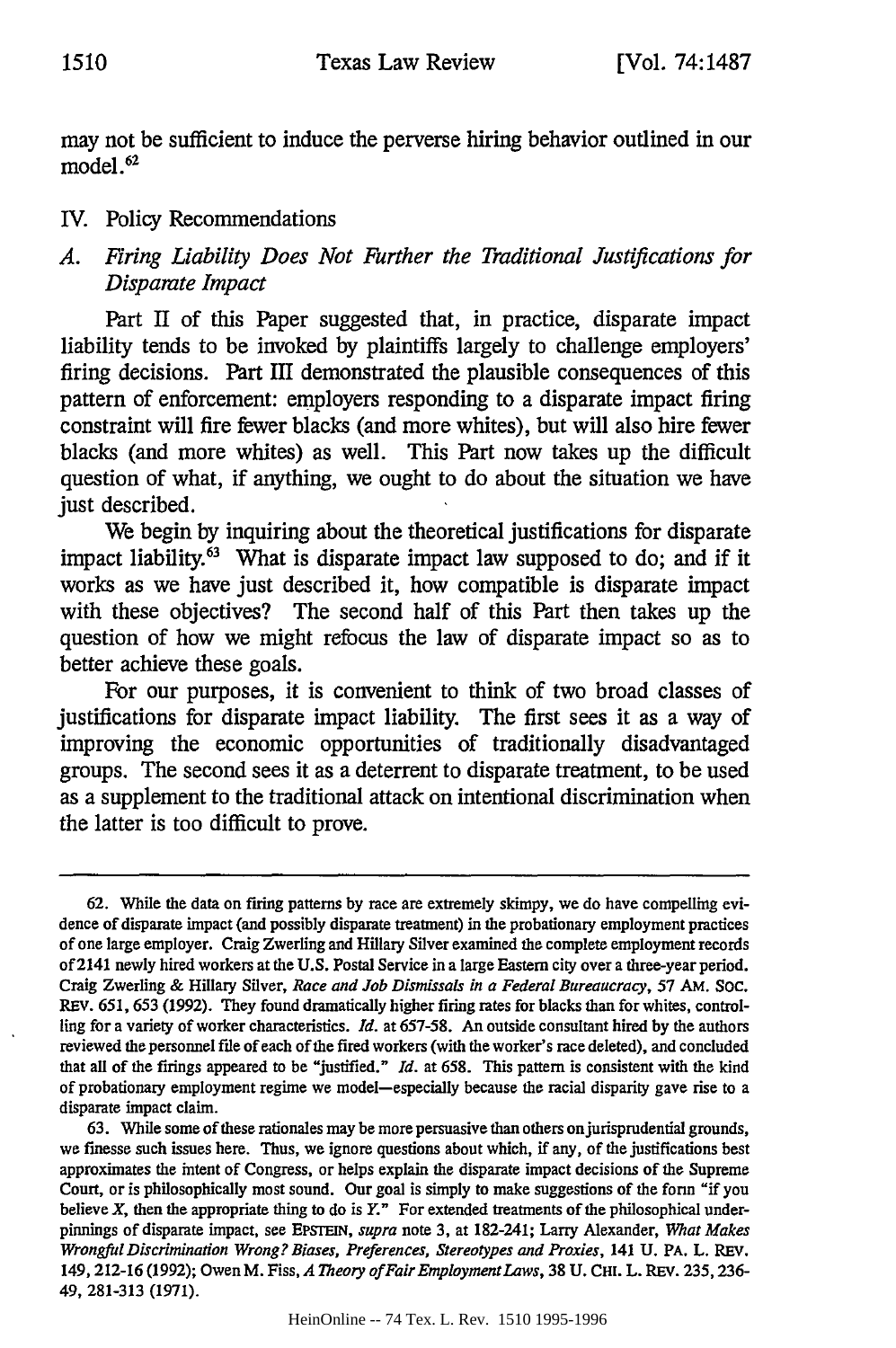*1. Enhancing Minority Economic Outcomes.-According* to this view, disparate impact liability can be justified because the purpose of Title VII is either to ensure proportionate distribution of economic resources among groups or to remedy past discrimination. $<sup>64</sup>$  For our purposes, the distinc-</sup> tion between disparate impact as a forward-looking means of achieving a fairer division of the employment benefits controlled by employers or as a backward-looking remedy for past discrimination against a group is not particularly important. Under either principle, the goal of disparate impact liability is to enhance minority employment outcomes.

Does disparate impact, as we have described it, contribute to a more equal division of resources between blacks and whites? The answer is a qualified "no." As we have seen, Table 1 compares the equilibria with and without the disparate impact firing constraint. In particular, rows 9 and 10 show the expected wage bill, by race, with and without disparate impact. $<sup>65</sup>$  The table reveals that disparate impact liability can lower the</sup> total earnings of whites (including both those who are unemployed and those who hold a job), but can increase the total earnings of blacks.' The reason is that although more whites are hired, more are also fired, so that the expected length of employment falls (row 7) when firms are subject to the disparate impact firing constraint. The reverse is true for blacks: fewer are hired when disparate impact firing liability constrains employers, but the expected length of employment increases by more than the hiring rate falls, leading to an increase in earnings for blacks as a group.67

Our analysis therefore suggests that disparate impact firing liability does reduce average inequality between black and white workers. But it does so at the cost of increasing inequality *within* the black community. As a result of disparate impact firing liability, fewer blacks are hired, but those who do find a job can expect to be employed for longer, and thus to

<sup>64.</sup> This rationale for disparate impact would seem to be independent of whether one believed that the observed differences in group achievement were due to discrimination or other causes. On this view, Title VII (or at least disparate impact) is evidently to be thought of as a general inequalityreduction mechanism.

<sup>65.</sup> The expected wage bill for whites is calculated as:

PR(Not Hired)  $\times$  *w*<sub>not hired</sub> + PR(Hired for 2 Periods - SET)  $\times$  *w*  $\times$  2 +

*PR*( Hired for 1 Period - DOOMED)  $\times w$  + *PR*( Hired-PROBATIONARY)  $\times w \times 1.5$ , where the first term of this equation, *PR*(Not Hired)  $\times w_{\text{not direct}}$ , will of course always be zero.

The calculation for blacks is structurally similar. We normalize by assigning a wage of zero to those who are not hired in the regulated sector and a wage of 50 to those who are hired. The relevant probabilities are given in Table 1.

<sup>66.</sup> The effects are small—a  $0.2\%$  decrease for whites and a  $0.08\%$  increase for blacks—but this is in large part attributable to the specific (and unrealistic) parametric assumptions we made.

<sup>67.</sup> By looking only at the wage bill, we implicitly ignore any effects on employers. We know that profitability is lower as a result of the imposition of the disparate impact firing constraint; but if most employers are white, we do not change any of our results by ignoring them.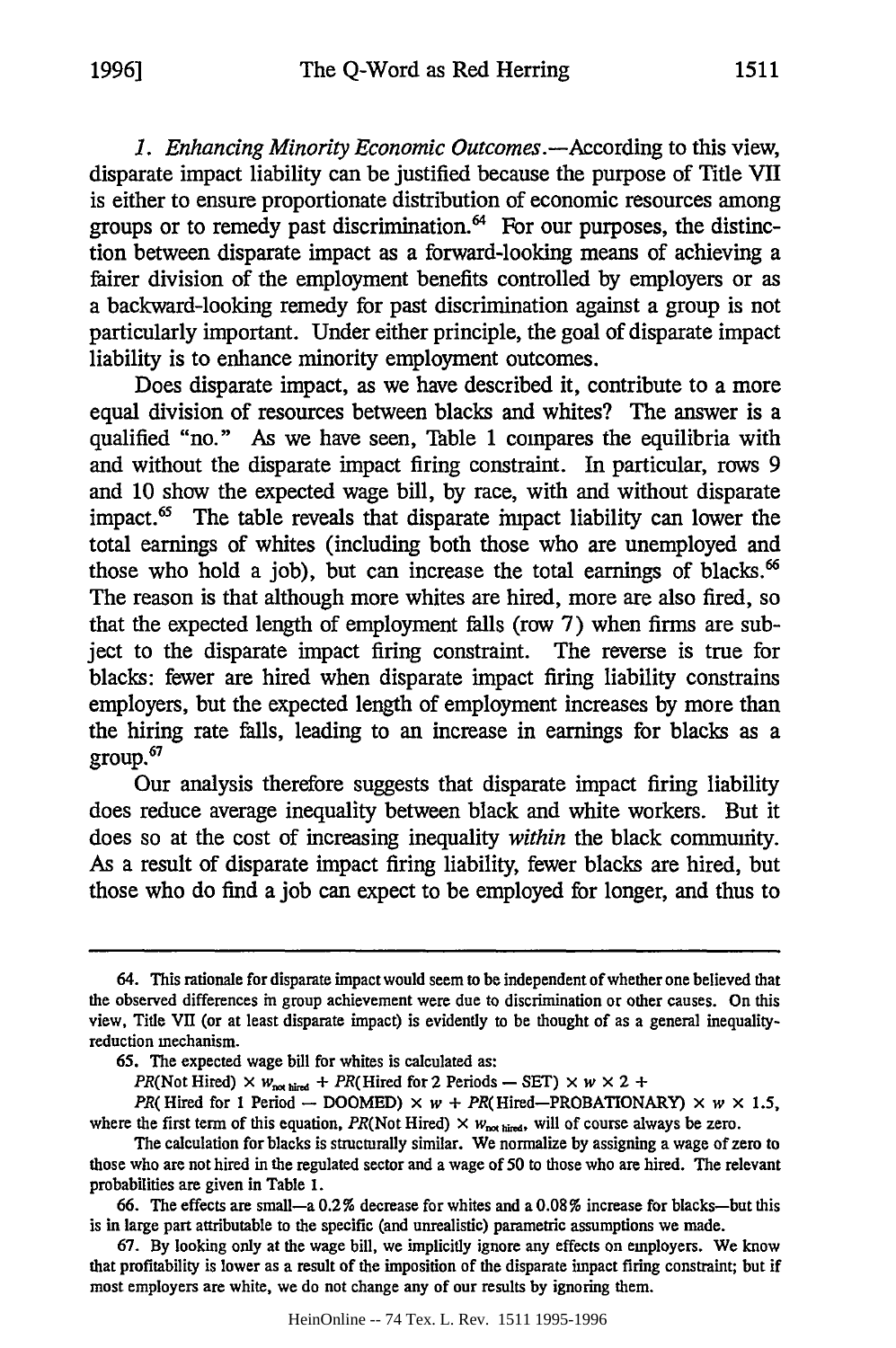have higher earnings. While average black earnings are higher under the disparate impact regime, the variance of earnings is also larger. If they are risk neutral and have to vote before they know anything about what their productivity will turn out to be, blacks should prefer the disparate impact regime. But if they are sufficiently risk averse, blacks will prefer the unconstrained equilibrium. $68$  Put another way, if we care about differences in average *utility* rather than average earnings, disparate impact firing liability may exacerbate black-white differences, rather than lessening them. $69$ 

**If** disparate impact liability turns out in practice to be firing liability, and if blacks are sufficiently risk neutral, then disparate impact may conceivably be consistent with the "enhancing minority outcomes" justification we have been discussing. But in reducing differences between average black and white *earnings,* disparate impact simultaneously increases differences within the black community and may increase the inter-racial differences in average *utility.* As a method for equalizing outcomes between blacks and whites, therefore, disparate impact (firing) liability is likely critically flawed.

2. *Deterring Disparate Treatment*.—Even though motive is formally irrelevant in establishing liability under a disparate impact standard, one possible justification for disparate impact is as a means to create liability in cases in which we believe an employer intended to discriminate but her intent is impossible to prove. That is, when intentional discrimination is difficult to prove directly, disparate impact suits might provide a more viable way of establishing liability.<sup>70</sup> Disparate impact might then serve

69. For a cogent examination of the various "spaces" or domains in which theories of equality might be advanced (including income, wealth, utility, and "capabilities"), see AMARTYA **SEN,** INEQUALITY **REEXAMINED (1992).**

We granted the writ in this case to resolve the question whether an employer is prohibited **by** the Civil Rights Act of 1964, Title VII, from requiring a high school education or

**<sup>68.</sup>** A true Rawlsian analysis proceeds from behind the "veil of ignorance," but also assumes an extremely conservative (risk averse) "maximin" utility function, in which people assign the highest priority to raising the welfare of the worst-off person in society. *See* **JOHN** RAWLS, A THEORY OF JuSTICE 136-42 (1971) (introducing the "veil of ignorance" in order to insure pure procedural justice, *i.e.,* as a means of nullifying the temptations parties would otherwise have to exploit social and natural circumstances to their own advantage); *id.* at 152-57 (presenting the "maximin" rule as a heuristic device for arranging arguments for principles of justice). Clearly, disparate impact, as we have modeled it, does nothing for the worst-off blacks; its benefits derive entirely from its effects on those who have jobs, and it actually increases the number of blacks who are not hired at all. Hence it would clearly fail this Rawlsian test.

**<sup>70.</sup>** *See* Paul **N.** Cox, *Substance and Process in EmploymentDiscrimination Law: One View of the Swamp,* 18 VAL. **U.** L. REV. 21, **108,** 108-17 **(1983)** (describing disparate impact liability as an approximation of the disparate treatment model that is justified **by** the "difficulty of establishing illicit motive... in the litigation process"). The disparate treatment model embodies the proposition that "race or gender is an unacceptable basis for decision." *Id.* at 37. The first sentence of Chief Justice Burger's opinion in *Griggs* might be read as suggesting this is what he had in mind: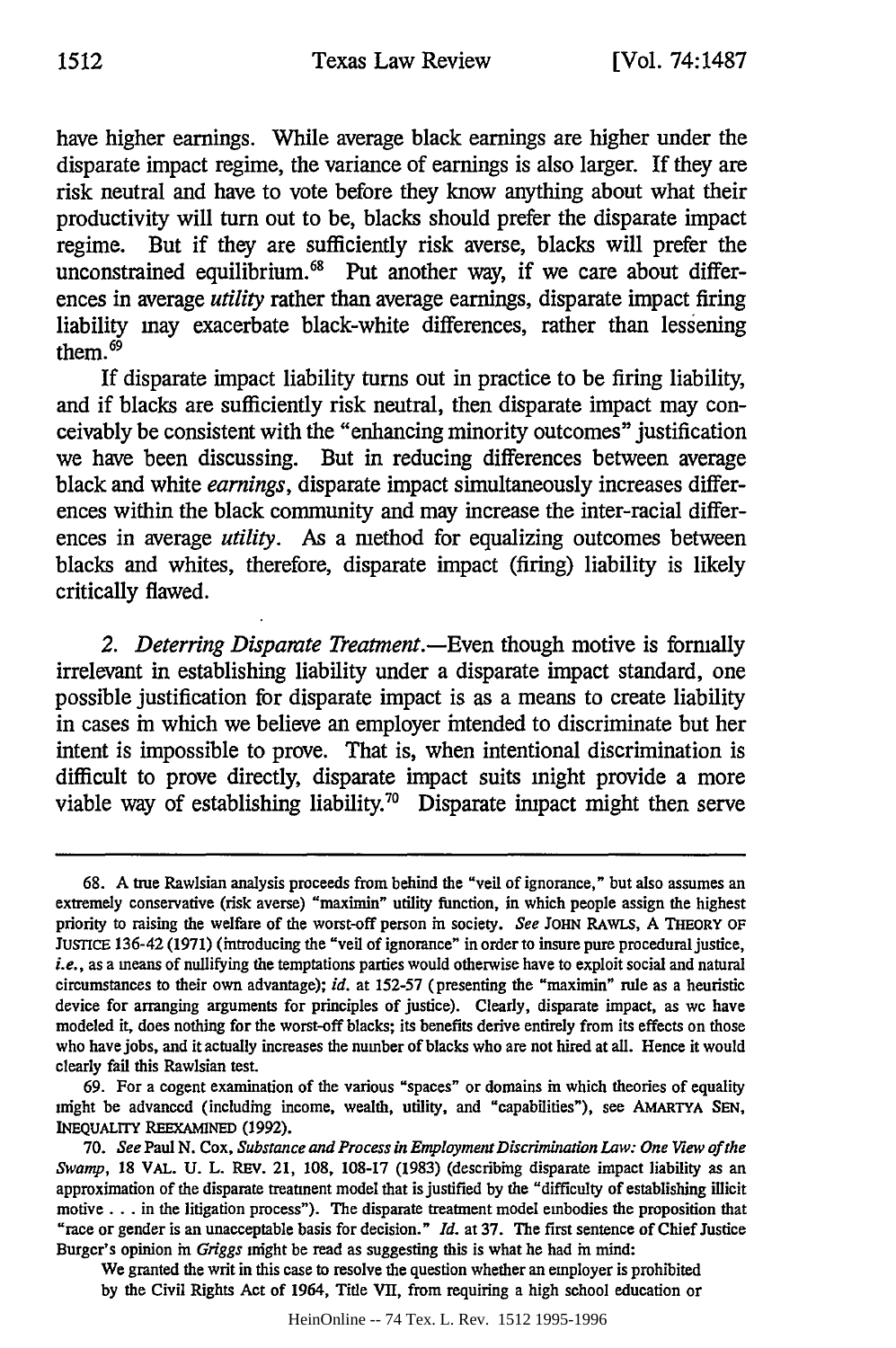to deter at least some instances of explicit or intentional discrimination that could not be attacked via a "normal" disparate treatment claim.

Until now, we have taken disparate impact at face value **by** assuming that it occurred even though the employer had no intent to discriminate. There are obviously some discriminatory employers in the world, however, and it is useful to re-examine our model to see how the introduction of discriminatory motives might change our conclusions about how employers behave. In doing so, we find it useful to distinguish between several different kinds of discriminatory behavior.

*a. "Non-Standard" Theories.-It* **might** at first seem that firing discrimination is incompatible with rational behavior **by** employers. After all, why would an employer discriminate against someone at the firing stage, when she could more easily have done so **by** not hiring them in the first place?<sup>71</sup>

There are theories of disparate treatment that predict that employers will discriminate in firing, *even in the absence of hiring discrimination,* however. **For** example, suppose that discriminatory employers get pleasure from inflicting harm on black workers-such preferences have been termed "consequential animus" because employers care about the consequences of their behavior on those it is designed to harm.<sup>72</sup> Consistent with the large literature on the importance of endowment effects, it seems plausible that workers might suffer more from losing a **job** they already have than they would from not getting the job in the first place.<sup>73</sup> This implies that racist

passing of a standardized general intelligence test as a condition of employment in or transfer to jobs when (a) neither standard is shown to be significantly related to successful job performance, (b) both requirements operate to disqualify Negroes at a substantially higher rate than white applicants, and **(c)** the jobs in question formerly had been filled only by white employees as part of a longstanding practice of giving preference to whites. Griggs v. Duke Power Co., 401 **U.S.** 424, 425-26 (1971).

*71. See, e.g.,* Donohue& Siegelman, *supra* note 7, at 1017 ("Claims that employer animus exists in termination but not in hiring seem irrational: It hardly makes sense to hire workers from a group one dislikes (thereby incurring the psychological costs of associating with them), only to fire them once they are on thejob. Such behavior seems doubly irrational given that the expected penalties for terminating a worker are probably much higher than for failing to hire her.").

**72.** Consequential animus can also be described as an interdependent utility function in which the level of a black worker's utility enters negatively as an argument in the utility function of the white employer. For more on consequential animus, see Ian Ayres, *Further Evidence of Discrimination in New Car Negotiations and Estimates of Its Cause,* 94 MicH. L. **REV.** 109 (1995) (discussing consequential animus as an explanation for why car dealers extract higher prices from disfavored groups).

73. *See, e.g.,* Daniel Kahneman et al., *Experimental Tests of the Endowment Effect and the Coase Theorem,* 98 J. POL. ECON. 1325 (1990) (reporting the results of various studies testing the theory of the endowment effect). In more traditional economic models, workers invest in job-specific or firmspecific human capital as they acquire experience in a given job. Firing would then eliminate these human capital investments, which would lower workers earnings and utility levels. This formulation does not seem particularly compelling for a probationary employment model, however, as workers are only employed for a short time before they are fired.

HeinOnline -- 74 Tex. L. Rev. 1513 1995-1996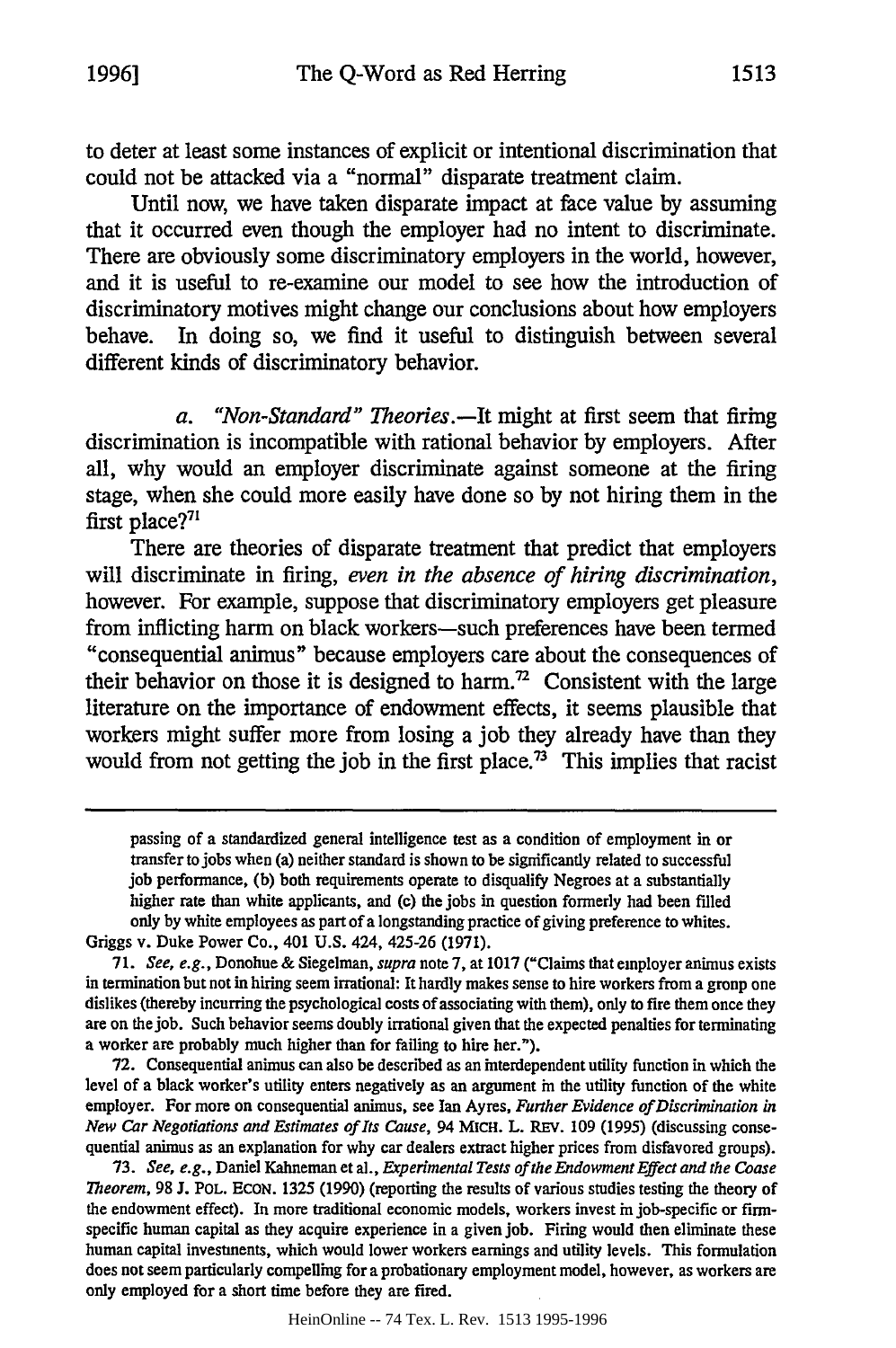employers might find they could hurt blacks more effectively **by** hiring and then firing them than **by** not hiring them at all.74

Finally, an employer could practice what might be called "role-based" discrimination.75 Such an employer would be willing to hire black workers as long as they conformed to certain stereotypes or roles such as acting with "appropriate servility" or speaking with a white accent. Black workers who failed to play their "assigned" roles on the **job** would then be subject to discriminatory firing, even though the employer was willing to hire them in the first place.

In addition to these "non-standard" theories of discrimination, both of the traditional economic theories discussed below (associational animus and statistical discrimination) also predict that disparate treatment in firing is possible, although under these theories it only occurs in conjunction with hiring discrimination.

*b. AssociationalAnimus.-Animus-based* discrimination was first analyzed **by** Gary Becker, who modeled it as a psychological distaste on the part of white employers for associating with black workers.<sup>76</sup> Formally, this means that instead of a market wage of *w,* discriminatory employers see a wage of  $w + \delta$  when they hire a black worker, with  $\delta$  representing the psychological cost per period of associating with blacks. Although there are problems with this formulation, $\eta$  it is worth thinking about its implications for firing discrimination.

In our probationary employment model, employers with a distaste for associating with blacks behave identically to those who are race neutral, with one exception. An employer's associational animus shifts up the black firing and hiring lines, so that their new intercept is  $w + \delta$  instead of  $w^{78}$ 

<sup>74.</sup> Richard McAdams's status-based model of discrimination **might** also predict **firing** discrimina**tion** even in the absence of hiring discrimination-especially if firing blacks is a way for a white employer to increase his own status. *See* Richard H. McAdams, *Cooperation and Conflict: The Economics of Group Status Production and Race Discrimination,* 108 HARv. L. REv. 1003, 1044-63 (1995) (proposing a model of race discrimination based on status production).

*<sup>75.</sup> See* Ian Ayres, *FairDriving: Gender and RaceDiscrimination in Retail Car Negotiations,* 104 HARV. L. REv. 817, 842 (1991) (discussing the possibility of role-based discrimination in the context of car sale negotiations, in which "dealers **might** have discriminated against buyers who acted in ways that diverged from the dealer's expectation").

**<sup>76.</sup>** GARY BECKER, THE ECONOMICS **OF** DISCRIMINATION **39-50 (2d** ed. 1971).

<sup>77.</sup> *See, e.g.,* Glen **C.** Cain, *The Economic Analysis of Labor Market Discrimination: A Survey, in* **I** HANDBOOK OF LABOR ECONOMtCS 693, 713-17 (Orley Ashenfelter **&** Richard Layard eds., 1986) (explaining how, in the long run, market forces will push *8* to **0** in Becker's model, so only firms refraining from discrimination will survive in a competitive market); John **J.** Donohue III, *Is Title VII Efficient?,* 134 U. PA. L. REv. 1411, 1423-30 (1986) (arguing that Title **VI** supplements market forces pushing w + *8* to zero); Richard McAdams, *supra* note 74, at 1036-43 (criticizing the associational preference model for both overpredicting and underpredicting discriminatory behavior).

<sup>78.</sup> This is a straightforward implication of the fact that the true wage faced **by** a discriminatory employer when hiring a black applicant is  $w + \delta$ , not *w*.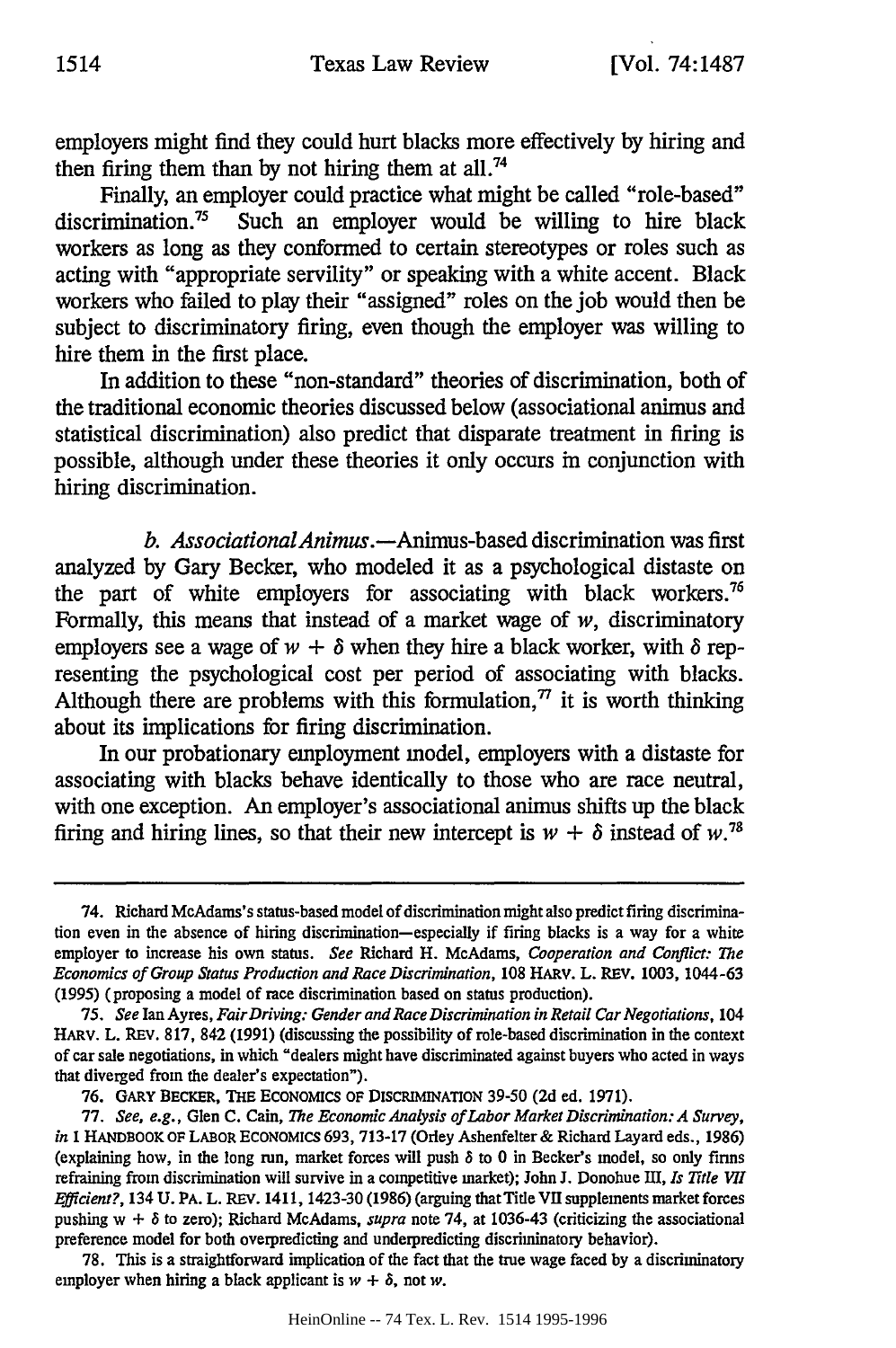This upward shift of both the hiring and probationary lines lowers the number of blacks hired, leaves probationary employment unchanged, and lowers the number of "set" (guaranteed two-period) hires. **A** greater proportion of probationary hires obviously increases the firing rate for blacks, which in turn increases the disparity between black and white firing rates.

*c. Statistical Discrimination.-Employers* might consider the race of applicants in making hiring decisions not because they care about race *per se,* but because race contains information about (is correlated with) some other characteristic that is not directly observable. In our model, race is correlated with the average marginal-productivity level *(MP)* and average  $|\epsilon|$ , but since both are directly observable, race does not convey any additional information to employers. Suppose, however, that we alter the model slightly and now think of *MP* as a test score that is observable to employers before hiring. Suppose further that for any observed value of *MP,* blacks' "true" productivity on the **job** will always be ten points lower than whites' with the identical score, but productivity itself is not directly observable until the end of the second period. In this case, race *would* tell the employer something useful about future productivity, so employers would have an incentive to make race-conscious hiring decisions. And they would also make race-conscious firing decisions: because race and the *MP* score perfectly predict true productivity, employers absent civil liability would fire some blacks in period one who would have been retained had they been white.79

*d. Can Disparate Impact Firing Liability Deter Disparate Treatment?-If* disparate treatment in firing is at least theoretically possible, we must then ask whether disparate impact firing liability is an appropriate or effective legal remedy for this problem. Briefly, the answer is,

 $MP = w + [(1 - 3\alpha) / (1 + \alpha)]\epsilon.$ 

**<sup>79.</sup> This** is not the only way to model statistical discrimination, however. Depending on how uncertainty about productivity is resolved, some models predict that statistical discrimination may actually *ameliorate* disparate treatment in firing. For example, assume the same model as described in the text, but allow  $\epsilon$  to be correlated with race as follows: Let  $PR(\epsilon = +|\epsilon|) = \alpha$ , and  $PR(\epsilon = -|\epsilon|) = (1 - \alpha)$ . Now assume that for whites,  $\alpha = \frac{1}{2}$  (as before), while for blacks,  $\alpha < \frac{1}{2}$ . For  $\alpha < \frac{1}{2}$ , blacks will have a lower mean and smaller variance of  $\epsilon$  than will whites with the same value of  $\left|\epsilon\right|$ . This modification leaves the probationary line for blacks unchanged because the firing decision is made after any uncertainty about **e** has already been resolved. However, the black hiring line does change its slope because the chances of a "good" and "bad" draw post-hiring are no longer equal. The new hiring line for blacks has the equation

For  $\alpha < \frac{1}{2}$ , the slope coefficient (in brackets) will be greater than its former value of  $\frac{1}{2}$ ; if  $\alpha < \frac{1}{2}$ , the hiring line will actually have a positive slope. In any case, this upward tilt of the hiring line reduces the total number of black hires, leaves the "set" (guaranteed two-period) workforee unchanged, and thus lowers the firing rate for blacks. Depending on the value of  $\alpha$ , the black firing rate could be greater than, equal to, or even less than that for whites.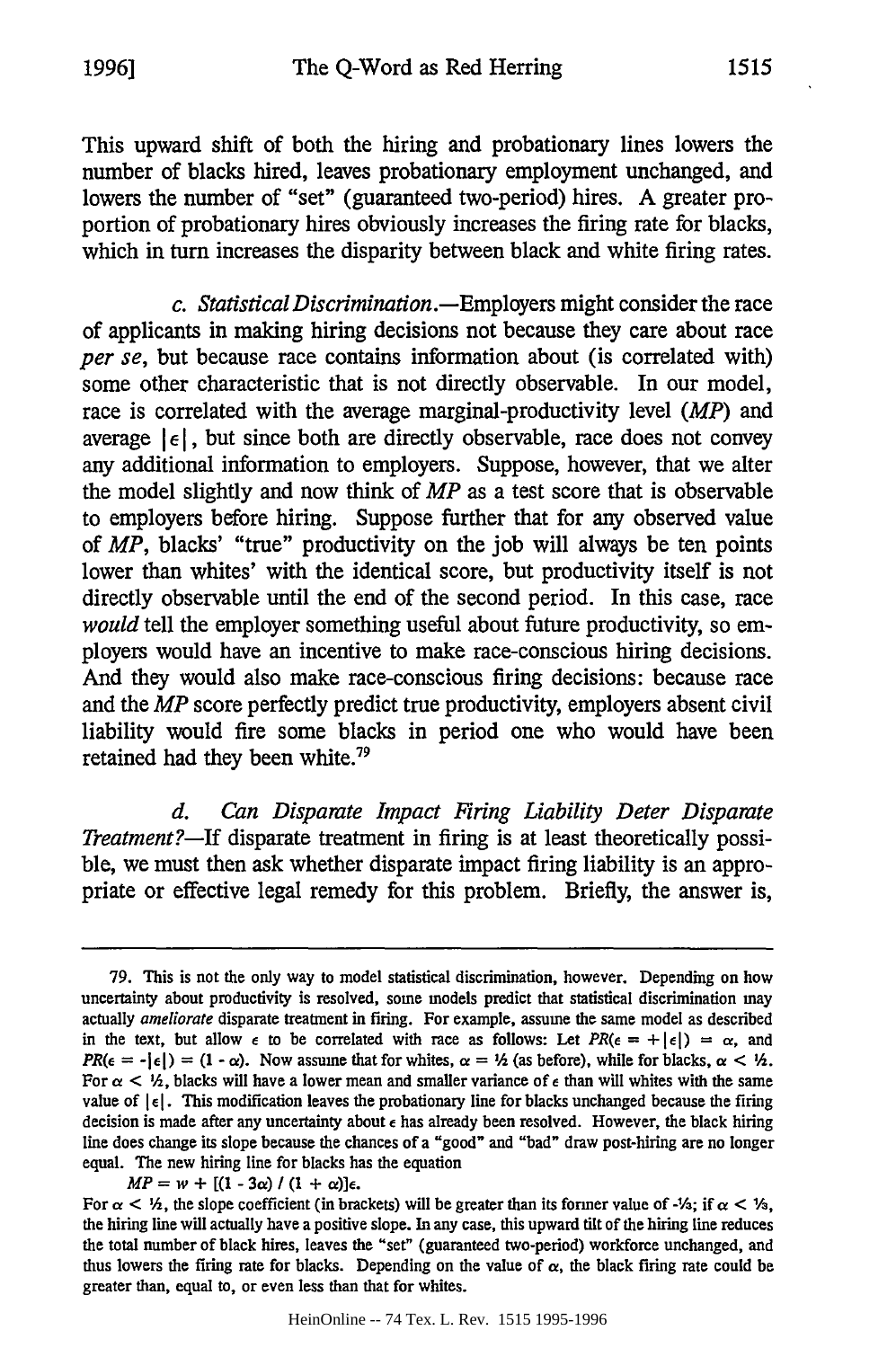"no." By forcing employers to fire fewer blacks and more whites than they would if they were given free rein, disparate impact firing liability does push employers towards nondiscriminatory conduct at the firing stage-but firing liability exacerbates the distorted *hiring* practices of discriminatory employers. At least under many of the theories surveyed above, these employers will already hire fewer black applicants because of their tastes for discrimination; in any case they will be prompted to hire even fewer because of the effects of disparate impact firing liability at the hiring stage. In short, disparate impact firing liability can protect workers who already have a job from discriminatory firing, but only at the cost of further reducing the ability of such workers to get hired in the first place. Moreover, if we believe that only some employers engage in intentional firing discrimination, disparate impact liability will be overbroad. It will influence the hiring behavior of all employers, including those who do not practice disparate treatment in firing.

*B. Ameliorating the Perverse Effects of Current Disparate Impact Enforcement*

The core perversity of the current enforcement regime is that forcing firms to discriminate in favor of minorities in deciding whether to rehire may induce finns to discriminate against minorities in deciding whether to hire originally. To ameliorate this legally induced disparate treatment in hiring, legal reforms might broadly attempt to:

- decrease the cost of firing minorities (relative to firing whites); or
- increase the cost of failing to hire minorities (relative to failing to hire whites).

A wide variety of legal instruments could be fashioned to further these goals, some by extending potential civil rights liability for hiring decisions and others by reducing potential civil rights liability for firing decisions. Changing firms' regulatory environment beyond Title VII might also mitigate the asymmetric enforcement effect. We will begin by simply cataloging a number of possible reforms that might mitigate the perverse effects of lopsided disparate impact enforcement. We then assess which reforms best advance the traditional justifications for our civil rights laws. Rather than thinking simply about antidiscrimination rules that would apply to all employment decisions, we would do better to distinguish between hiring and firing decisions in fashioning liability rules.

*1. Decreasing the Cost of Firing Minorities.-The* most direct way to reduce the perverse effects of disparate impact protection for minority firing would be to reduce firms' potential legal liability. Such a reduction could be accomplished by making it more difficult for plaintiffs to establish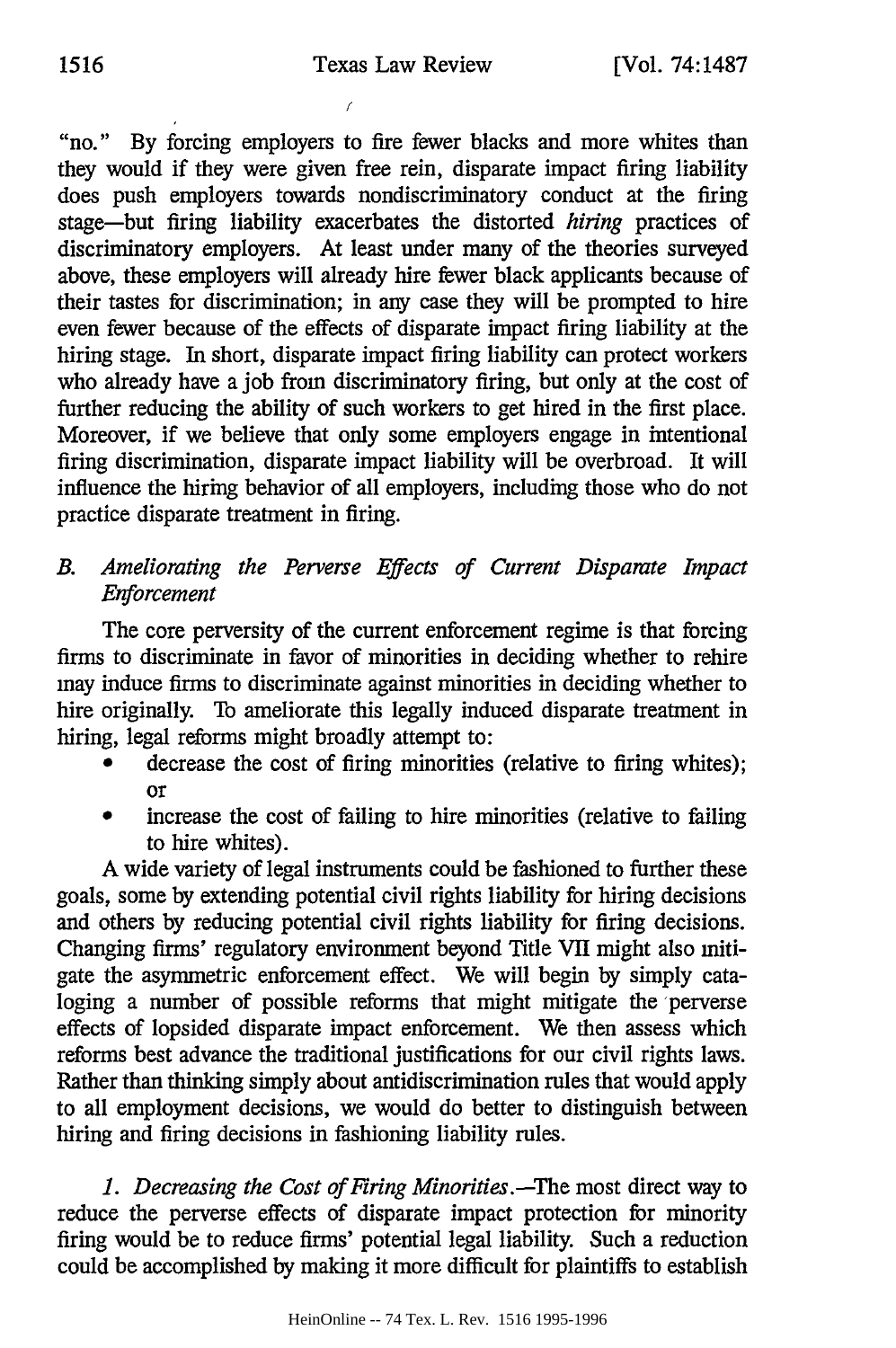the relevant pool of qualified candidates for firing,<sup>80</sup> or by making it easier for defendants to establish their business necessity defense to charges of discriminatory firing. **A** more modest, but strongly justified, reform would reduce potential liability **by** overturning a troubling aspect of *Connecticut v. Teal.*<sup>81</sup> Suppose a firm's qualified applicant pool is twenty percent black, its labor force is twenty-five percent black, but its fired workers during some period are thirty-two percent black. Perversely, the firm would probably be liable under *Teal's* "no bottom-line defense" holding-even if the black share of the firm's labor force after the firing was still above twenty percent (the minority share of the qualified applicant pool).<sup>82</sup> A firm's very success in hiring minorities inequitably increases its exposure to disparate impact firing claims.<sup>83</sup> In place of the *Teal* standard, we propose allowing defendants a "stock" defense: a firm should be able to fire minority workers without fear of disparate impact liability as long as the minority proportion of its workforce stock remains above the minority share of the qualified applicant pool.<sup>84</sup>

**A** firm's expected legal liability might also be lowered **by** reducing the potential for disparate *treatment* firing suits. **While** disparate treatment is not the focus of this Paper, Table 2 shows that in the American Bar Foundation sample of recent Title VII suits, a substantial proportion of disparate treatment firing suits (more than one third) are brought **by** employees who were working for the defendant for less than two years (and more than one quarter are brought **by** those who have been employed less than a year).

**81.** 457 U.S. 440 (1982).

**<sup>80.</sup>** Just as the Supreme Court now demands that plaintiffs in a disparate impact hiring suit prove the minority representation in the qualified applicant pool, courts might reject the notion that all current employees were equally "well qualified" for firing. Even if the proportion of minorities fired is higher than the proportion of minorities employed at the firm, a court might require plaintiffs to show that the proportion of minorities fired was higher than the proportion of minorities among the class of the employees with the lowest productivity or poorest job performance. Requiring more detailed proof of the relevant benchmark in firing cases would move a plaintiff's burden in disparate impact firing cases toward what it would be in a disparate treatment case and hence would make it more difficult to establish a prima facie case.

<sup>82.</sup> *Id.* at 442 (rejecting a "bottom-line" theory of defense to Title VII actions, under which "an employer's acts of racial discrimination in promotions-effected by an examination having a disparate impact-would not render the employer liable for the racial discrimination suffered by employees barred from promotion if the 'bottom-line' result of the promotional process was an appropriate racial balance").

<sup>83.</sup> *Teal's* "no bottom-line defense" might be maintained in other areas, but eliminated only for charges of disparate impact in firing. For a pointed attack on the entire decision, see EPSTEIN, *supra* note 3, at 229, 226-29 ("The vice of *Teal* is that it dashes any effort to maintain quality while simultaneously increasing the percentage of black promotions."). For a defense, see Julie **0.** Allen et al., *A Positive Theory of the Employment Discrimination Cases,* 16 J. CORP. L. 173, 196, 195-96 (1991) **("[I]f** the theory of the Tide VII cases is that an individual may not be impeded in employment prospects for reasons related to invidious categories, then the majority's opinion is quite coherent.").

<sup>84.</sup> *See infra* section IV(B)(3) (discussing alternatives for regulating firms' "stock" of minority employment).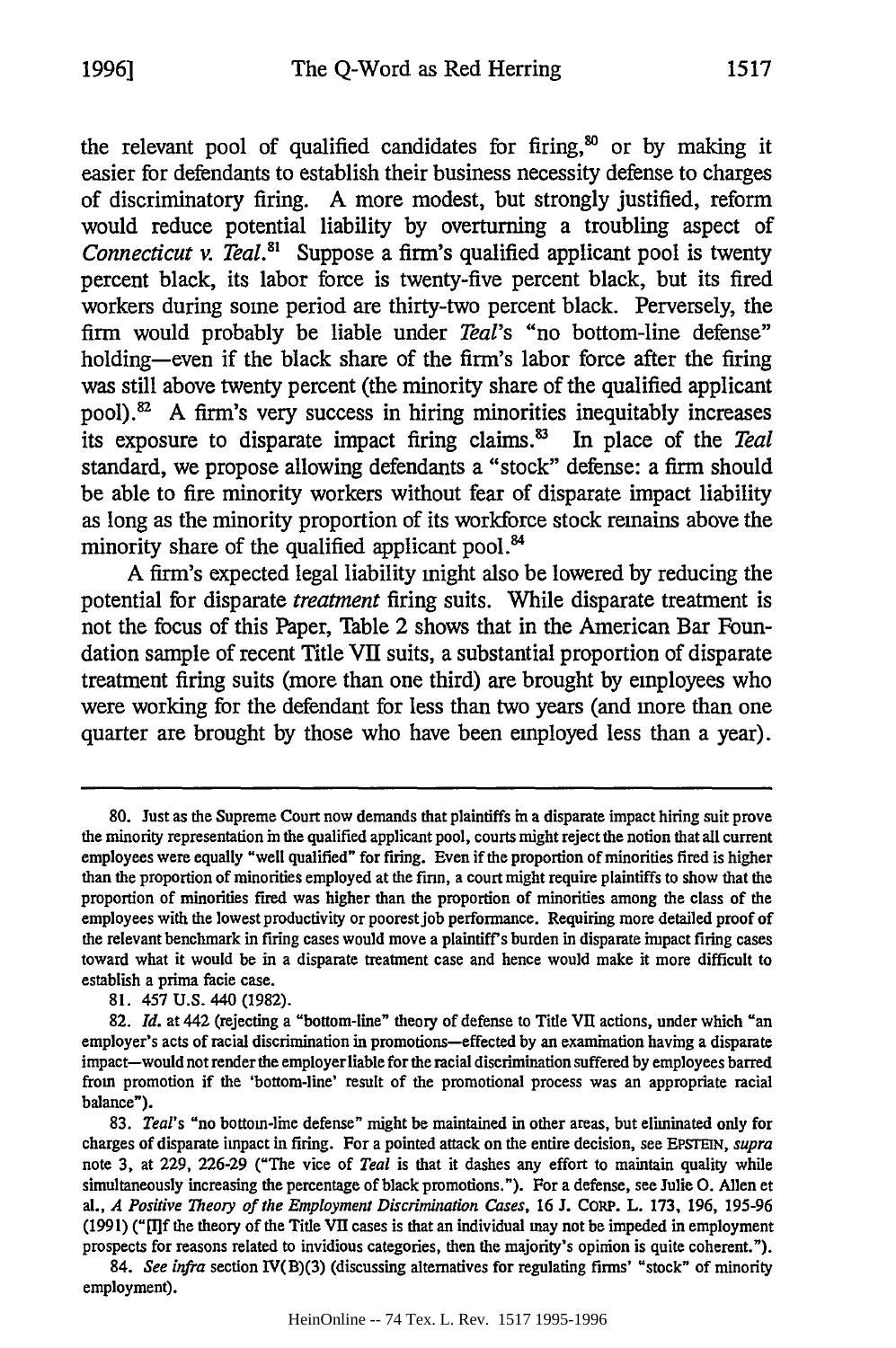It is difficult to calculate the analogous percentage for disparate impact suits-both because disparate impact suits are more likely to be class actions with multiple plaintiffs and because there have been relatively few disparate impact filings. Nonetheless, the substantial proportion of firing suits brought **by** plaintiffs who might plausibly still be completing a probationary period might particularly deter firms from taking chances on minority hiring.

Table 2: The Proportion of Disparate Treatment Firing Suits Brought **By** Arguably Probationary Employees (Observed in a Random Sample of **396**  $\text{Case}$ s)<sup>85</sup>

| Number of Months Plaintiff<br>Was Employed Before Firing | <b>Cumulative Percent</b> |
|----------------------------------------------------------|---------------------------|
| $\leq$ 3                                                 | 7.3                       |
| $\leq 6$                                                 | 13.4                      |
| < 9                                                      | 17.7                      |
| $\leq 12$                                                | 26.0                      |
| $\leq 18$                                                | 31.3                      |
| $\leq 24$                                                | 37.1                      |

The large number of suits brought **by** recently hired employees gives us grounds to worry that the benefits of deterring discrimination in firing could be less than the costs of the disparate treatment in hiring that this firing protection may induce. To reduce the potential shadow that firing liability casts on probationary hiring, firms and their employees might be allowed to contract out of disparate impact or disparate treatment firing liability for a short period of time. $86$  Such an opt-out provision would give firms the freedom to take chances with probationary employment of minorities without exposing themselves to the risk of civil rights liability for subsequent discharge.

HeinOnline -- 74 Tex. L. Rev. 1518 1995-1996

**<sup>85.</sup>** The cases were coded from the original complaints and other documents and were sampled randomly from all filed employment discrimination cases in seven cities (New York, Philadelphia, Atlanta, New Orleans, San Francisco, and Chicago). For a fuller description of the data, which are available for public use, see Donohue **&** Siegelman, *supra* note **7,** at **988-1000. Of 562** disparate treatment firing cases, **166** cases had no information about the duration of the plaintiff's employment before firing. The percentages reported would be too low if cases brought **by** short-term employees were less likely to include the length of the plaintiff's employment. Given adversarial incentives, however, we see no reason to expect systematic exclusion of long- or short-term employment histories. One litigant or the other would have a strategic incentive to highlight a long or a short employment tenure.

**<sup>86.</sup>** The length of the waiver period could be determined in a number ways. First, the employer might be able to waive **Title VH** liability for a period up to some fraction-say, 10%-of the median length of **job** tenure. Alternatively, the waiver period could be based on pre-existing probationary employment practices, *see supra* notes **57-61** and accompanying text, or on evidence about the length of time over which the employer was still acquiring information about the worker's productivity.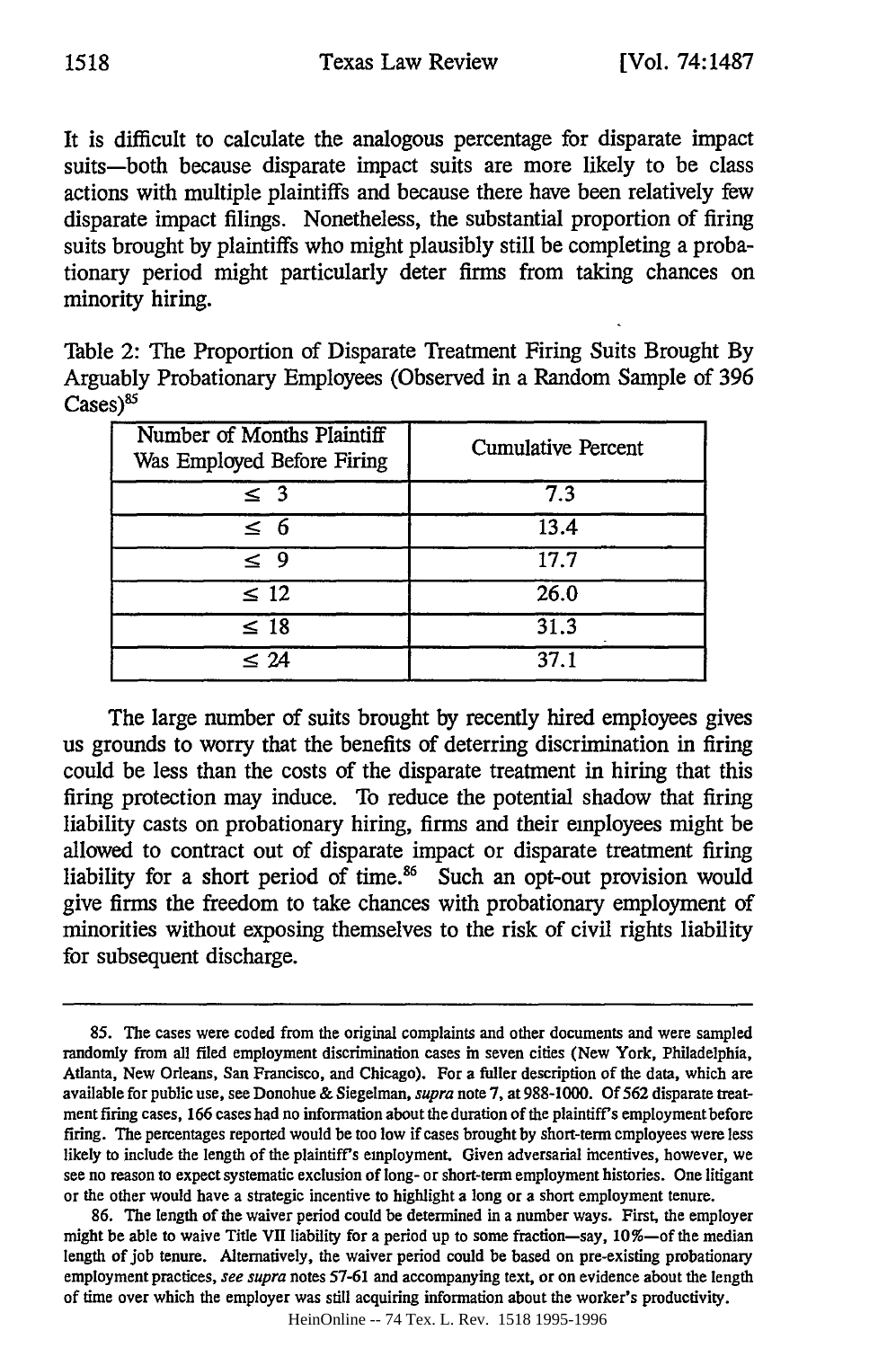*2. Increasing the Cost of Firing Whites.-Another* way for law to decrease the *relative* **cost** of firing minorities is to increase the cost of firing whites. One way to accomplish this would be to expand wrongful discharge liability. If discharged employees could generally challenge the firm's rationale for firing them, firms would have less reason to hire whites *or* minority workers on a probationary basis. Any law that enhances employees' **job** security generally (or white **job** security in particular) will tend to mitigate the effect of disparate impact firing liability on initial hiring decisions. Accordingly, a wide range of reforms such as plant closing laws or replacement worker regulations may affect **firms'** incentive to substitute toward white probationary employment. Paradoxically, minorities should find Title VII's "pseudo just cause" firing protection more attractive if whites also have such protection, because employers would no longer have an incentive to substitute away from blacks at the hiring stage.<sup>87</sup>

*3. Increasing the Cost of Failing to Hire Minorities.-There* are several alternatives that might raise an employer's cost of failing to hire a minority applicant. Employment audits that utilize matched pairs of minority/white testers, based on the Fair Housing model, have attracted considerable attention.<sup>88</sup> While there are legal and other problems with the use of employment testing, it holds considerable promise as a means of detecting hiring discrimination.89 We might also consider adjusting the

**<sup>87.</sup>** Alfred W. Blumrosen, *Strangers No More:All Workers are Entitledto "Just Cause" Protection Under Title VI,* 2 INDUS. REL. L.J. 519, 561-65 (1978), has argued that since whites are protected against reverse discrimination under Title VII, and since the *McDonneUDouglas/Burdine* test essentially requires employers to offer a valid, nondiscriminatory reason for firings, *all* workers now have the equivalent of just cause firing protection. While ingenious, this argument has a major flaw. The Supreme Court has recently concluded that in order to prevail in a disparate treatment employment discrimination case, the plaintiff may have to do more than merely refute the employer's proffered nondiscriminatory reason for its actions-the plaintiff might actually be required to show that race explicitly influenced the employer's conduct. St. Mary's Honor Ctr. v. Hicks, 509 **U.S.** 502, 510-11 (1993). Thus, Title VII plaintiffs might have to do more than they would to challenge a discharge under a just cause standard. For an authoritative recent analysis of the shifting burdens of proof in Title VII cases, see Deborah **C.** Malamud, *The Last Minuet:Disparate Treatment After Hicks,* **93** MICH. L. **REV. 2229 (1995).**

<sup>88.</sup> *See, e.g.,* HARRY **CROSS ET AL.,** EMPLOYER HIRING **PRACTICES: DIFFERENTIAL TREATMENT OF** HISPANIC **AND** ANGLO **JOB SEEKERS (1990)** (presenting an Urban Institute study of hiring practices in Chicago and San Diego, using hiring audit methodology); MARGERY A. TURNER **ET AL., OPPORTUNrIES DENIED, OPPORTUNrTIES** DIMINISHED: RACIAL DISCRIMINATION **IN HIRING (1991)** (presenting an Urban Institute study of hiring discrimination in Washington, D.C. and Chicago, using the audit methodology of **HUD).** For an assessment of the strengths and weaknesses of these and other studies, see James **J.** Heckman & Peter Siegelman, *The Urban Institute Audit Studies: Their Methods and Findings, in* CLEAR **AND CONVINCING EVIDENCE: MEASUREMENT OF DISCRIMINATION IN AMERICA** 187 (Michael Fix & Raymond Struyk eds., 1993).

<sup>89.</sup> Among the legal questions not yet fully resolved are whether testers have standing to bring employment discrimination suits under Title VII. At least one lower court has held that they do. Fair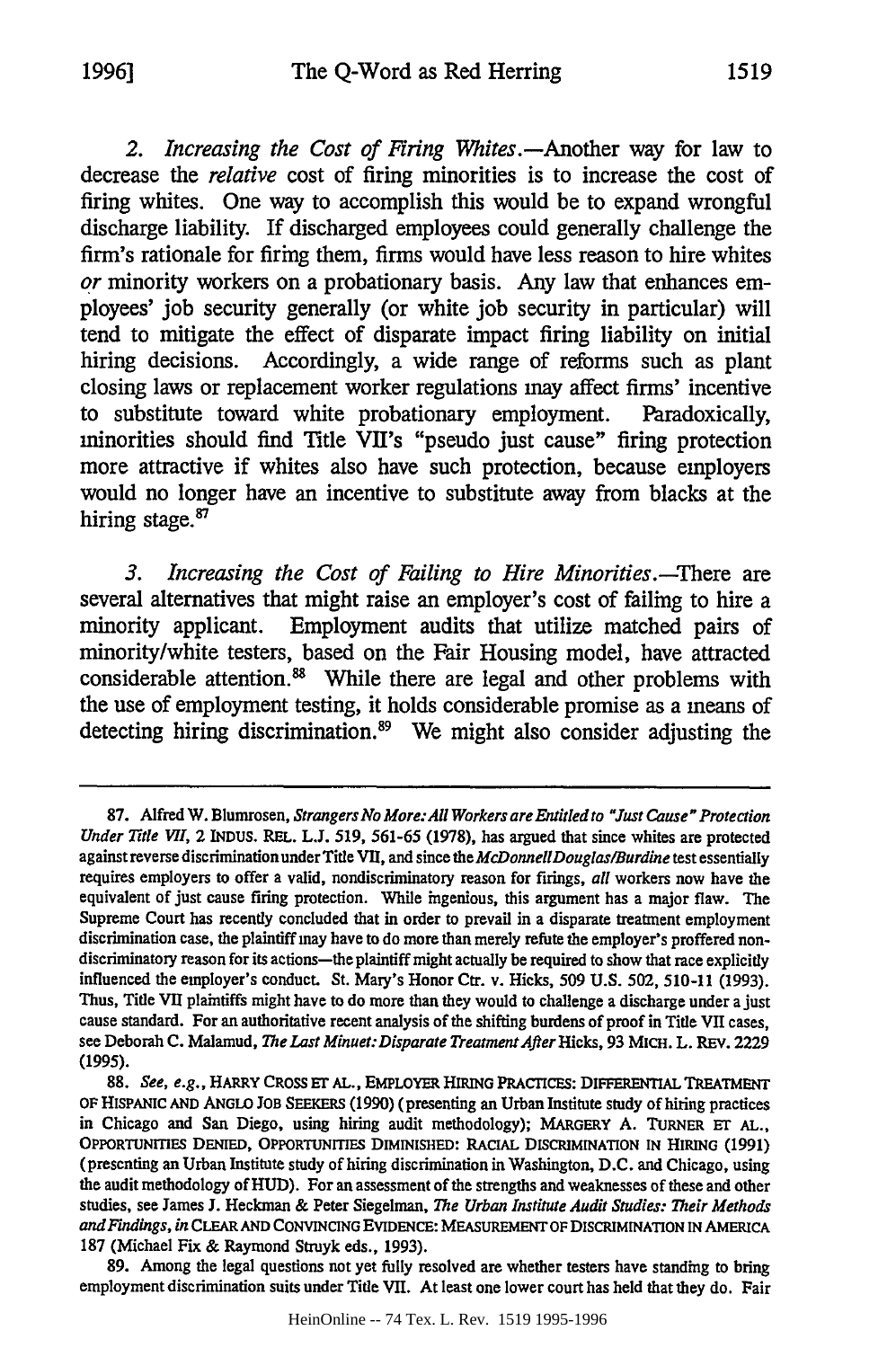lodestar used to calculate attorneys' fees in hiring (but not firing) cases in order to make hiring cases more attractive to bring (and more expensive to defend). Finally, tax subsidies for hiring minorities would raise the costs of failure to hire.<sup>90</sup>

Many of these alternatives, if applied to disparate impact hiring liability, would push us towards the hiring quotas that conservatives have long decried. But now, the rationale behind a hiring quota would be to counterbalance the perverse effects of a firing quota. As hiring regulations become increasingly binding on employers, the combination of quotas on the flows of people hired and fired would in essence create a quota on the stock of minority employment.<sup>9</sup>

We have placed on the table a variety of reforms. Which of these policies one prefers will be informed by one's views of the purposes of disparate impact law and about the amount and kind of disparate treatment in the world.

For example, decreasing the costs of firing blacks will be much more problematic if one believes that this will unleash a great deal of disparate treatment in firing. While the prevalence of "pure" firing discrimination (without discrimination in hiring) is implausible under standard theories of discrimination based on statistical inference or associational animus, this threat may be much more salient under theories of consequential animus and role- or status-based discrimination.

Alternatively, enhancing disparate impact hiring liability would probably help blacks but would induce disparate treatment against whites in both hiring and firing, and would thus be inconsistent with the process rationale for disparate impact.

While it is hard to identify a silver bullet, we tentatively suggest that some movement on both the hiring and firing margins might be warranted. Besides repealing *Teal,* we suggest that augmenting attorneys' fees for disparate treatment hiring cases and state-sponsored testing might be combined with a reduction in disparate impact firing liability. This might be an appealing tradeoff for both advocates and opponents of the civil rights regime. But in the limited space allowed us in this Symposium, our goal is primarily to bury the hiring quota theory which has for too long

Employment Conncil of Greater Washington, Inc. v. BMC Marketing Corp., 829 F. Supp. 402, 403-05 (D.D.C. 1993). Among the practical questions are how to use auditors to detect discrimination at a single firm, especially if the jobs in question require unusual skills.

<sup>90.</sup> Inner-city enterprise zones provide an example by analogy of how such programs could be implemented.

<sup>91.</sup> For an exploration of the benefits of such a regime, see David A. Strauss, *The Law and Economics of Racial Discrimination in Employment: The Casefor Numerical Standards,* 79 GEO. L.J. 1619, 1644, 1643-47 (1991) (advocating a shift in focus away from disparate treatment towards a disparate impact system "seeking to induce employers to hire, promote, and compensate minority employees in proportion to their numbers in the relevant population").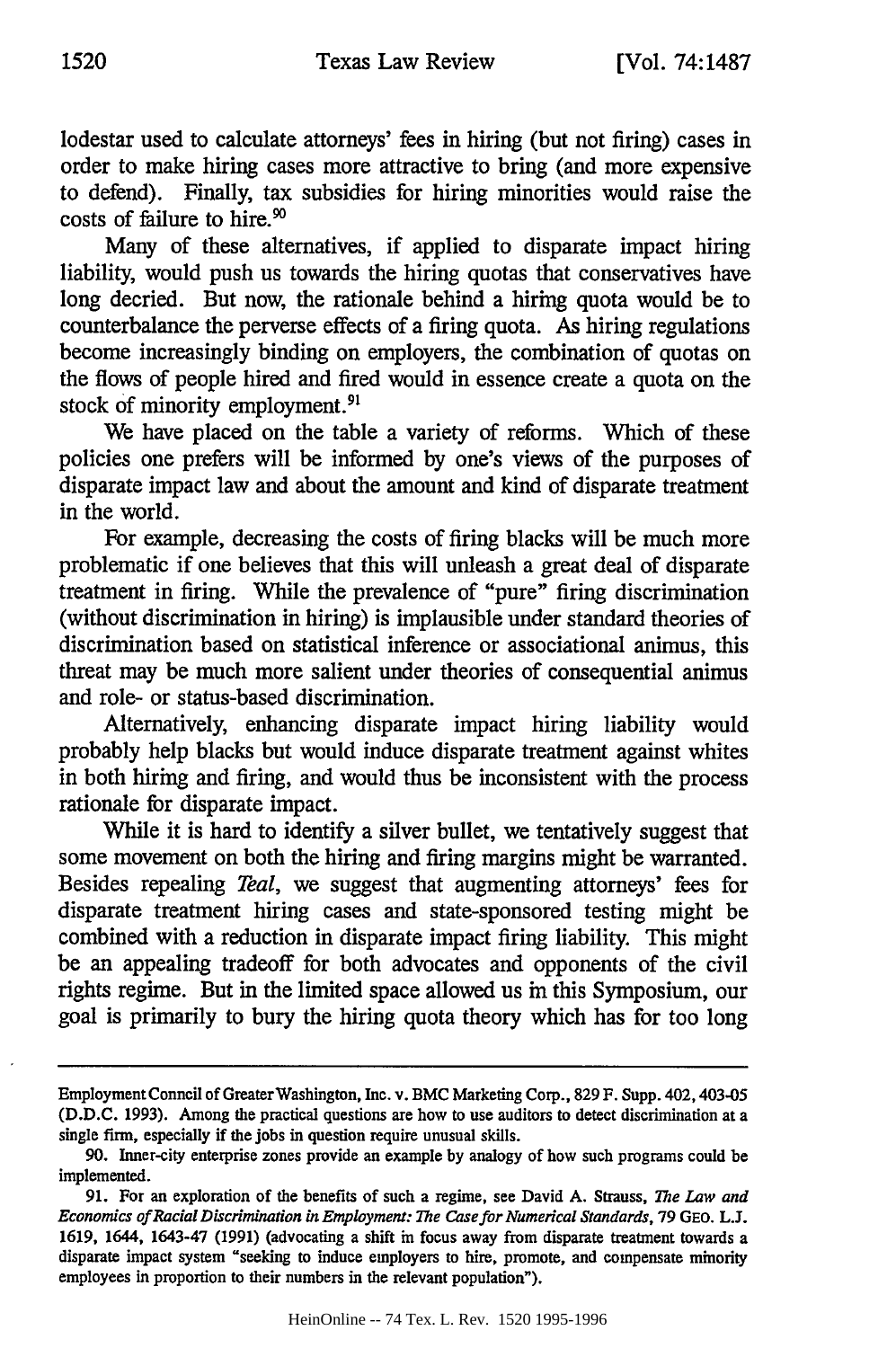distorted our discussion about disparate impact liability. Refocusing on firing liability changes the terms of the debate.

## V. Conclusion

The disparate impact rhetoric of both liberals and conservatives traditionally focuses on hiring decisions: for example, the debate over the 1991 Civil Rights Act centered on disparate impacts in hiring.<sup>92</sup> The paucity of attention given to firing liability may be a result of the Supreme Court's reluctance to review disparate impact firing cases. Although we detailed the dominance of firing cases in the district courts' dockets, a similar analysis of the Supreme Court reveals a continuing focus on hiring decisions. $^{93}$  We suggest, however, that this focus on hiring is wrongheaded: disparate impact liability is likely to be more salient for firing decisions than hiring decisions. Among disparate impact opinions as a whole, there are four judicial opinions in firing cases for every one hiring opinion. This disparity is probably caused by the simple fact that it is much easier for plaintiffs to prove a prima facie case of disparate impact in firing than to prove disparate impact in hiring. While our data are not conclusive, the empirical and doctrinal evidence in support of this "asymmetric scrutiny" hypothesis at the very least warrants a refocusing of Title VII scholarship toward the likely effects of disproportionate judicial scrutiny of firing decisions.

An immediate by-product of this revised focus is the insight that disparate impact liability is unlikely to induce firms to increase the employment of traditionally disadvantaged groups. Far from pushing firms towards minority hiring quotas, the current salience of firing liability might induce employers to discriminate against minorities in hiring.

The implausibility of the hiring quota critique does not, however, suggest that the current pattern of disparate impact liability is well tailored to further Title VII's implicit goals. First, current disparate impact enforcement is not well suited to reduce disparate treatment. While the current emphasis on disparate impact firing liability may deter some preexisting disparate treatment against minorities in firing, this will only come at the cost of increasing disparate treatment in hiring.

*<sup>92.</sup> See* Michael Carvin, *Disparate Impact Claims Under the New Title VII,* 68 NOTRE **DAME** L. REV. 1153, 1153 (1993) (attributing the debate over the 1991 Civil Rights Act to the inherent tension between the notion of prohibiting disparate impact and the Bush Administration's desire to avoid quota hiring in the workforce).

<sup>93.</sup> The Supreme Court has relied on disparate impact analysis in five civil rights employment practices cases since 1971. Three of these were hiring cases: Wards Cove Packing Co. v. Atonio, 490 U.S. 642 (1989); Dothard v. Rawlinson, 433 U.S. 321 (1977); and Griggs v. Duke Power Co., 401 U.S. 424 (1971). The remaining two were promotion cases: Watson v. Fort Worth Bank & Trust, 487 U.S. 977 (1988), and Connecticut v. Teal, 457 U.S. 440 (1982).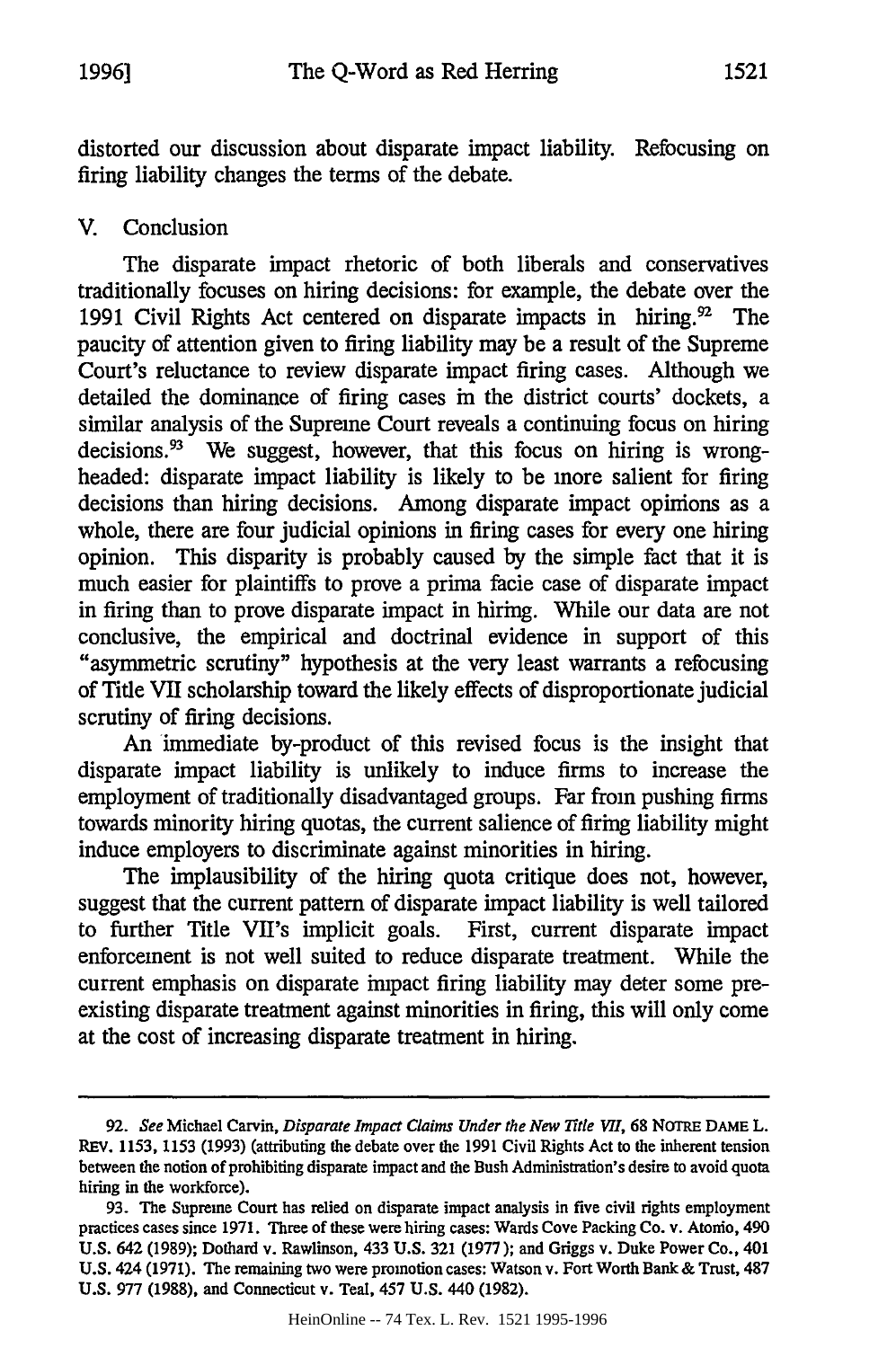Second, current disparate impact enforcement is not well suited to increase minority employment prospects. Although disparate impact firing liability is likely to increase the chance that hired minorities will be retained, we have shown that it decreases the probability that they will be hired initially. In many cases, this latter effect will dominate to reduce the minority wage bill or utility level. And even when the hiring effect does not dominate, disparate impact firing liability only succeeds by increasing the variance in minority outcomes. Some minorities are never hired so that others can achieve better job security.

These troubling side effects of the current disparate impact regime suggest two complementary strategies for legal reform: either to increase scrutiny of hiring decisions or to decrease scrutiny of firing decisions. We offered several means by which these strategies might be accomplished, and the reader can probably think of many more. In any case, the major point is that we need to begin thinking about hiring and firing liability as separate policy instruments with different effects. We should be wary of using the same rules to regulate discrimination in hiring and firing when the two kinds of behavior have such different consequences.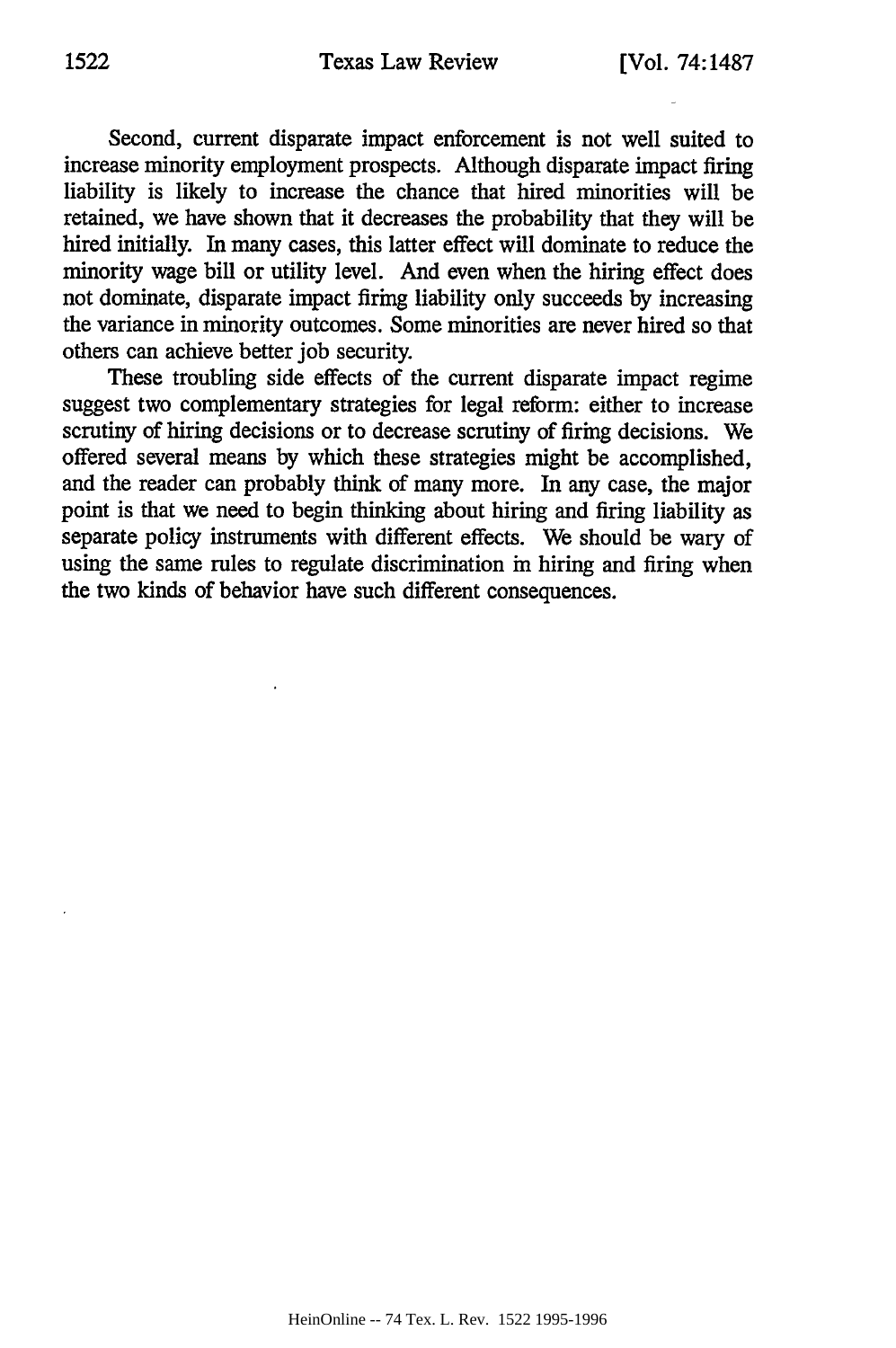## MATHEMATICAL APPENDIX

Optimal employer behavior in the probationary employment model without disparate impact firing liability was fully described in the text. Briefly, given a wage fixed at *w* for all workers, employers should hire all applicants for whom  $MP - |\epsilon|/3 > w$ . After learning the exact value of e in the first period, employers should retain all workers for whom  $MP + \epsilon$  *> w* for an additional period, and should fire all those for whom this condition is not met. These two rules were graphed in Figure 3; both are linear, and have an intercept of *w,* the wage; their slopes are **-1/3** and 1 for the hiring and probationary lines, respectively. Even if, as we assume, the black and white population distributions of  $MP$  and  $|\epsilon|$  are different, the unconstrained employer will choose the same hiring and firing rules for the two groups.

This appendix demonstrates the optimal hiring and firing rules when employers are constrained to fire the same proportion of white and black workers. The problem becomes more complicated with the addition of this constraint, because employers must now choose the same firing rates for both races, but are allowed to adjust their hiring behavior at the same time. We begin by defining four parameters that shift the hiring and firing lines for each race. Specifically:

| New Parameter | Definition                                                                  |
|---------------|-----------------------------------------------------------------------------|
| $x_{1}$       | Shifts <i>down</i> the (first-period) hiring line for whites. <sup>94</sup> |
| $x_{2}$       | Shifts up the (second-period) firing line for whites.                       |
| $y_1$         | Shifts the (first-period) hiring line for blacks. <sup>95</sup>             |
| У2            | Shifts down the (second-period) firing line for blacks.                     |

The shifts in the hiring and firing lines caused by these new parameters are illustrated in Figures 4 and 5.

We now show that the constrained optimum hiring and firing rules can be defined in terms of these four parameters.<sup>96</sup> Both the hiring and the probationary lines are iso-profit curves. The hiring line represents the set of applicants that an employer is indifferent between hiring and not hiring. In the unconstrained case, the indifference curve has an intercept of 50 and a slope of  $-\frac{1}{3}$ . But with the disparate impact firing constraint, this isoprofit hiring line will have a horizontal component for both blacks and

<sup>94.</sup> As we will see, the displacement of the hiring line for whites is a function of  $x_1$ , but is not measured by  $x_1$  directly.

<sup>95.</sup> Again, the displacement of the hiring line is complicated, and a priori could be either positive or negative.

<sup>96.</sup> It is relatively straightforward to show that in the *unconstrained* case, all four of these parameters are optimally set to zero.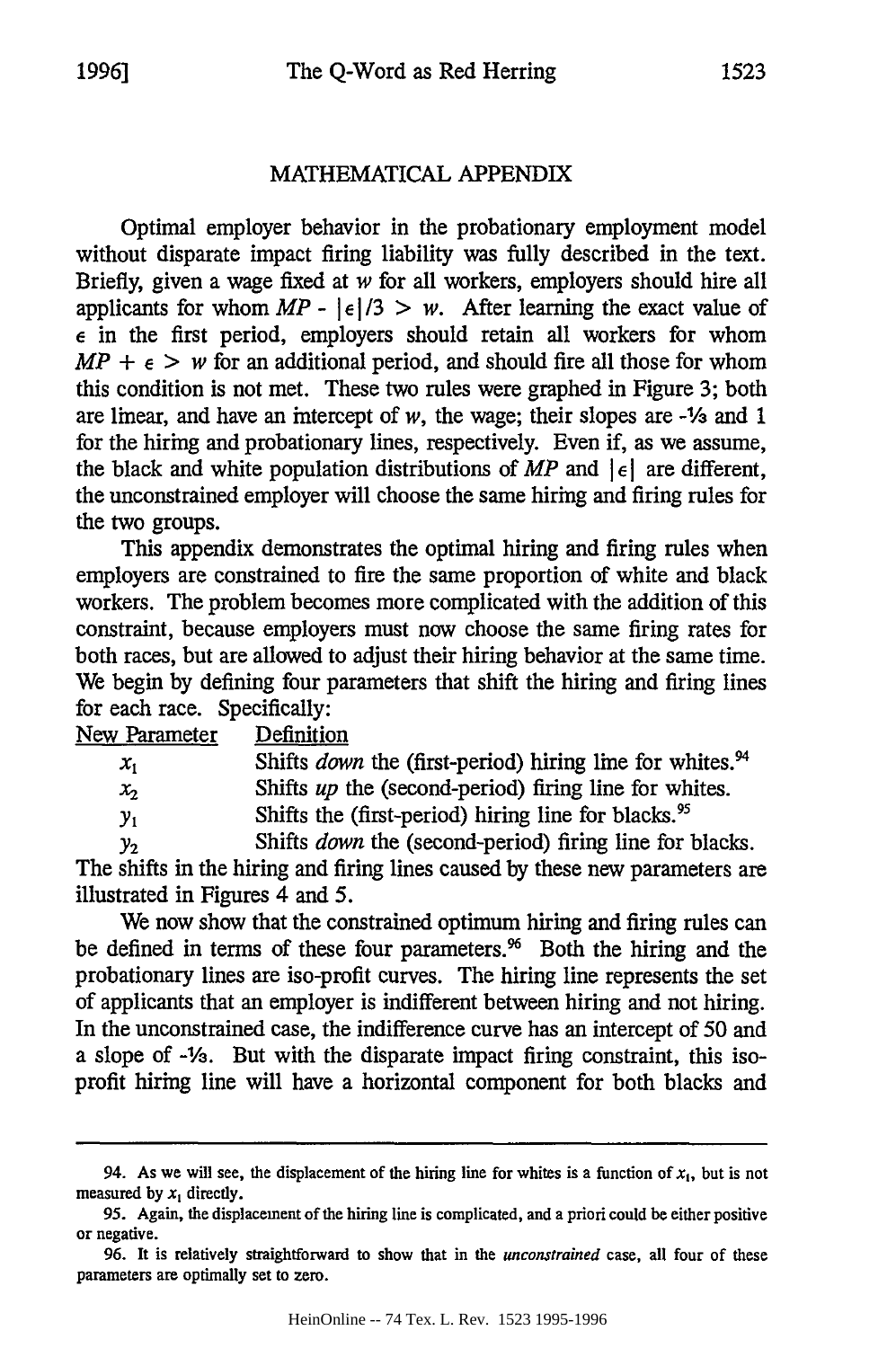whites. For blacks, the shifts in the firm's hiring and probationary lines mean that some of the marginal hires will be retained with probability 1. One can readily show that the expected profits from all employees on the new kinked hiring line are equal.  $\frac{97}{10}$  For whites, the shifts in the firms' hiring and probationary lines mean that in the constrained equilibrium some of the marginal hires will be retained with probability 0. Again one can show that the expected profits from all hires along this kinked hiring line are equal given the employer's optimal firing decisions in the second period.

Having demonstrated that the employer's optimal hiring and firing rules in the constrained case can be characterized by the (old) unconstrained rules with the four new shift-parameters just introduced, we now move to calculating the actual values of these new choice variables, given the distributional and other assumptions we made in setting up the model. To do so, we write down the (cumbersome but not theoretically difficult) expressions for expected profits on black and white hires, and then choose the values of  $x_1$ ,  $x_2$ ,  $y_1$ , and  $y_2$  that maximize total profits, subject to the equal firing rates constraint. Since expected profits are a discontinuous function of *MP* and  $|\epsilon|$ , we need separate expressions for each relevant region in  $(MP, |\epsilon|)$  space.<sup>98</sup> For whites, the employer's problem is:

$$
Max \ \Pi_{w}(x_1, x_2) - \int_{e-0}^{5} \int_{MP-50+x_2+e}^{100} 2(MP - 50)(\frac{1}{5})(\frac{1}{100}) \ dMPd\epsilon
$$
  
\n
$$
+ \int_{e-0}^{x_1+x_2} \int_{MP-50+x_2-e}^{50+x_2+e} [MP - 50 + e + (\frac{1}{2})*(MP - w - e)](\frac{1}{5})(\frac{1}{100}) \ dMPd\epsilon
$$
  
\n
$$
+ \int_{e-0}^{5} \int_{MP-50-x_1+ \frac{x_1+x_2-e}{3}}^{MP-50+x_2+e} [MP - 50 + e + (\frac{1}{2})(MP - 50 - e)(\frac{1}{5})(\frac{1}{100}) \ dMPd\epsilon
$$
  
\n
$$
+ \int_{e-0}^{x_1+x_2} \int_{x_1+x_2}^{x_1+x_2+e} (MP-50)(\frac{1}{5})(\frac{1}{100}) \ dMPd\epsilon.
$$

<sup>97.</sup> For the horizontal portion (where the employee will be retained regardless of her  $\epsilon$ ), the expected profits are simply  $2(MP^* - w)$ , where  $MP^* =$  the height of the horizontal portion. For the sloped portion (where the employee is only retained if her  $\epsilon$  is positive), the expected profits are  $(MP - \epsilon - w) + 2(MP + \epsilon - w)$ . It can be shown that these expected profits are equal.

<sup>98.</sup> The symbolic and numeric integration (used below) were performed using *Mathematica, a* sophisticated mathematical software program.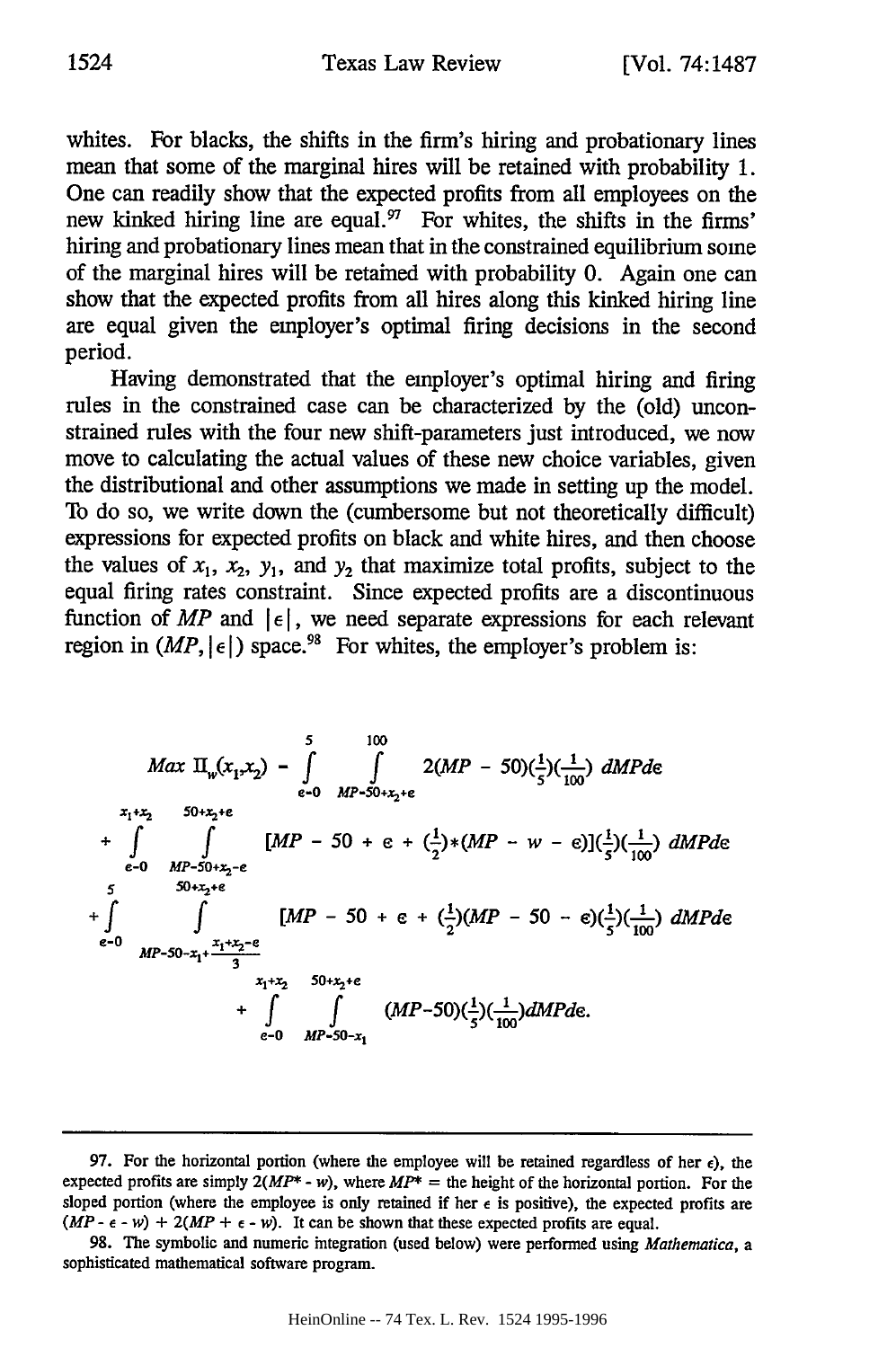Subject to

$$
k - \frac{\frac{1}{2}\Phi_{w} + \int_{\epsilon-0}^{x_1 + x_2} \int_{MP-S0+x_1}^{x_2 + x_2 - \epsilon} (\frac{1}{5})(\frac{1}{100})dMPd\epsilon}{\Phi_{w} + \int_{\epsilon-0}^{x_1 + x_2} \int_{MP-W+x_1}^{W+x_2 - \epsilon} (\frac{1}{5})(\frac{1}{100})dMPd\epsilon + \int_{\epsilon-0}^{5} \int_{MP-W+x_2 + \epsilon}^{100} (\frac{1}{5})(\frac{1}{100})dMPd\epsilon
$$

where

$$
\Phi_{w} - \int_{\epsilon-0}^{x_{1}+x_{2}} \int_{MP-50+x_{2}+\epsilon}^{W+x_{2}+\epsilon} (\frac{1}{5})(\frac{1}{100})dMPd\epsilon + \int_{\epsilon-x_{1}+x_{2}}^{5} \int_{MP-50-x_{1}+\frac{(x_{1}+x_{2}-\epsilon)}{3}}^{50+x_{2}+\epsilon} (\frac{1}{5})(\frac{1}{100})dMPd\epsilon
$$

For blacks, the problem is:

$$
\frac{3(y_1+y_2)}{4} \qquad 75
$$
  
\n
$$
Max \Pi_b(y_1,y_2) - \int_{\epsilon=0}^{20} \int_{MP-50-y_2+\frac{3(y_1+y_2)}{4}}^{75} 2(MP-50)(\frac{20}{3})(\frac{1}{75})dMPde
$$
  
\n
$$
+\int_{\epsilon=\frac{3(y_1+y_2)}{4}}^{20} \int_{MP-50-y_2+\epsilon}^{75} 2(MP-50)(\frac{20}{3})(\frac{1}{75})dMPde
$$
  
\n
$$
+\int_{\epsilon=\frac{3(y_1+y_2)}{4}}^{20} \int_{MP-50+y_1-\frac{\epsilon}{3}}^{75} [(MP-50+\epsilon)+\frac{1}{2}(MP-50-\epsilon)](\frac{20}{3})(\frac{1}{75})dMPde
$$

subject to

$$
k = \frac{\Phi_b}{\frac{3(y_1 \cdot y_2)}{4}}
$$
  
\n
$$
\Phi_b + \int_{\epsilon=0}^{\frac{20}{4}} \int_{HF-50-y_2}^{\frac{20}{3}} \left(\frac{20}{3}\right)\left(\frac{1}{75}\right)dMPde + \int_{\epsilon=\frac{3(y_1 \cdot y_2)}{4}}^{\frac{20}{3}} \int_{HF-50-y_2}^{\frac{20}{3}} \left(\frac{20}{3}\right)\left(\frac{1}{75}\right)dMPde
$$